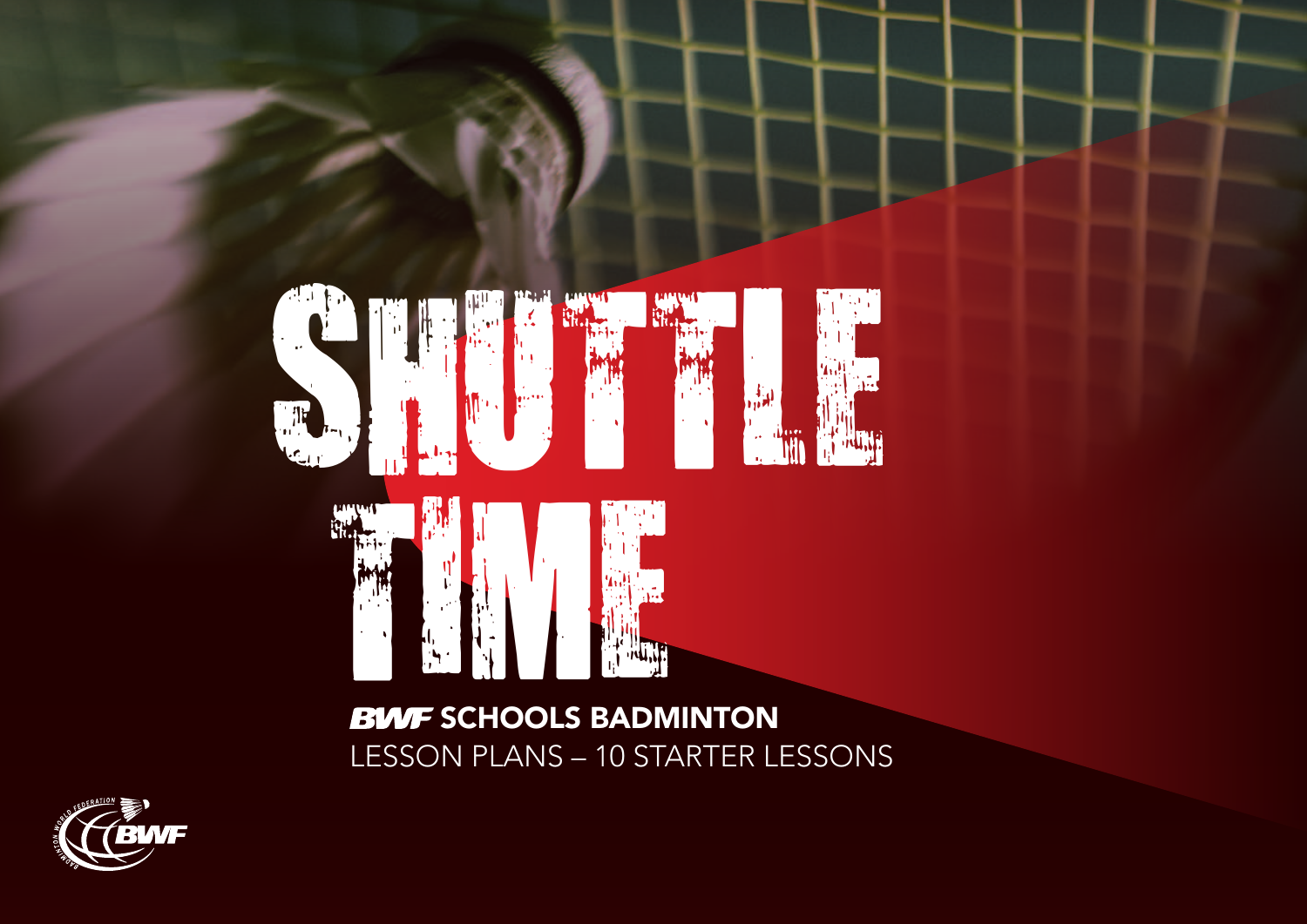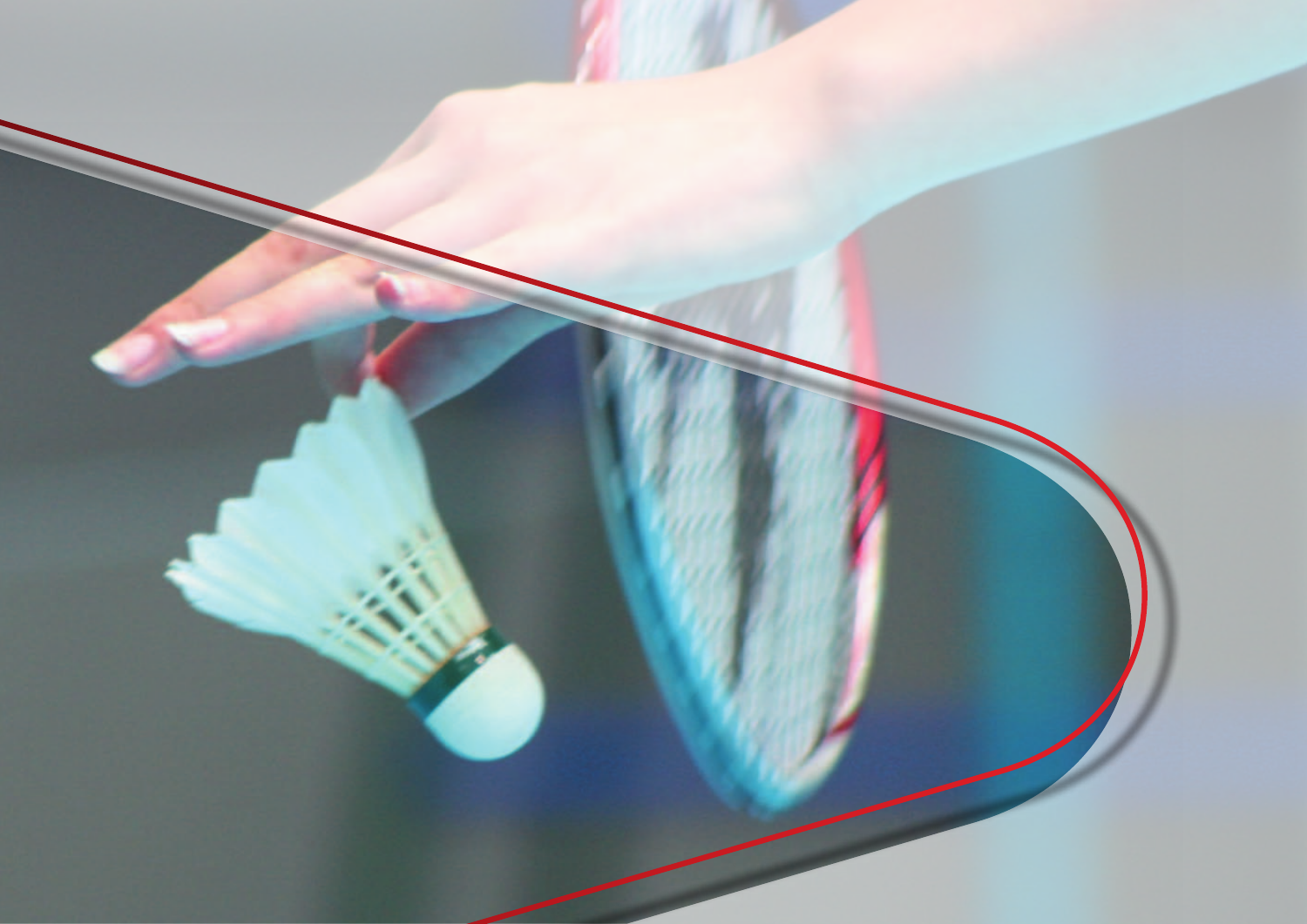

### **BWF** SCHOOLS BADMINTON LESSON PLANS – 10 STARTER LESSONS

© Badminton World Federation 2011. First published November 2011.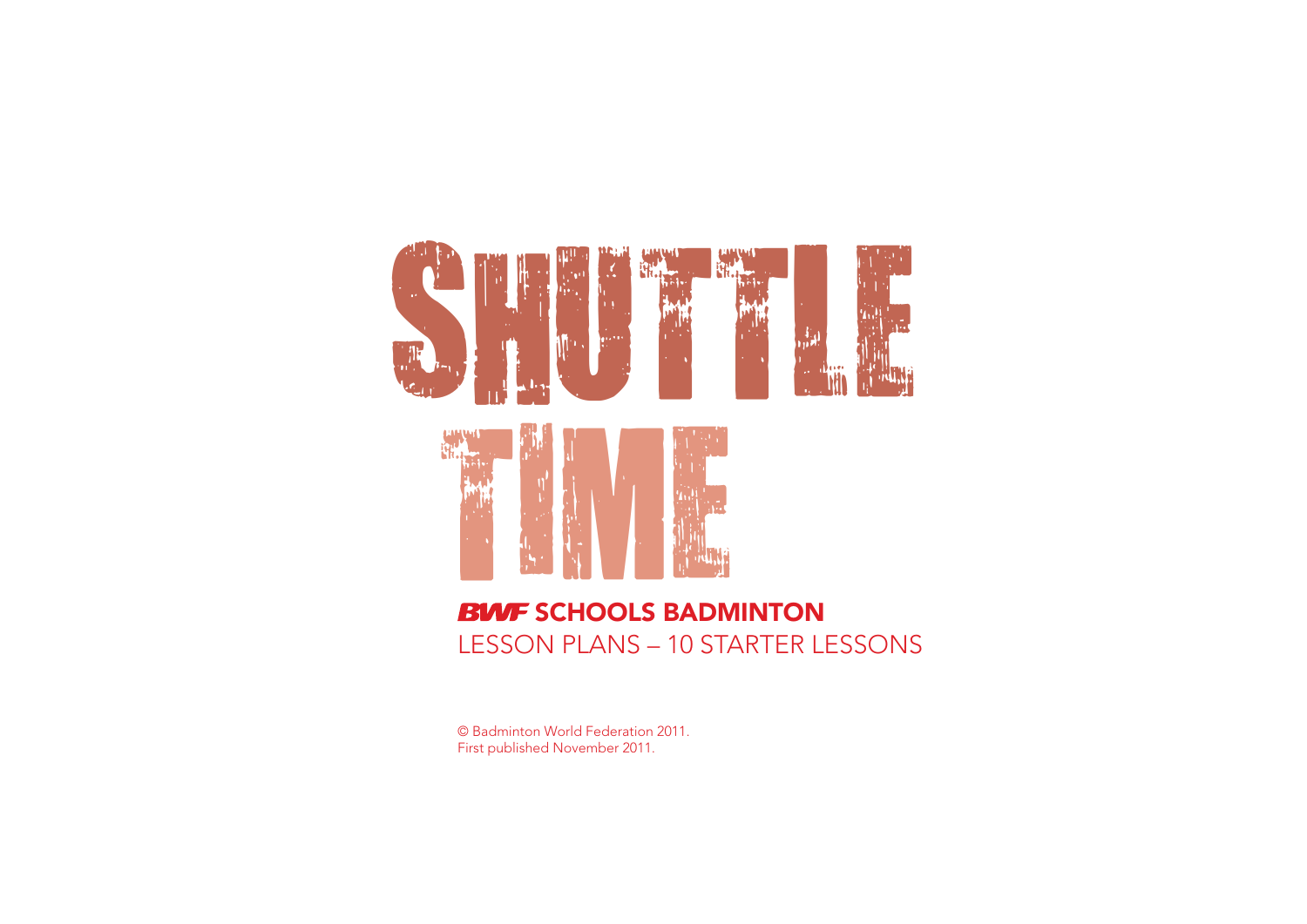

## **Overview**

#### 1. Introduction – 10 Starter Lessons

Before starting to read through the lesson plans and to plan lessons, please read the below information:

- 1. Read Module 5 before reviewing Lesson Plan 1 to10.
- 2. Each activity included in these plans has video clips to show the activities and to assist the teachers with their preparation.
- 3. Minimal equipment and facilities are required to organize and deliver these 10 introductory badminton lessons.
- 4. Lessons are designed to give children of all abilities a positive first impression of badminton and the opportunity to have a successful experience.
- 5. Each lesson combines physical activities with learning fundamental badminton techniques see Module 4 Physical Development Exercises.
- 6. The technical elements which are introduced in Lesson Plan 1 to 10 are grips, underarm hitting, serving and movement skills hit and move.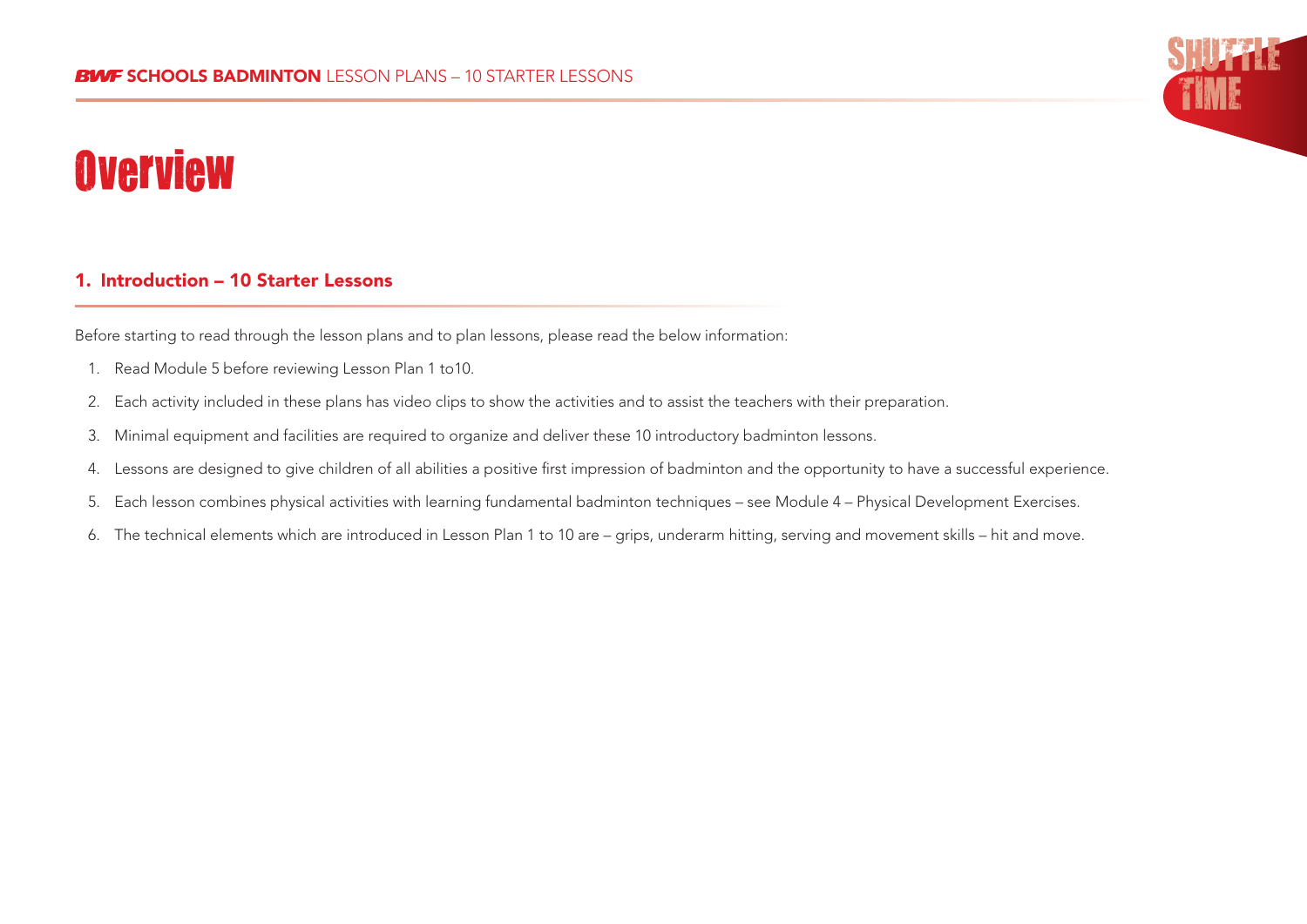

#### 2. Titles – Starter Lessons

There are ten lesson plans in this section. These are:

- Lesson 1 Basic Grips
- • Lesson 2 Grip Changes and Footwork
- Lesson 3 Net and Lunge
- Lesson 4 Net and Starting
- • Lesson 5 Revision Games
- Lesson 6 Revision Games
- Lesson 7 Serve and Rally
- Lesson 8 Backhand Lift
- Lesson 9 Forehand Lift
- Lesson 10 Revision Games



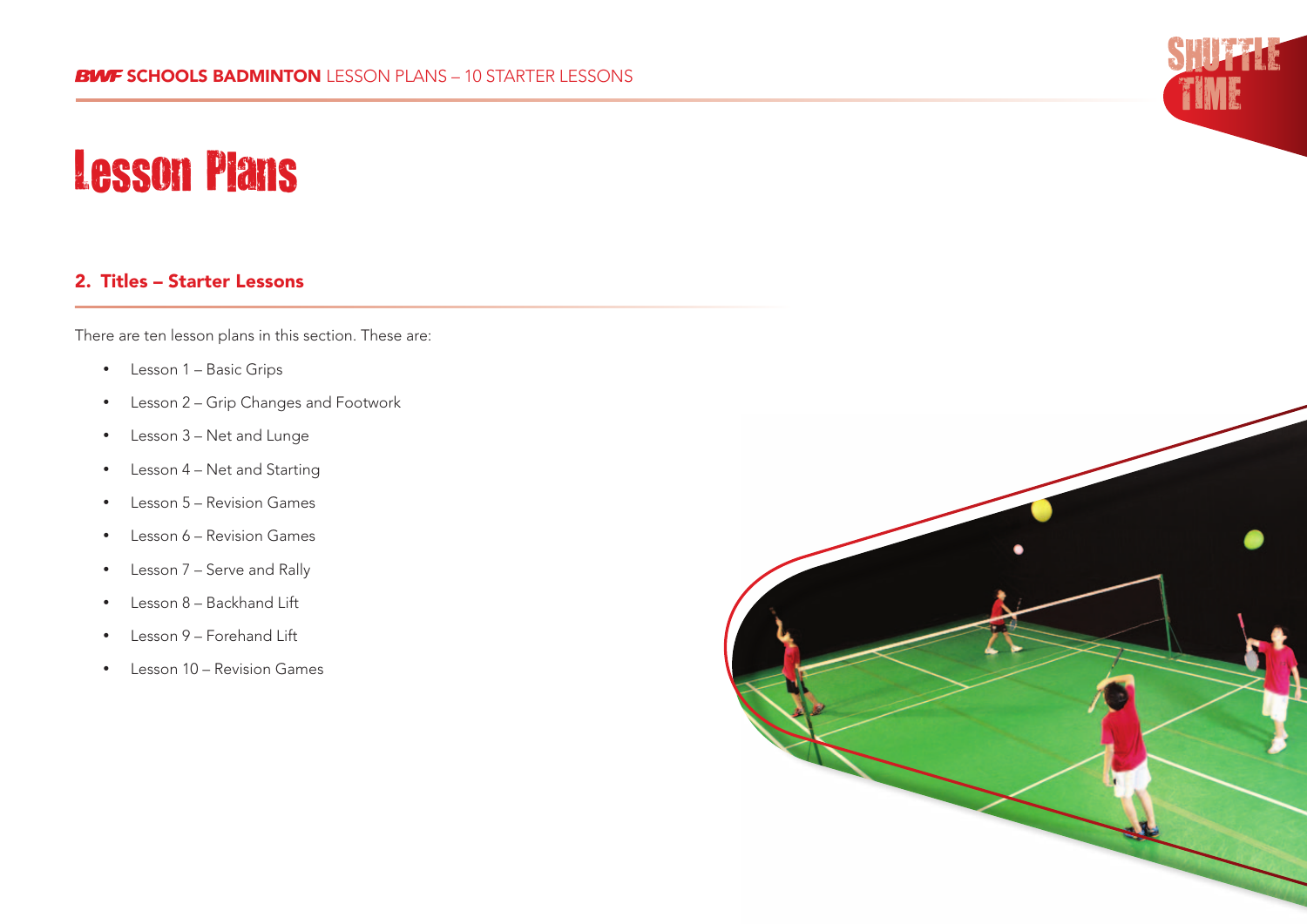

## Lesson 1 Basic Grips

| <b>Teacher's Goals</b>                                | <b>Pupil's Goals</b>                                                                                                                               |
|-------------------------------------------------------|----------------------------------------------------------------------------------------------------------------------------------------------------|
| The purpose of this lesson is to introduce the:       | By the end of the lesson the pupils will be able to:                                                                                               |
| • sport of badminton;                                 | · describe what badminton is like;                                                                                                                 |
| • backhand "thumb" grip and forehand "v" grip;        | • demonstrate two grips used in badminton;                                                                                                         |
| • importance of reach.                                | • demonstrate a relaxed reach when striking the shuttle<br>(or soft ball / balloon).                                                               |
| Equipment                                             | <b>Teaching Situation / Context</b>                                                                                                                |
| • Balloons – at least one for each pupil.             | • Preferably the lesson should be taken inside – but it is possible to take outside                                                                |
| • Rackets – one for each pair (one each if possible). | - you will possibly need to use shuttles / bean bags instead of balloons or put<br>less air in the balloons. No nets are required for this lesson. |
| • Shuttles - one per child.                           |                                                                                                                                                    |
| • DVD player if possible.                             |                                                                                                                                                    |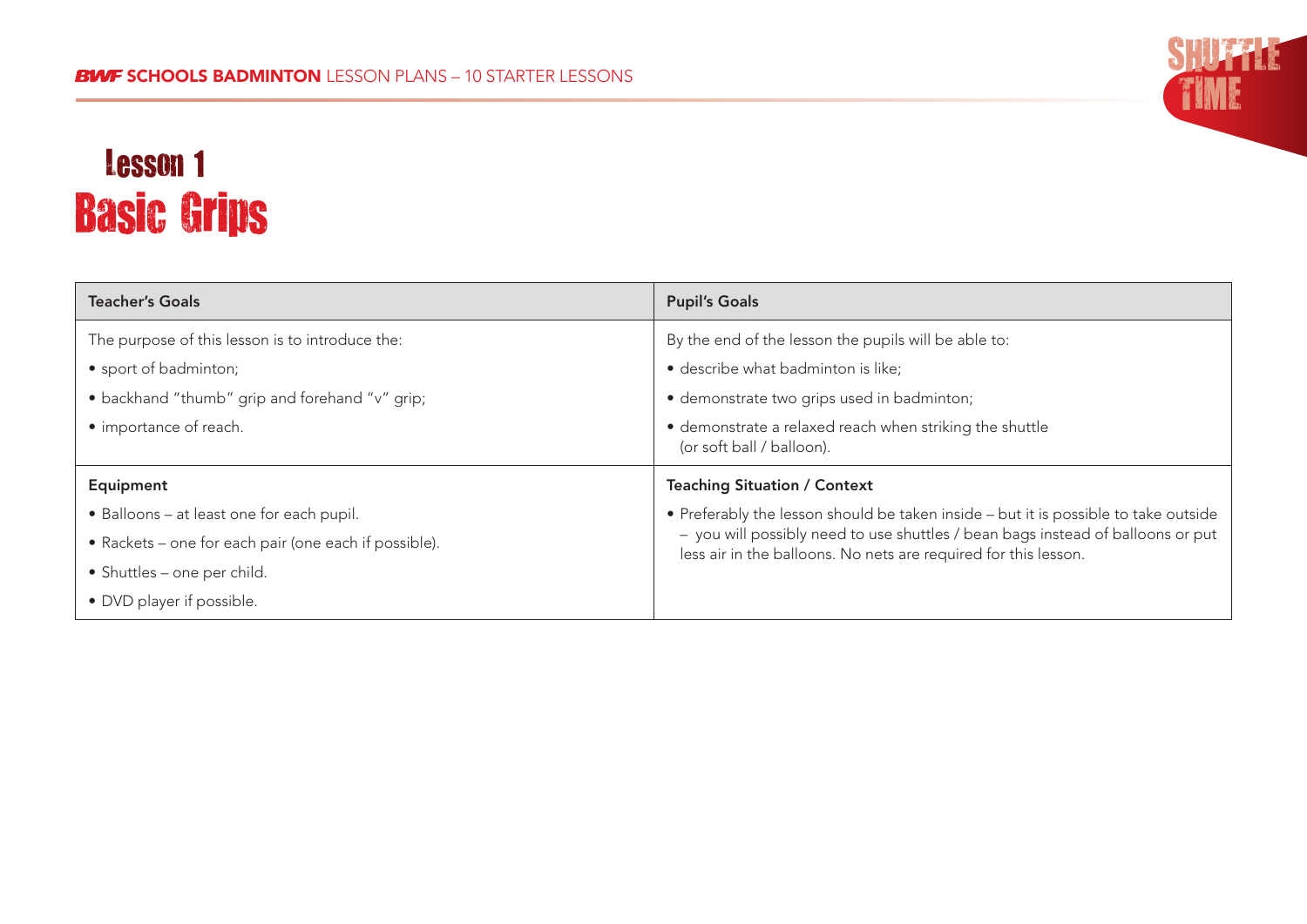

### Lesson 1: Basic Grips

| Phase / Time                       | <b>Activity</b>                                                                                                             | <b>Main Teaching Points</b>                                                                                                                                 |              | Variations ( $\uparrow$ Harder, $\downarrow$ Easier)                                         | Safety                                                                                    |
|------------------------------------|-----------------------------------------------------------------------------------------------------------------------------|-------------------------------------------------------------------------------------------------------------------------------------------------------------|--------------|----------------------------------------------------------------------------------------------|-------------------------------------------------------------------------------------------|
| Introduction<br>$(10 \text{ min})$ | Pupils observe:<br>· a live badminton match or a<br>video clip of badminton;<br>· singles and doubles.                      | • Pupils are asked to describe<br>the sport, supported by<br>questioning from teacher -<br>example responses - over a<br>net, volleying, hit hard and soft, | $\uparrow$   | • Open questions -<br>example - "can you<br>describe what the sport<br>of badminton is like? | • If observing a live match,<br>make sure the group is a safe<br>distance from the court. |
|                                    |                                                                                                                             | changes of direction, jump,<br>fast, smash.                                                                                                                 | $\downarrow$ | Closed questions:                                                                            |                                                                                           |
|                                    |                                                                                                                             |                                                                                                                                                             |              | · Is badminton a fast game?<br>• How many doubles<br>disciplines are there?                  |                                                                                           |
|                                    |                                                                                                                             |                                                                                                                                                             |              | • Do players change the<br>shuttle in a match?                                               |                                                                                           |
|                                    |                                                                                                                             |                                                                                                                                                             |              | • or teacher simply<br>describes the main<br>characteristics.                                |                                                                                           |
| <b>Balloon tap</b><br>(5 min)      | • Every second pupil is given a<br>balloon. They must run in pairs                                                          | • Blow up the balloons before<br>the session.                                                                                                               | $\uparrow$   | • Change directions using<br>chasses if appropriate.                                         | • Keep pairs well spaced apart.<br>• Begin exercise only when the                         |
| $\blacksquare$ L1 – V1             | "tapping" the balloon with<br>their hands to avoid the balloon<br>touching the floor.                                       | • Vary the distance between the<br>partners, according to level.                                                                                            | $\downarrow$ | · Begin with walking pace.                                                                   | teacher blows the whistle /<br>gives signal.                                              |
|                                    | · Progression - each pupil has<br>a partner and they must move<br>trying to tap the balloon with<br>their racket hand only. |                                                                                                                                                             |              |                                                                                              |                                                                                           |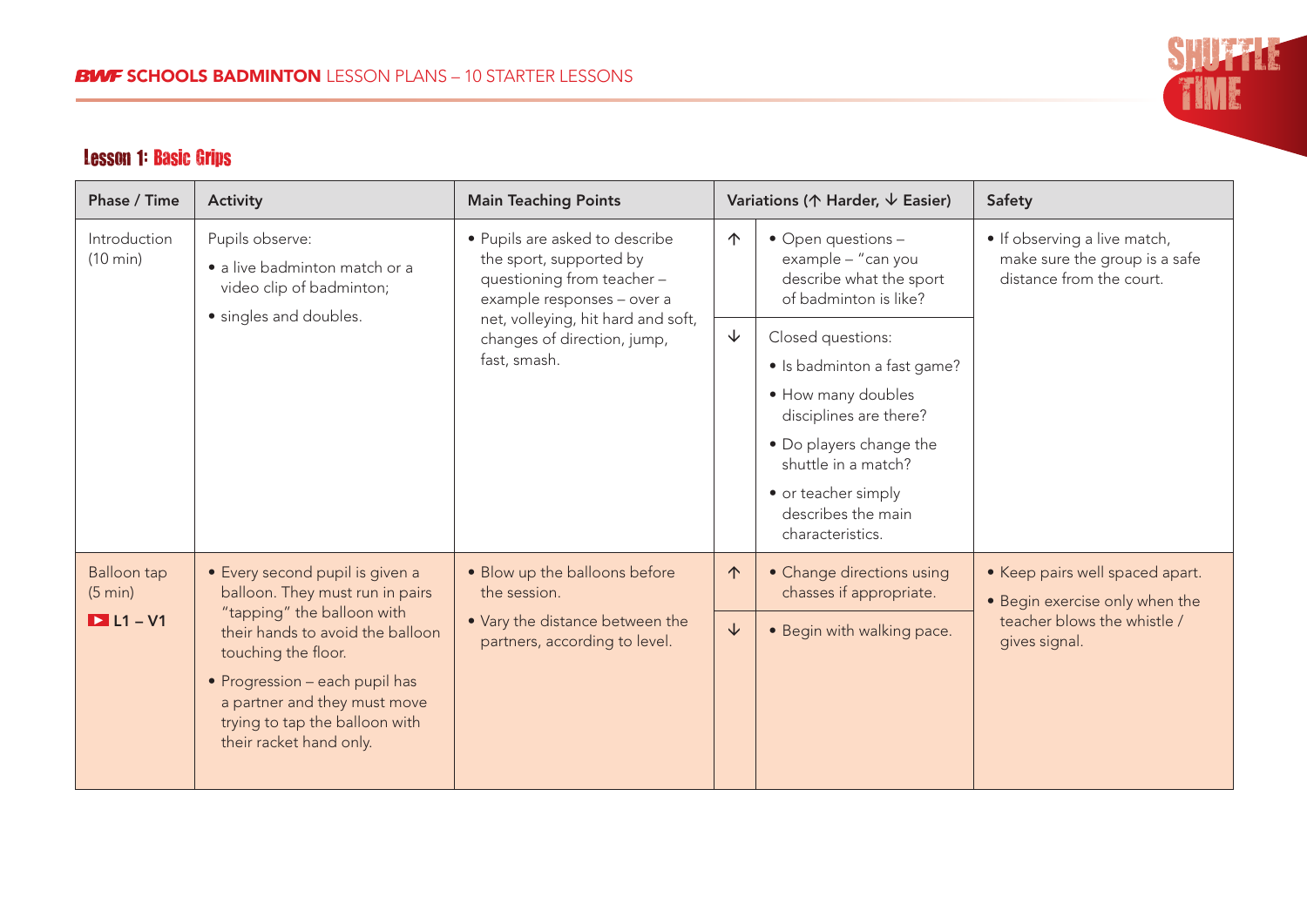# **SHUFFLE**<br>TIME

### Lesson 1: Basic Grips

| Phase / Time                                                                                       | <b>Activity</b>                                                                                                                                                                                                                                                                                                                                                                                                      | <b>Main Teaching Points</b>                                                                                                                                                          |                            | Variations ( $\uparrow$ Harder, $\downarrow$ Easier)                                                                                                                            | Safety                          |
|----------------------------------------------------------------------------------------------------|----------------------------------------------------------------------------------------------------------------------------------------------------------------------------------------------------------------------------------------------------------------------------------------------------------------------------------------------------------------------------------------------------------------------|--------------------------------------------------------------------------------------------------------------------------------------------------------------------------------------|----------------------------|---------------------------------------------------------------------------------------------------------------------------------------------------------------------------------|---------------------------------|
| <b>Balloon tap</b><br>relay game<br>(10 min)<br>$L1 - V2$                                          | • Pupils work in teams (up to<br>six pupils in a team). Line up<br>at one end of the hall. Each<br>team is given a balloon. Each<br>pupil in the team must run<br>down the hall and back tapping<br>the balloon with their hands<br>to prevent the balloon from<br>touching the floor - and passes<br>the balloon to the next person<br>in the team.<br>• Progression – complete the<br>same exercise using rackets. | • Pupils need to find the right<br>feeling for controlling the<br>balloon instead of just trying to<br>hit it hard.<br>• The distance of the course may<br>vary (suggest 20 metres). | $\uparrow$<br>$\downarrow$ | • If pupils can do this<br>exercise well, they could<br>try this game using a<br>racket (only one racket<br>per team).                                                          |                                 |
| <b>Backhand</b><br>thumb grip<br>with balloon<br>(10 min)<br>$L1 - V3$                             | • Teacher demonstrates the<br>thumb grip.<br>• Working with a balloon and a<br>racket, children asked to keep<br>balloon up in the air with back<br>of hand leading and moving up<br>and away from the body.                                                                                                                                                                                                         | • Emphasise thumb grip.<br>• Back of hand leading and<br>moving up and away from<br>the body.<br>• Do not need to use nets.                                                          | $\uparrow$<br>↓            | · Encourage creative<br>routine - example -<br>standing, on one knee,<br>both knees, sitting, lying<br>down getting back up.<br>• Use very short grip<br>("T" piece of racket). | • Keep group well spaced apart. |
| Forehand-<br>basic ("V")<br>grip with<br>balloon<br>$(10 \text{ min})$<br>$\triangleright$ L1 – V4 | • Teacher demonstrates the basic<br>$(''V'')$ grip.<br>. Working with a balloon and<br>a racket, children asked to<br>keep balloon up in the air with<br>basic grip.                                                                                                                                                                                                                                                 | • Fingers are well spread.<br>• Hit the balloon in front of body.<br>• Check there is a V shape<br>between thumb and forefinger.<br>• Do not need to use nets.                       | $\uparrow$<br>$\downarrow$ | • As above<br>• As above                                                                                                                                                        | • Keep group well spaced apart. |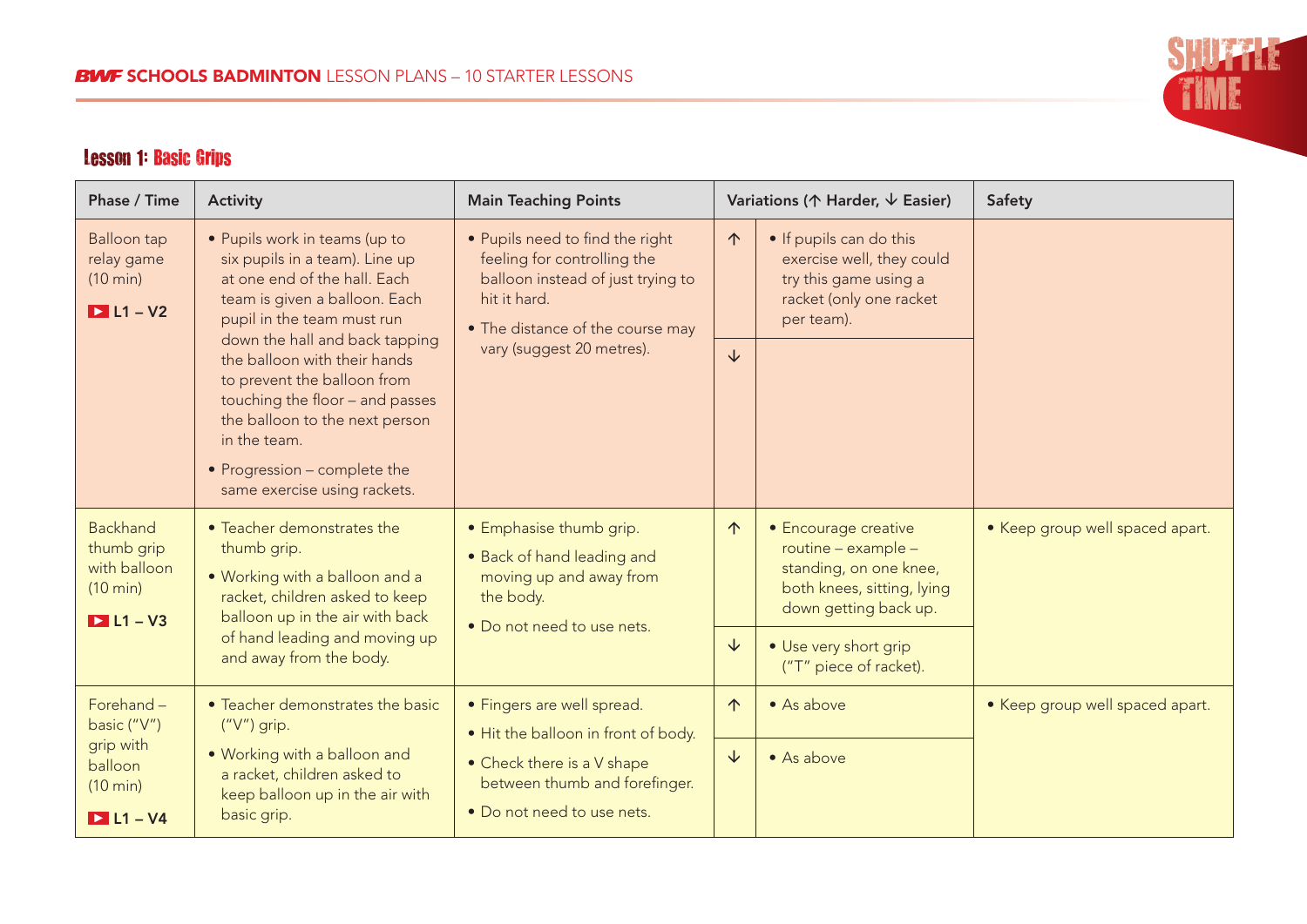

### Lesson 1: Basic Grips

| Phase / Time                                                   | Activity                                                                                                                                                                                                                 | <b>Main Teaching Points</b>                                                                                                                                                                                                                                                                |                            | Variations ( $\uparrow$ Harder, $\downarrow$ Easier)                                                                                                                   | <b>Safety</b>                                                   |
|----------------------------------------------------------------|--------------------------------------------------------------------------------------------------------------------------------------------------------------------------------------------------------------------------|--------------------------------------------------------------------------------------------------------------------------------------------------------------------------------------------------------------------------------------------------------------------------------------------|----------------------------|------------------------------------------------------------------------------------------------------------------------------------------------------------------------|-----------------------------------------------------------------|
| Grip change<br>with balloon<br>$(10 \text{ min})$<br>$L1 - V5$ | • Teacher demonstrates the<br>change between the grips.<br>• Working with a balloon and a<br>racket children asked to keep<br>balloon in the air three times<br>with thumb grip and then three<br>times with basic grip. | • Change from 3-3 to 2-2 and<br>then to alternate change<br>between the two grips.<br>. Hand moves towards the shuttle.<br>• Do not need to use nets.                                                                                                                                      | $\uparrow$<br>$\downarrow$ | • If executing shots well<br>make it into competitive<br>game and count<br>successful shots. Progress<br>to alternate forehand and<br>backhand.<br>• Reinforce correct | • Recommend use of balloons or<br>sponge balls - safety issues. |
|                                                                |                                                                                                                                                                                                                          |                                                                                                                                                                                                                                                                                            |                            | technique.                                                                                                                                                             |                                                                 |
| Summary /<br>cool down<br>$(5 \text{ min})$                    | • Pupils stretch out fully on the<br>floor and discuss lesson.<br>• Teacher reviews main points                                                                                                                          | • Badminton is a "volleying"<br>game over a net with hard and<br>soft shots, changes of direction,<br>jumps and fast movements etc.<br>• Backhand and forehand grip<br>(demonstrate again).<br>• Hit with elbow away from the<br>body and move the racket<br>actively towards the shuttle. | $\uparrow$                 | • Use questioning to check<br>achievement of lesson<br>goals.                                                                                                          |                                                                 |
|                                                                | of lesson.                                                                                                                                                                                                               |                                                                                                                                                                                                                                                                                            | $\downarrow$               | • Teacher explains and<br>demonstrates once<br>again to reinforce main<br>teaching points.                                                                             |                                                                 |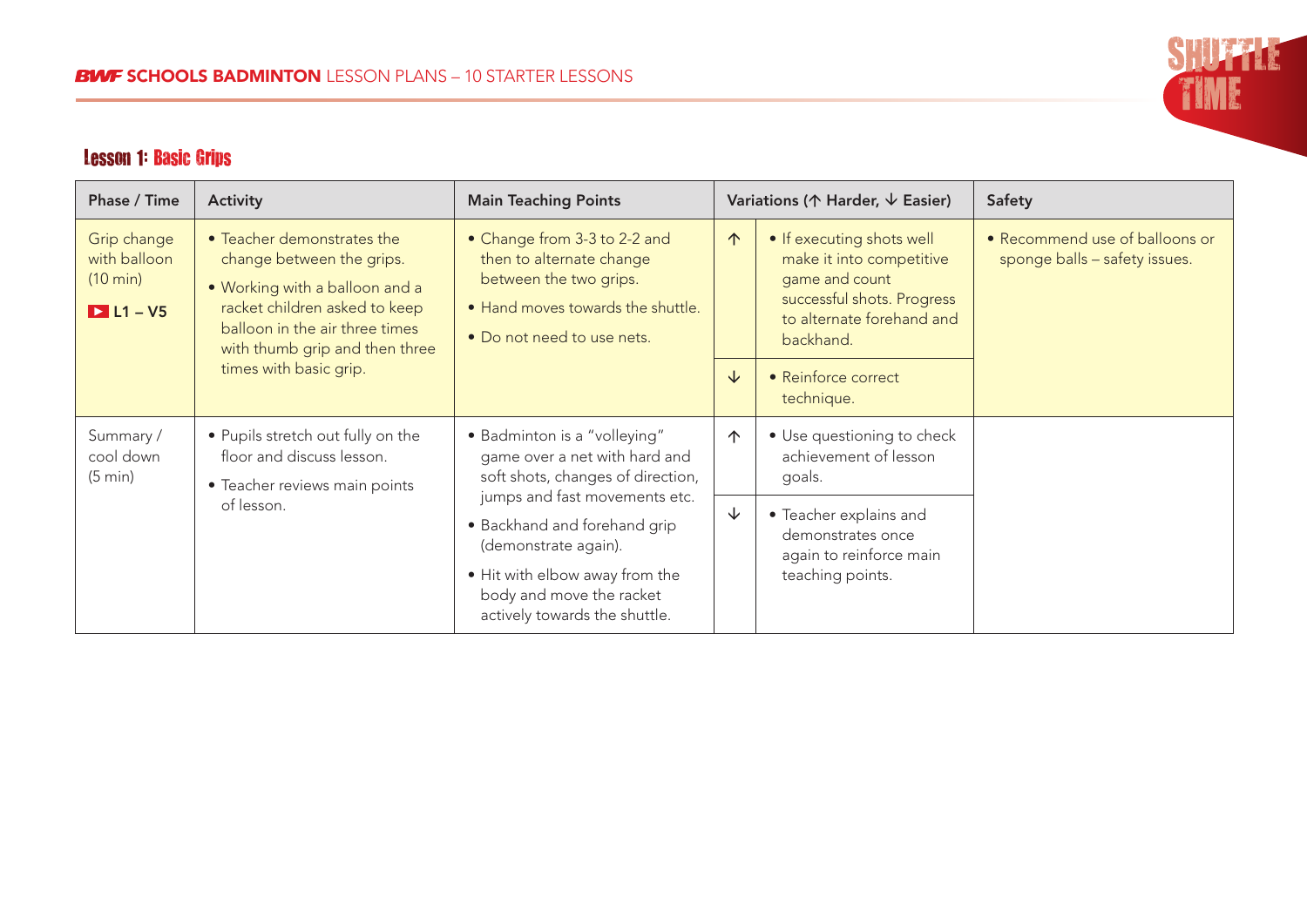

### Lesson 2 Grip Changes and Footwork

| <b>Teacher's Goals</b>                                                                          | <b>Pupil's Goals</b>                                                                                                |
|-------------------------------------------------------------------------------------------------|---------------------------------------------------------------------------------------------------------------------|
| The purpose of this lesson is to:<br>• introduce the use of chasse steps as a method of moving; | By the end of the lesson the pupils will be able to:<br>• demonstrate the use of chasse steps over short distances; |
| · develop grip changing skills.                                                                 | • show the use of alternative grips in a predictable situation.                                                     |
| Equipment                                                                                       | <b>Teaching Situation / Context</b>                                                                                 |
| • Bean bags                                                                                     | • Preferably the lesson should be taken inside - but it is possible to deliver                                      |
| • Shuttles                                                                                      | this outside.                                                                                                       |
| • Rackets                                                                                       |                                                                                                                     |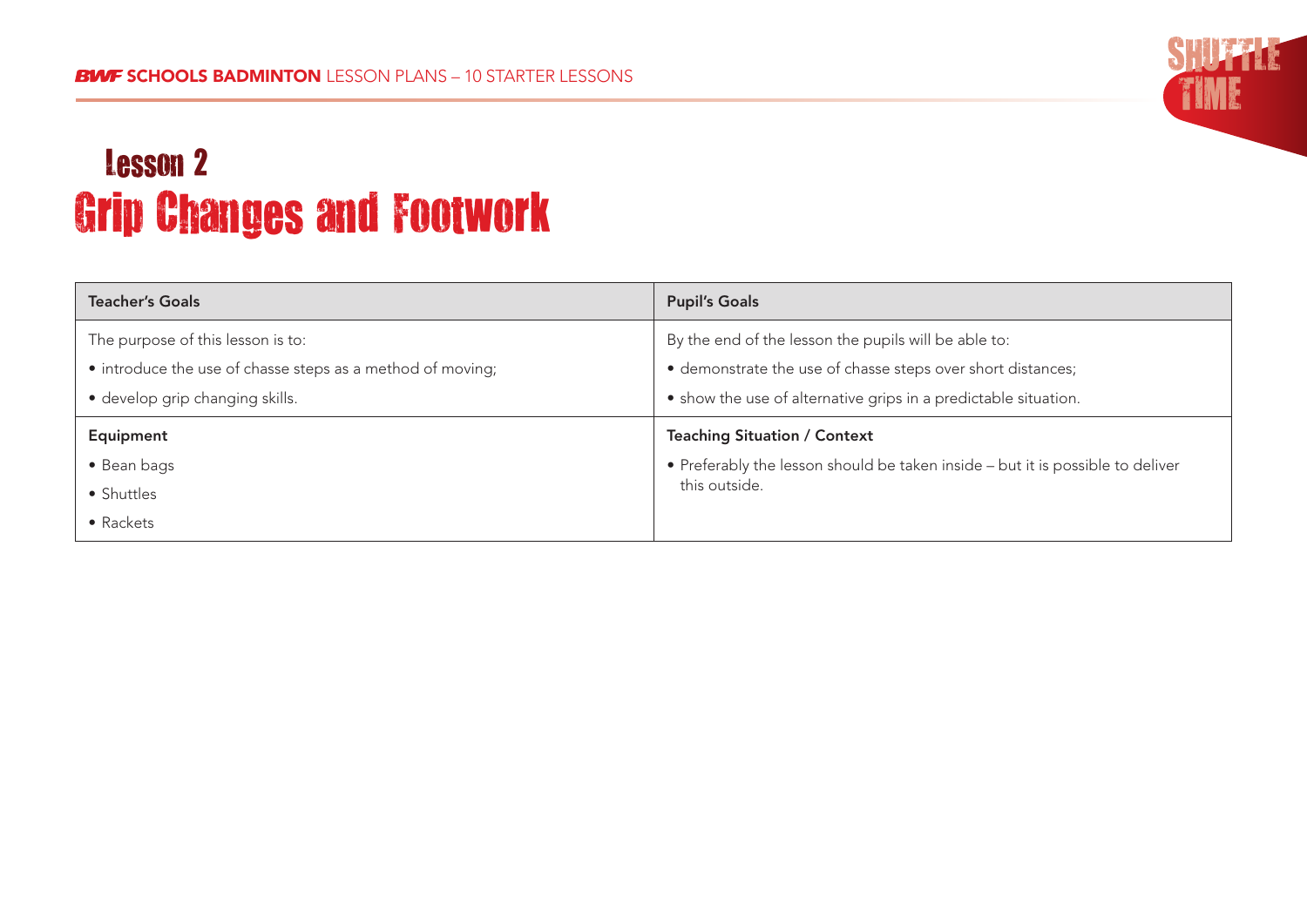

### Lesson 2: Grip Changes and Footwork

| Phase / Time                                                                  | <b>Activity</b>                                                                                                                                                                                                                                                                                                       | <b>Main Teaching Points</b>                                                                                                                                        |                   | Variations ( $\uparrow$ Harder, $\downarrow$ Easier)                                                                                                                   | • Safety                                                                                                      |
|-------------------------------------------------------------------------------|-----------------------------------------------------------------------------------------------------------------------------------------------------------------------------------------------------------------------------------------------------------------------------------------------------------------------|--------------------------------------------------------------------------------------------------------------------------------------------------------------------|-------------------|------------------------------------------------------------------------------------------------------------------------------------------------------------------------|---------------------------------------------------------------------------------------------------------------|
| Introduction<br>(5 min)                                                       | Teacher explains and<br>demonstrates:<br>• chasse steps - "one foot chases<br>the other but never quite<br>catches up";<br>• feet don't have to be parallel to<br>each other for a chasse;<br>• the use of chasse steps for<br>parallel, diagonal (forward and<br>backward) movements.                                | Maintain straight body position<br>(knees slightly bent / flexed) with<br>head staying at the same height.                                                         | 个<br>↓            | • Execute chasse steps<br>diagonal (forward and<br>backward) movement<br>(varied pace).<br>• Start with walking pace<br>and slowly build up<br>parallel movement only. | • Maintain safe distance between<br>children when moving across<br>the floor.                                 |
| Mirror chase<br>(10 min)<br>$L2 - V1$                                         | • Pupils are divided into pairs<br>facing each other. One pupil is<br>the "leader" and the other one<br>is the "chaser". Using chasse<br>steps, the "leader" moves<br>laterally and changes directions<br>trying to escape from the<br>"chaser". The "chaser" must<br>follow and try to keep up with<br>the "leader". | • Use only short distances to<br>chasse (avoid over-chasseing)<br>• Change roles often (30-40 sec).<br>• Encourage straight posture<br>with knees slightly flexed. | 个<br>$\downarrow$ | • Chasseing parallel,<br>diagonal (forward and<br>backward) movement.<br>• Chasseing only on<br>parallel line.                                                         | • Keep the group well<br>spaced apart.<br>• Allocate partners in terms of<br>skill level / ability.           |
| Mirror<br>chase with<br>throwing<br>(game)<br>$(10 \text{ min})$<br>$L2 - V2$ | • Pupils remain in pairs facing<br>each other. One pupil holds<br>a bean bag (or shuttle) and is<br>the "leader". The "chaser" must<br>follow. The "leader" throws<br>the bean bag and the "chaser"<br>tries to catch it and return it.                                                                               | • Change roles and partners on<br>teacher's signal.<br>• Approximately 3 metres<br>between partners.                                                               | 个<br>$\downarrow$ | • Throwing with "racket<br>arm" only.<br>• Throw with two hands.                                                                                                       | • Keep the pairs of pupils well<br>spaced apart.<br>• Allocate partners in terms of<br>skill level / ability. |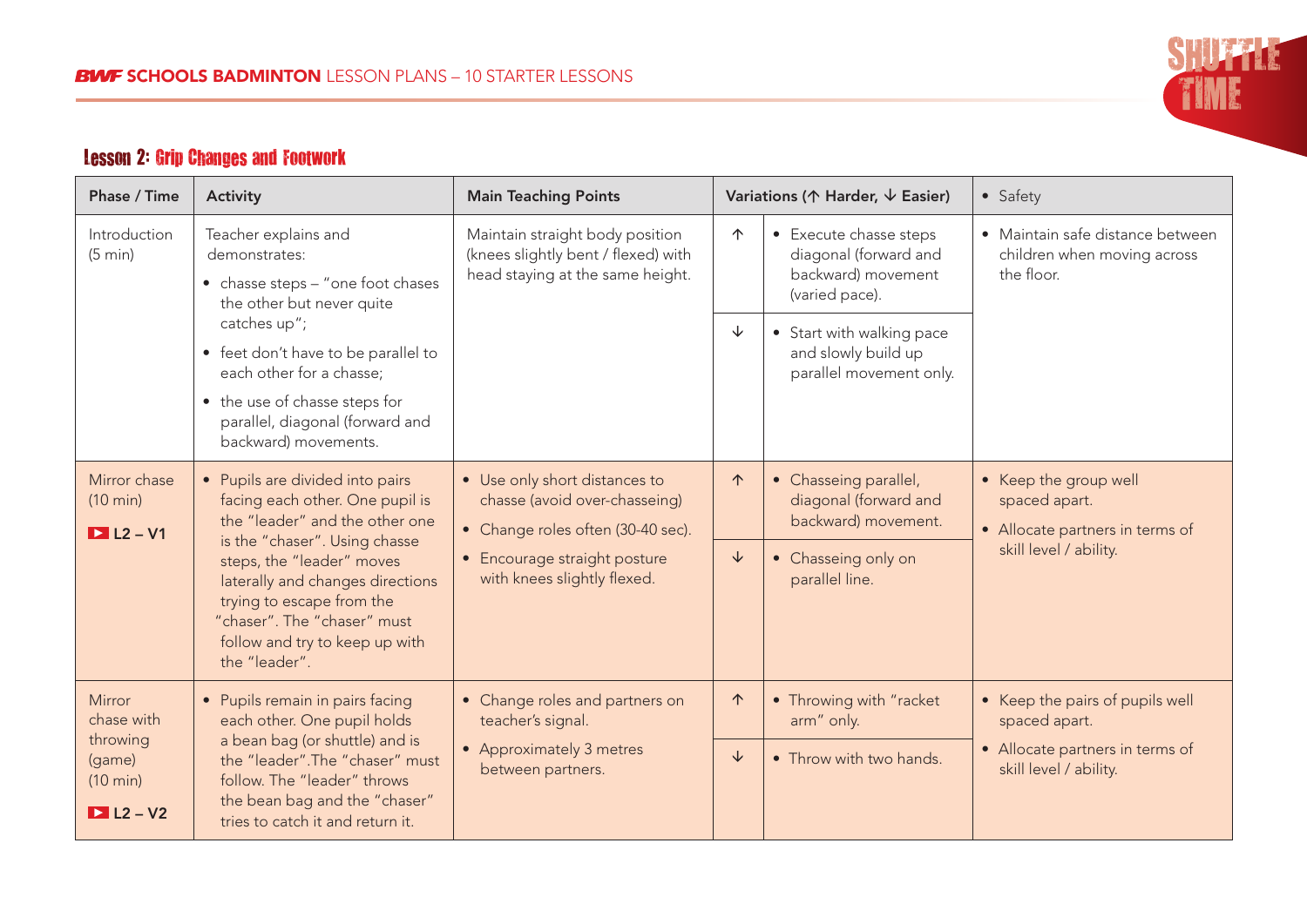

### Lesson 2: Grip Changes and Footwork

| Phase / Time                                   | Activity                                                                                                                                                          | <b>Main Teaching Points</b>                                                                                                   |              | Variations ( $\uparrow$ Harder, $\downarrow$ Easier)                                | • Safety                                                               |
|------------------------------------------------|-------------------------------------------------------------------------------------------------------------------------------------------------------------------|-------------------------------------------------------------------------------------------------------------------------------|--------------|-------------------------------------------------------------------------------------|------------------------------------------------------------------------|
| Grip change<br>Tic-Toc<br>(5 min)<br>$L2 - V3$ | • Remind pupils of the two<br>grips used in badminton.<br>Demonstrate change of grip by<br>rolling racket grip with a thumb.<br>• Ask all pupils to shadow change | • Change of grip by rolling the<br>racket grip with the thumb<br>without turning the whole hand.<br>• Elbow in front of body. | $\uparrow$   | • Teacher varies the<br>difficulty by change of<br>rhythm or change of<br>sequence. | • Keep pupils well spaced apart.<br>• Practice in rows facing teacher. |
|                                                | of grips on signal. For this the<br>teacher gives signal like the<br>Tic-Toc of a clock.                                                                          | • Relaxed grip, squeeze fingers<br>only when hitting.                                                                         | ↓            | • Alternate grips and<br>reinforce teaching<br>points.                              |                                                                        |
| Grip change<br>with shuttle                    | • Pupils work in pairs practicing<br>changing grips by hitting a                                                                                                  | • Throw underarm with "racket<br>arm" only.                                                                                   | $\uparrow$   | • Use racket leg to step<br>forward.                                                | • Keep pairs well spaced apart<br>and use the whole space              |
| (10 min)<br>$L2 - V4$                          | shuttle thrown by their partner<br>alternately to forehand and<br>backhand sides.                                                                                 | • Alternate forehand/backhand<br>(no change of direction).                                                                    | $\downarrow$ | • Concentrate on correct<br>grip and relaxed fingers.                               | available.                                                             |
|                                                | • Practice 12 shots and<br>change roles.                                                                                                                          |                                                                                                                               |              |                                                                                     |                                                                        |
|                                                | • Practice without using net.                                                                                                                                     |                                                                                                                               |              |                                                                                     |                                                                        |
| Hitting with<br>change of<br>grips<br>(15 min) | • This is a progression.<br>• Work in pairs and practice<br>hitting targets using change of                                                                       | • Use hoops or draw targets on<br>the wall.<br>• Change partners.                                                             | 个            | • Make the game<br>competitive and give<br>points for hitting targets.              | • Make sure the shuttles<br>are collected safely after<br>each game.   |
| $L2 - V5$                                      | grips hitting a shuttle thrown by<br>partner (with or without net).                                                                                               |                                                                                                                               | $\downarrow$ | • Keep slow throwing pace.                                                          |                                                                        |
| Summary /<br>cool down                         | • Stretching on the floor and<br>teacher repeats key teaching                                                                                                     | Teacher demonstrates again<br>the use of correct grip and the                                                                 | 个            | • Use questioning to<br>check learning.                                             | • Show correct stretching<br>techniques.                               |
| (5 min)                                        | points in lesson 2 (see above).                                                                                                                                   | correct movement on court.                                                                                                    | ↓            | · Teacher explains -<br>group is listening.                                         |                                                                        |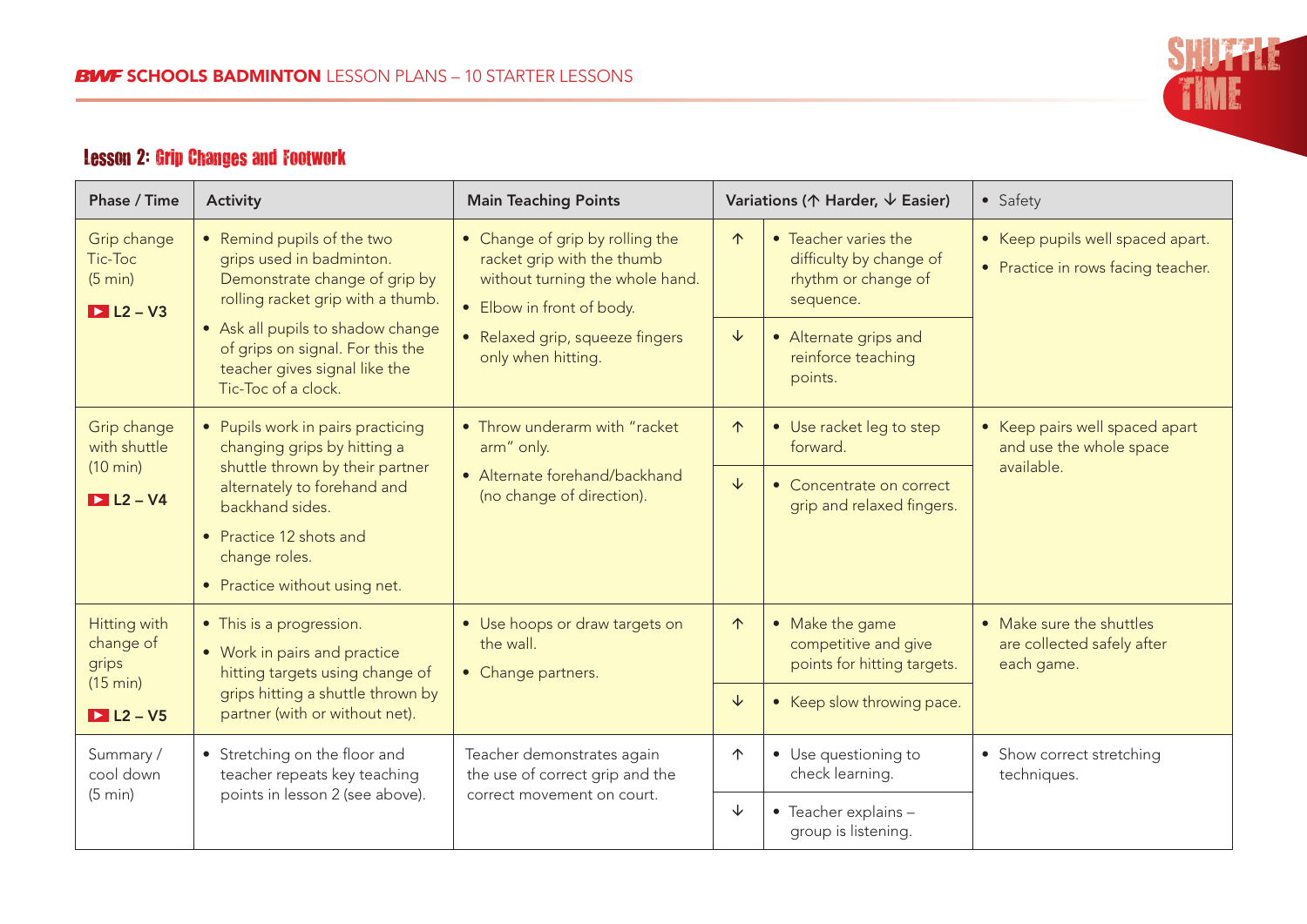

## Lesson 3 Net and Lunge

| <b>Teacher's Goals</b>                                                                                   | <b>Pupil's Goals</b>                                                                                                                                                                                                                             |
|----------------------------------------------------------------------------------------------------------|--------------------------------------------------------------------------------------------------------------------------------------------------------------------------------------------------------------------------------------------------|
| The purpose of this lesson is to introduce:<br>• net play and lunge;<br>• lunging stability and balance. | By the end of the lesson the pupils will be able to:<br>· demonstrate a lunge with good range and the front foot pointing to the<br>impact point of the shuttle;<br>• consistently strike net shots using a pushing action and appropriate grip. |
| Equipment                                                                                                | <b>Teaching Situation / Context</b>                                                                                                                                                                                                              |
| $\bullet$ Rackets                                                                                        | • Preferably the lesson should be taken inside - but it is possible to deliver this                                                                                                                                                              |
| • Shuttles                                                                                               | outside. You will need nets (or substitute) for this lesson.                                                                                                                                                                                     |
| · Badminton nets (or substitute)                                                                         |                                                                                                                                                                                                                                                  |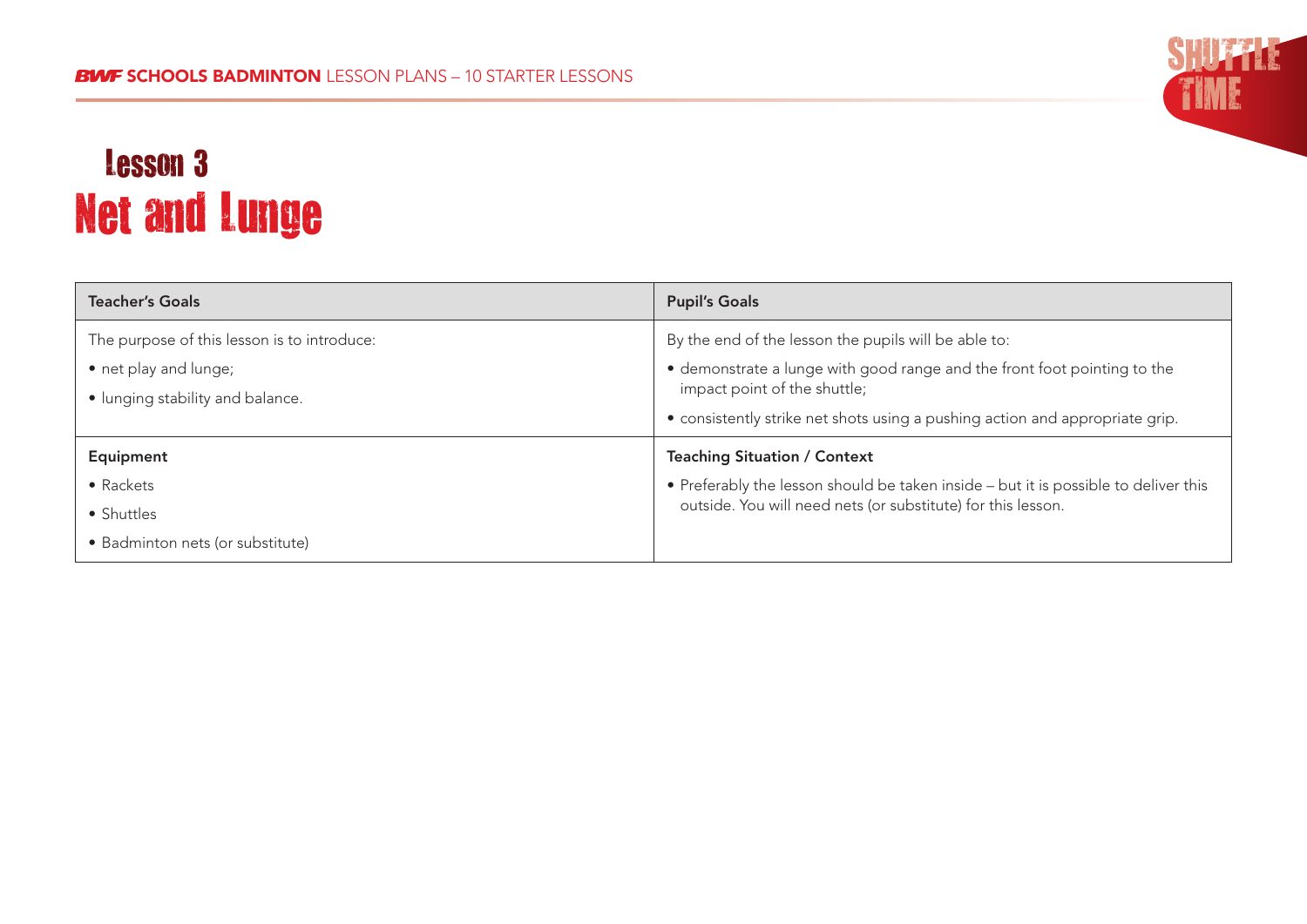

### Lesson 3: Net and Lunge

| Phase / Time                                         | <b>Activity</b>                                                                                                                                                                                             | <b>Main Teaching Points</b>                                                                                                             |                 | Variations ( $\uparrow$ Harder, $\downarrow$ Easier)                                                                                                                                              | Safety                                            |
|------------------------------------------------------|-------------------------------------------------------------------------------------------------------------------------------------------------------------------------------------------------------------|-----------------------------------------------------------------------------------------------------------------------------------------|-----------------|---------------------------------------------------------------------------------------------------------------------------------------------------------------------------------------------------|---------------------------------------------------|
| Introduction<br>(5 min)                              | Teacher explains and<br>demonstrates:                                                                                                                                                                       | • Lift the knee before kicking the<br>foot forward.                                                                                     | 个               | • Ask pupils what is lunge<br>and demonstrate this.                                                                                                                                               | • Keep group a safe distance<br>from teacher when |
|                                                      | • Lunge - large step forward with<br>the "racket foot".<br>• Backhand and forehand net shot.<br>• Backhand and forehand net<br>shot with lunge.<br>• Straight body position with<br>stretched "racket arm". | • First contact on the floor is with<br>the heel.<br>• For the net shot demonstrate<br>relaxed appropriate grip.                        | $\downarrow$    | • Teacher demonstrates<br>and explains only.                                                                                                                                                      | demonstrating.                                    |
| <b>Balance</b><br>and throw<br>(10 min)<br>$L3 - V1$ | • Pupils work in pairs facing each<br>other standing on one leg. They<br>have to maintain balance whilst<br>throwing and catching a shuttle<br>to each other.                                               | • Repeat exercise on the<br>other leg.                                                                                                  | $\uparrow$<br>↓ | • Throw the shuttle slightly<br>to the right or left or work<br>with two shuttles (throw<br>at the same time).<br>· Use a balloon or sponge<br>ball for throwing. Change<br>legs more frequently. |                                                   |
| Balancing<br>shuttles<br>(5 min)<br>$L3 - V2$        | · Pupils balance an upturned<br>shuttle on their heads whilst<br>walking forward using a basic<br>lunge technique (see teaching<br>points). Can be performed with<br>racket leg only or alternate legs.     | • Lift the knee before kicking the<br>foot forward.<br>• First contact on the floor is with<br>the heel.<br>· Maintain upright posture. | $\uparrow$<br>↓ | · Increase stride length.<br>• Walk with shuttle on<br>the head.                                                                                                                                  | • Be aware of shuttles on<br>the floor.           |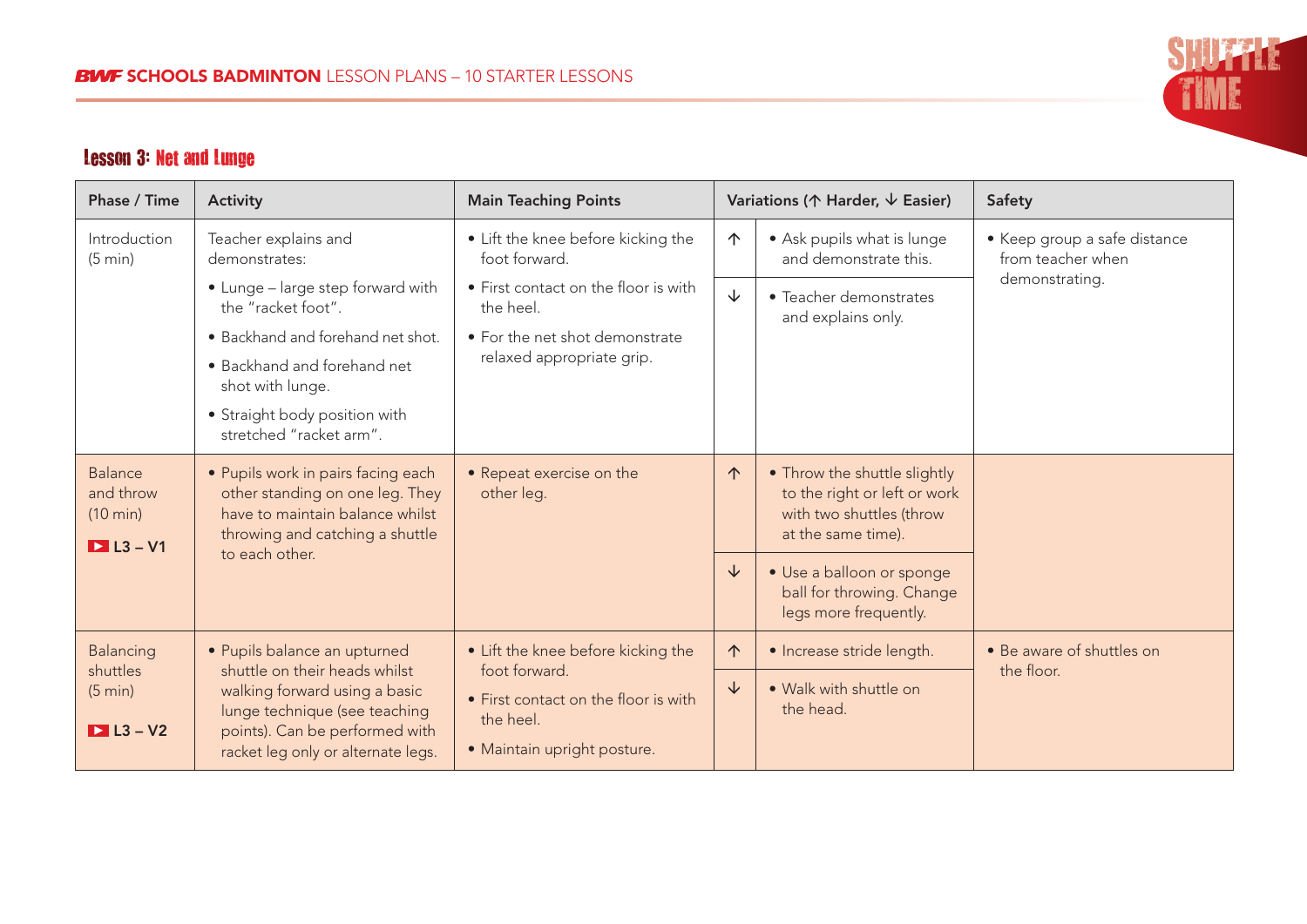

### Lesson 3: Net and Lunge

| Phase / Time                                                                             | <b>Activity</b>                                                                                                                                                                                                               | <b>Main Teaching Points</b>                                                                                                                     |              | Variations ( $\uparrow$ Harder, $\downarrow$ Easier)                                                    | Safety                                                                                 |
|------------------------------------------------------------------------------------------|-------------------------------------------------------------------------------------------------------------------------------------------------------------------------------------------------------------------------------|-------------------------------------------------------------------------------------------------------------------------------------------------|--------------|---------------------------------------------------------------------------------------------------------|----------------------------------------------------------------------------------------|
| Having<br>a lunge<br>(shadow)<br>(5 min)                                                 | • Pupils stand in line and make<br>a step with racket ending with<br>the "racket foot" in front of<br>them finishing with shadowing                                                                                           | • The whole group moves<br>together when signal is given<br>by the teacher.<br>• Common mistake is twisting                                     | $\uparrow$   | • Chasse to lunge position.                                                                             | • Space the group well in two or<br>three lines facing the teacher                     |
| $L = 13 - V3$                                                                            | net shot.                                                                                                                                                                                                                     | the foot.<br>· If available use mirror to<br>reinforce technical points                                                                         | $\downarrow$ | • One step only and<br>then lunge.                                                                      |                                                                                        |
| Introduction<br>net shots<br>backhand<br>and forehand<br>$(20 \text{ min})$<br>$L3 - V4$ | · Pupils work in pairs. One pupil<br>throws the shuttle up and over<br>the net. Their partner practices<br>backhand net shot.<br>• Progress the exercise by<br>lunging forward with the racket<br>foot when playing the shot. | • Swap roles after 12 shuttles<br>each.<br>. Hold racket out in front of the<br>body.<br>• Contact with shuttle close to<br>the top of the net. | $\uparrow$   | · Use targets and turn<br>into a competition to<br>motivate pupils.                                     | . When working with "multi-<br>shuttles" watch out for shuttles<br>lying on the floor. |
|                                                                                          | • The shot is a gentle push<br>over the net.<br>• Repeat exercise on<br>forehand side.                                                                                                                                        | • Check grip.                                                                                                                                   | $\downarrow$ | • Lower the net for younger<br>pupils or remove the net<br>completely to work on<br>technique only.     |                                                                                        |
| Playing a<br>net rally<br>(10 min)<br>$\blacksquare$ L3 – V5                             | • Two pupils practice net shots by<br>playing a game in the net area.<br>• Play net shots only (from below<br>net height).                                                                                                    | · Relaxed grip.<br>• Check appropriate grip is<br>being used.                                                                                   | $\uparrow$   | • Can be played in larger<br>area to include lunging.<br>Turn into competition to<br>motivate pupils.   | • Pay attention to court safety.                                                       |
|                                                                                          | • Start the rally by throwing<br>the shuttle.                                                                                                                                                                                 |                                                                                                                                                 | ↓            | • Use a smaller area to<br>concentrate on the racket<br>technique and lower the<br>net where necessary. |                                                                                        |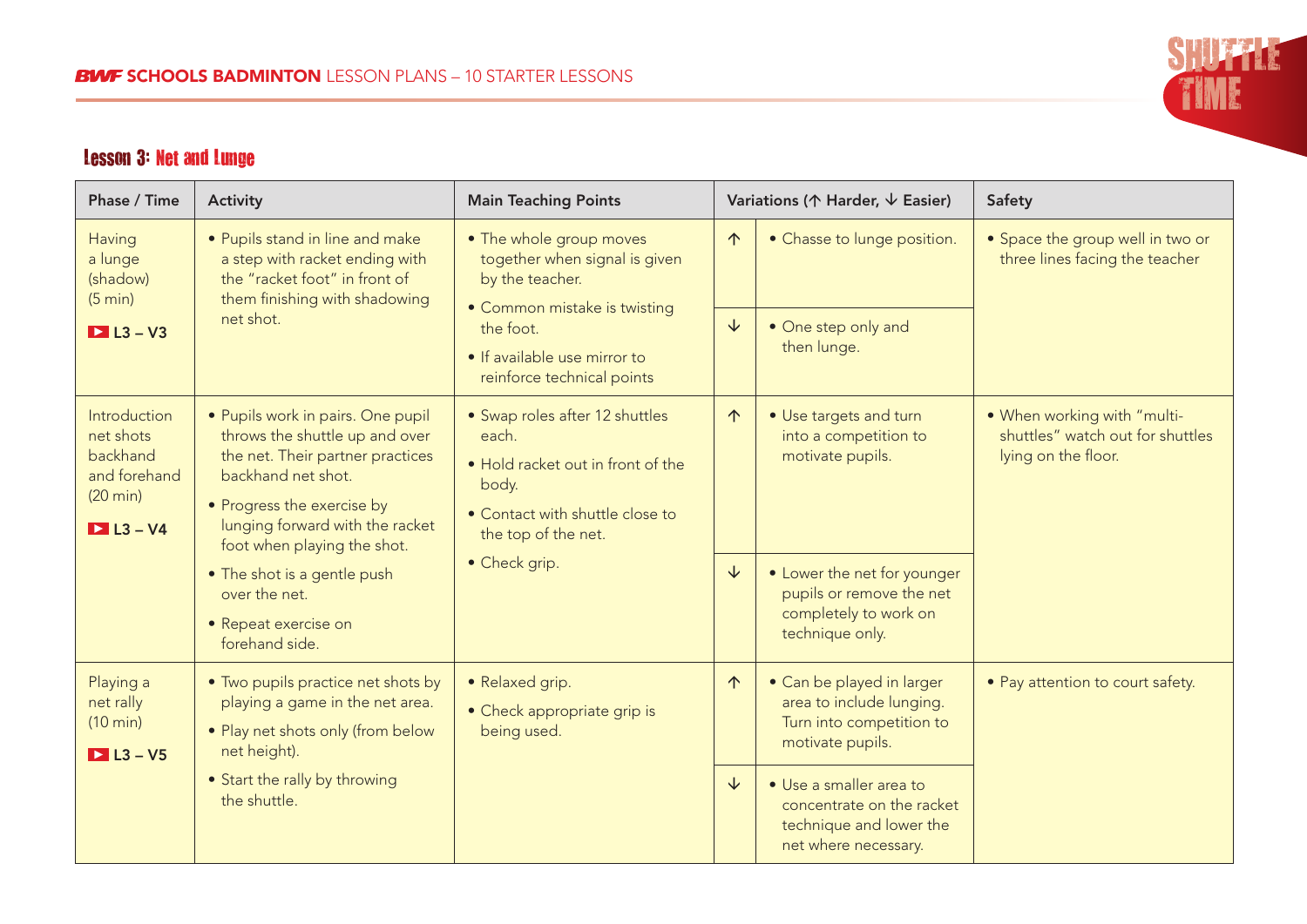

### Lesson 3: Net and Lunge

| Phase / Time                                | Activity                                                                                                                                                                                                                                     | <b>Main Teaching Points</b>                                                                                                    |        | Variations ( $\uparrow$ Harder, $\downarrow$ Easier)                                                                                    | Safety                                      |
|---------------------------------------------|----------------------------------------------------------------------------------------------------------------------------------------------------------------------------------------------------------------------------------------------|--------------------------------------------------------------------------------------------------------------------------------|--------|-----------------------------------------------------------------------------------------------------------------------------------------|---------------------------------------------|
| Summary /<br>cool down<br>$(5 \text{ min})$ | • Group stretches on the floor.<br>• Teacher repeats the main<br>teaching points of lessons<br>2 and 3.<br>• Teacher demonstrates once<br>again the backhand net shot and<br>emphasises the importance of<br>good lunge to support the shot. | • Arm movement before leg<br>movement.<br>• Stretch to hit the shuttle in front<br>of the body.<br>• Appropriate relaxed grip. | ∧<br>◡ | • Use questioning to see<br>if goals of lesson are<br>achieved.<br>• Teacher summarises and<br>repeats the key points of<br>the lesson. | • Emphasise proper stretching<br>technique. |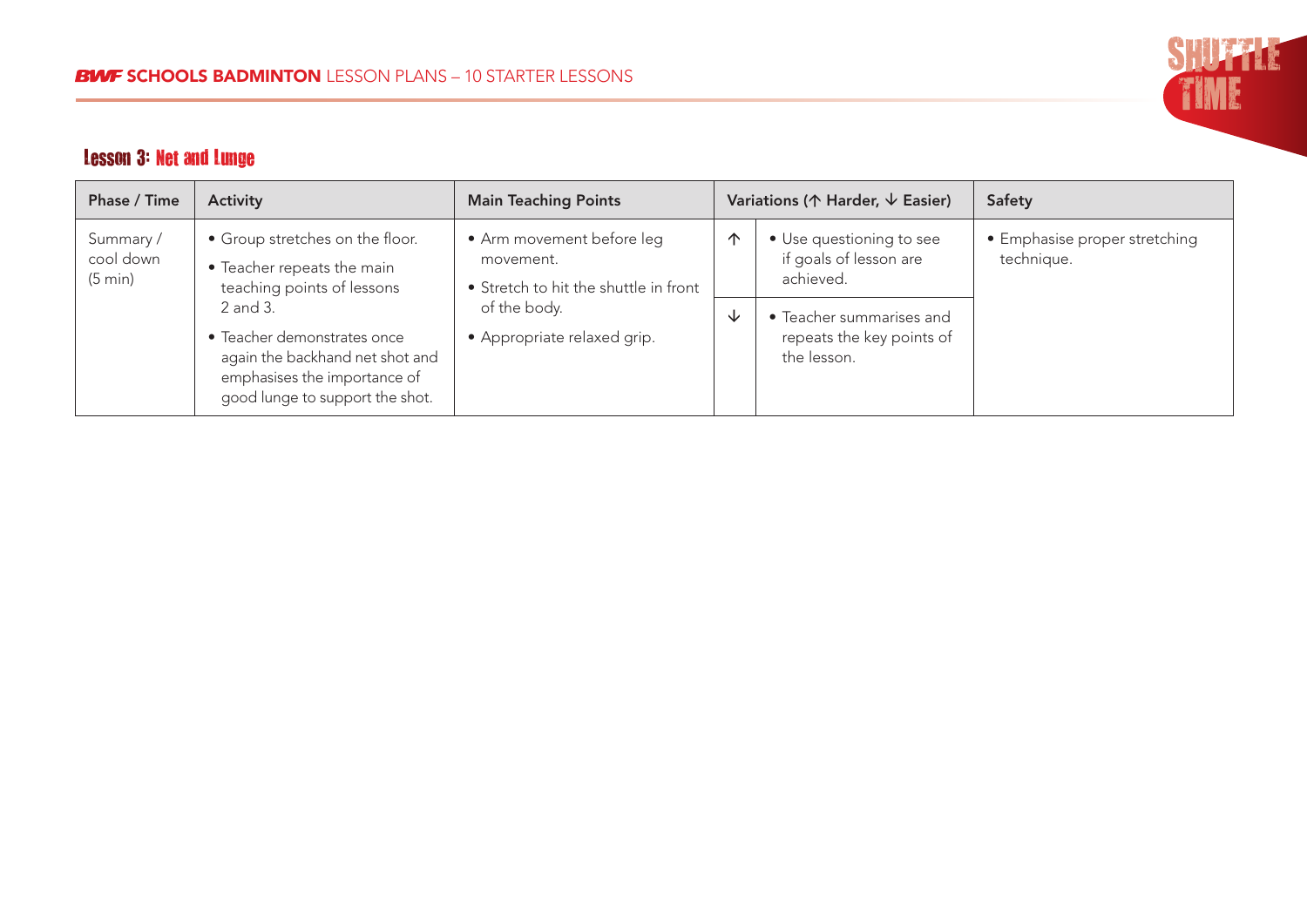

### Lesson 4 Net and Starting

| <b>Teacher's Goals</b>                                                 | <b>Pupil's Goals</b>                                                                                                                   |
|------------------------------------------------------------------------|----------------------------------------------------------------------------------------------------------------------------------------|
| The purpose of this lesson is to:<br>• introduce the split step start; | By the end of the lesson the pupils will be able to:<br>• consistently (7/10) strike net shots using a pushing action and basic grips; |
| • continue development of net shots.                                   | • explain and demonstrate the use of the split step and lunge.                                                                         |
| Equipment                                                              | <b>Teaching Situation / Context</b>                                                                                                    |
| • Rackets                                                              | • Preferably the lesson should be taken inside - but it is possible to deliver                                                         |
| • Shuttles                                                             | outside. You will need nets (or substitute) for this lesson.                                                                           |
| • Badminton nets                                                       |                                                                                                                                        |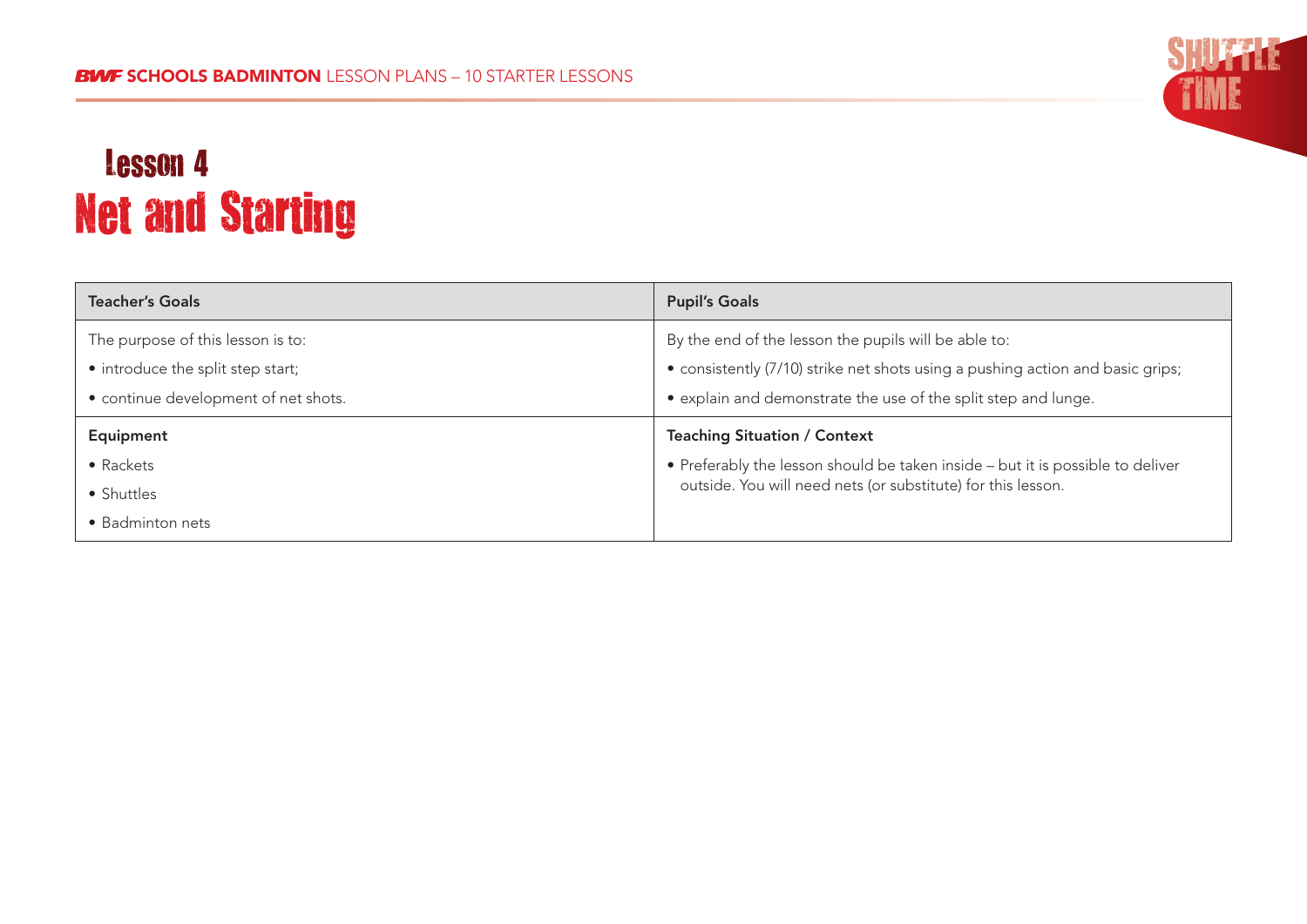

### Lesson 4: Net and Starting

| Phase / Time                        | <b>Activity</b>                                                                                                                                                                                                                                                                           | <b>Main Teaching Points</b>                                                          |                            | Variations ( $\uparrow$ Harder, $\downarrow$ Easier)                                         | Safety                                                  |
|-------------------------------------|-------------------------------------------------------------------------------------------------------------------------------------------------------------------------------------------------------------------------------------------------------------------------------------------|--------------------------------------------------------------------------------------|----------------------------|----------------------------------------------------------------------------------------------|---------------------------------------------------------|
| Introduction<br>(5 min)             | Teacher explains the main<br>teaching points of lesson 4:<br>• Make a split step to move                                                                                                                                                                                                  | • Split step - fast sideways<br>movement bringing one foot<br>parallel to the other. | 个                          | • Question pupils on<br>how to start quickly and<br>change direction.                        | • Keep group a safe distance<br>from the demonstration. |
|                                     | towards the shuttle.<br>• Strike forehand and backhand<br>net shots using pushing action,<br>split step and lunge.                                                                                                                                                                        | • Low gravity body position (starts<br>and change direction quickly).                | $\downarrow$               | • Teacher explains and<br>demonstrates.                                                      |                                                         |
| <b>Balance</b><br>exercise          | · Pupils are standing on one leg<br>and jump forward sideward,<br>backward, sideward and                                                                                                                                                                                                  | · Pupils concentrate on balance<br>and control of movement.                          | $\uparrow$                 | · Increase distance<br>of jumps.                                                             | • Keep the group<br>well-spaced apart.                  |
| (10 min)<br>$L4 - V1$               | forward again to train jumping<br>on one leg.<br>• Progress is a game where the<br>teacher shouts a direction<br>(North, South, East or West))<br>and pupils hop in that direction,<br>balance and hop back to<br>starting position.                                                      |                                                                                      | ↓                          | • Reduce distance and<br>change legs more<br>regularly.                                      |                                                         |
| Happy feet<br>(10 min)<br>$L4 - V2$ | Start with fast feet:<br>• Work in groups face away from<br>teacher or helper. Pupils move'<br>on the spot' - "happy feet".<br>· Teacher gives signal (clap,<br>stamp or whistle) pupils start<br>and move as quickly as possible<br>in selected direction (e.g.<br>forehand net corner). | · Make sure pupils cannot see<br>the signal.<br>• Flexed legs starting position.     | $\uparrow$<br>$\downarrow$ | • Use 2 different signals<br>to indicate different<br>directions<br>(e.g. Clap and whistle). | • Keep the group<br>well-spaced apart.                  |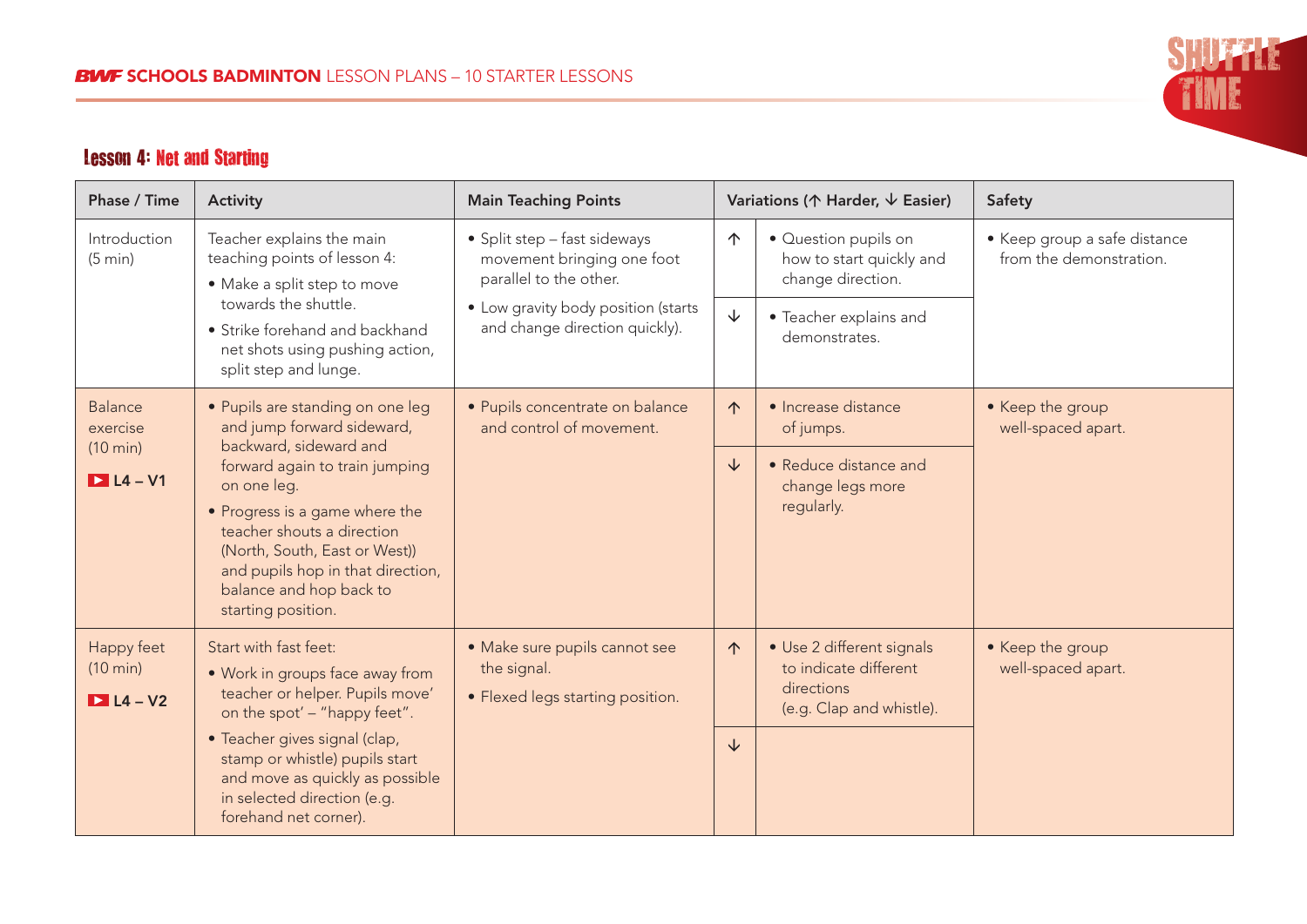

### Lesson 4: Net and Starting

| Phase / Time                                                 | <b>Activity</b>                                                                                                                                                                                                                                                            | <b>Main Teaching Points</b>                                                                                                          |                 | Variations ( $\uparrow$ Harder, $\downarrow$ Easier)                                                                                                                                                         | Safety                           |
|--------------------------------------------------------------|----------------------------------------------------------------------------------------------------------------------------------------------------------------------------------------------------------------------------------------------------------------------------|--------------------------------------------------------------------------------------------------------------------------------------|-----------------|--------------------------------------------------------------------------------------------------------------------------------------------------------------------------------------------------------------|----------------------------------|
| Chasse steps<br>for net play<br>$(20 \text{ min})$           | • Work in pairs – line the pairs<br>up facing each other - about<br>3 metres apart.                                                                                                                                                                                        | Use the following progression<br>(does not need a net):<br>• Play net shots only.                                                    | $\uparrow$      | • Use a net and place/draw<br>target on the floor.                                                                                                                                                           | • Keep pupils well-spaced apart. |
| $L4 - V3$                                                    | • One partner throws the shuttle;<br>the other partner is practising<br>forehand and backhand net<br>shots.<br>• Change roles after 12 shots each.<br>• Start with backhand, then<br>forehand, then progress by<br>alternating between forehand<br>and backhand net shots. | • Play net shots with lunge.<br>• Play net shots with chasse<br>and lunge.<br>. Play net shots with split step,<br>chasse and lunge. | $\downarrow$    | . No net or court required.<br>Concentrate on correct<br>technique.                                                                                                                                          |                                  |
| Playing a<br>net rally<br>(10 min)<br>$\blacksquare$ L4 – V4 | • Two pupils practice net shots by<br>playing a game in a small area<br>near the net.<br>• Play net shots only<br>(from below net height).<br>• Start the rally by throwing<br>the shuttle.<br>• Count the points to see who<br>the 'winner' of the game is.               | · Relaxed grip.<br>• Start on smaller area and<br>increase difficulty gradually on<br>larger area.                                   | $\uparrow$<br>↓ | • Allow pupils to play on<br>larger area and using<br>both forehand and<br>backhand net shots (split<br>step, chasse and lunge).<br>• Concentrate on the<br>correct technique (no<br>competitive situation). | • General court safety.          |
| Summary /<br>cool down                                       | • Teacher repeats the main<br>teaching points of the lesson<br>(see above).                                                                                                                                                                                                | • See main teaching points<br>above.                                                                                                 | $\uparrow$      | • Use questioning to check if<br>lesson goals are achieved.                                                                                                                                                  | • Correct stretching technique.  |
| (5 min)                                                      | • The group is stretching on the<br>floor while listening.                                                                                                                                                                                                                 |                                                                                                                                      | $\downarrow$    | • Teacher reinforces key<br>teaching points.                                                                                                                                                                 |                                  |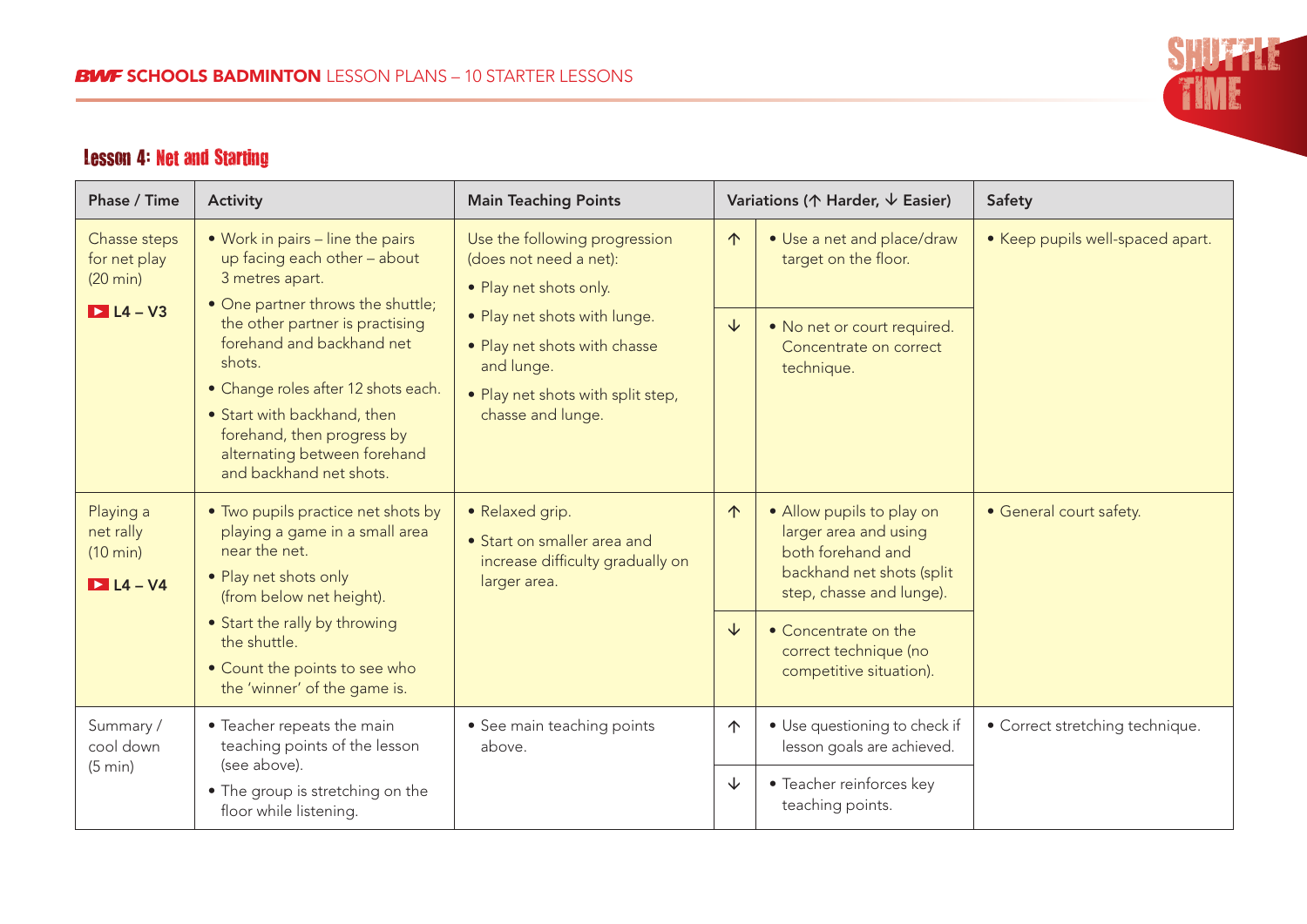

### Lesson 5 Revision Games

| <b>Teacher's Goals</b>                                                                                                                           | <b>Pupil's Goals</b>                                                                                                                                                    |
|--------------------------------------------------------------------------------------------------------------------------------------------------|-------------------------------------------------------------------------------------------------------------------------------------------------------------------------|
| The purpose of this lesson is to:<br>• reinforce coaching points from previous lessons;<br>• revise change of grip and elbow away from the body. | By the end of the lesson the pupils will be able to:<br>· demonstrate basic badminton movements - chasseing;<br>• demonstrate change of grip and hitting hard and soft. |
| Equipment                                                                                                                                        | <b>Teaching Situation / Context</b>                                                                                                                                     |
| • Bean bags (if appropriate)                                                                                                                     | • Preferably the lesson should be taken inside - but it is possible to deliver                                                                                          |
| • Rackets                                                                                                                                        | outside. You may use nets (or substitute) depending on the level of pupils you<br>work with.                                                                            |
| • Shuttles                                                                                                                                       |                                                                                                                                                                         |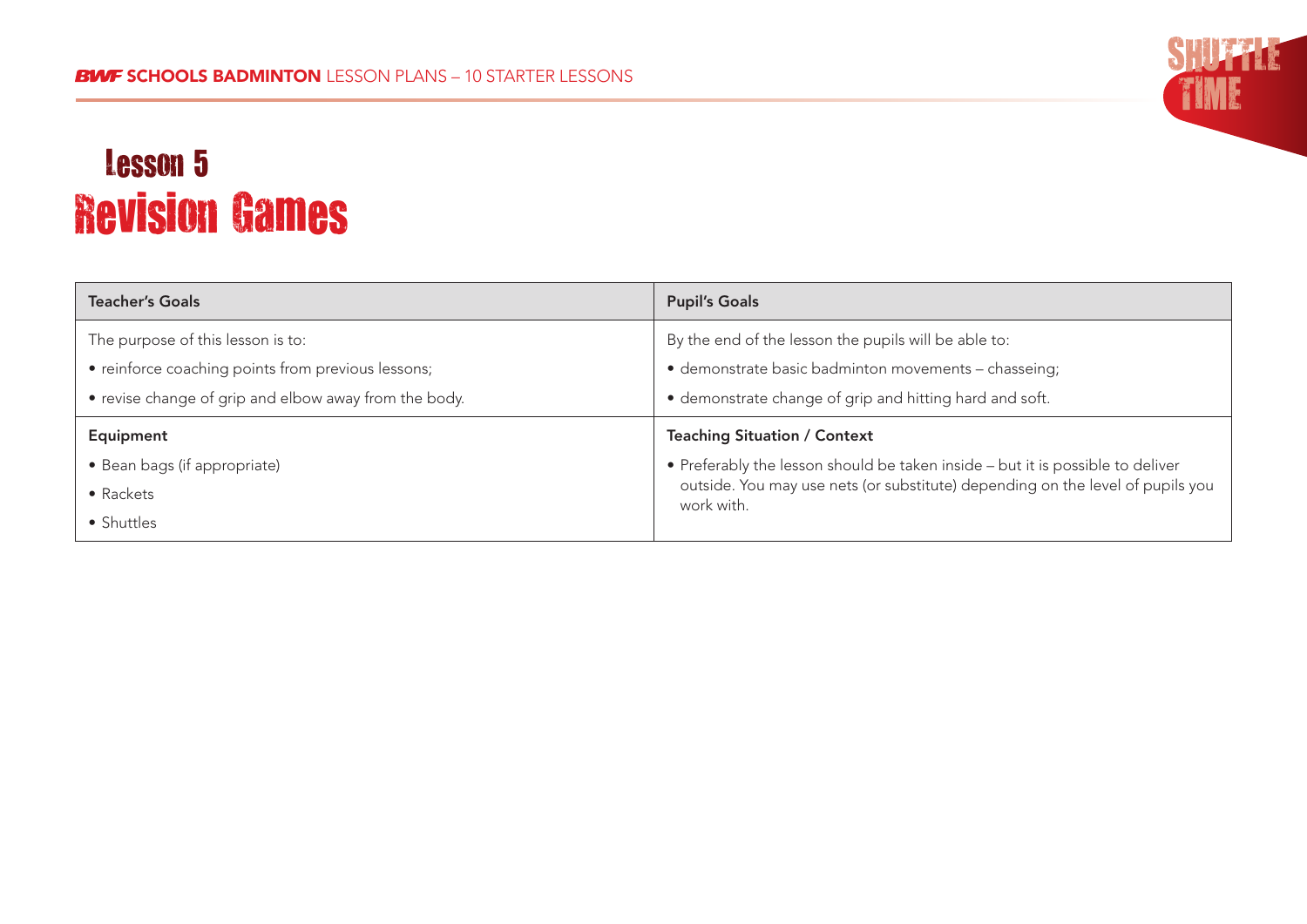

#### Lesson 5: Revision Games

| Phase / Time                                          | Activity                                                                                                                                                                                                                                                                                                                                                                                                    | <b>Main Teaching Points</b>                                                                                                                                                                                        |                            | Variations ( $\uparrow$ Harder, $\downarrow$ Easier)                                                                                                         | Safety                                                                                                                             |
|-------------------------------------------------------|-------------------------------------------------------------------------------------------------------------------------------------------------------------------------------------------------------------------------------------------------------------------------------------------------------------------------------------------------------------------------------------------------------------|--------------------------------------------------------------------------------------------------------------------------------------------------------------------------------------------------------------------|----------------------------|--------------------------------------------------------------------------------------------------------------------------------------------------------------|------------------------------------------------------------------------------------------------------------------------------------|
| Introduction<br>$(5 \text{ min})$                     | Teacher explains the main points<br>of lesson 5:<br>• Changing of grip between<br>forehand and backhand when<br>necessary.<br>• Badminton in general is:<br>running and hitting; starting and<br>stopping; hitting hard and soft.                                                                                                                                                                           | Elbow away from body and<br>$\bullet$<br>move racket hand towards the<br>shuttle.                                                                                                                                  | 个<br>↓                     | • Ask students to<br>demonstrate what they<br>have learned during first<br>three lessons.<br>• Teacher demonstrates -<br>group is watching and<br>listening. | • Keep group well spaced apart<br>during demonstration.                                                                            |
| Tagging<br>qame<br>$(10 \text{ min})$<br>$L = 5 - V1$ | • One pupil is chosen to be the<br>'chaser' and must try to' tag'<br>or touch all the other players.<br>If a pupil is 'tagged' by the<br>chaser, they must complete<br>two laps around the outside<br>of the playing area before<br>they can re-join the game. The<br>game is over if the chaser has<br>everybody running around the<br>outside of the playing area and<br>nobody left in the playing area. | • Change the chaser often to<br>give more pupils the chance to<br>be the chaser.<br>• When tagged, give other<br>activities before pupils can<br>re-join the game (10 lunges; 10<br>sit-ups or active stretching). | $\uparrow$<br>$\downarrow$ | • Progress the game by<br>selecting more than one<br>chaser.<br>Keep only one chaser to<br>$\bullet$<br>maintain steady pace.                                | • If the class is too big, separate<br>into more than one group and<br>use the whole available space<br>to spread the group apart. |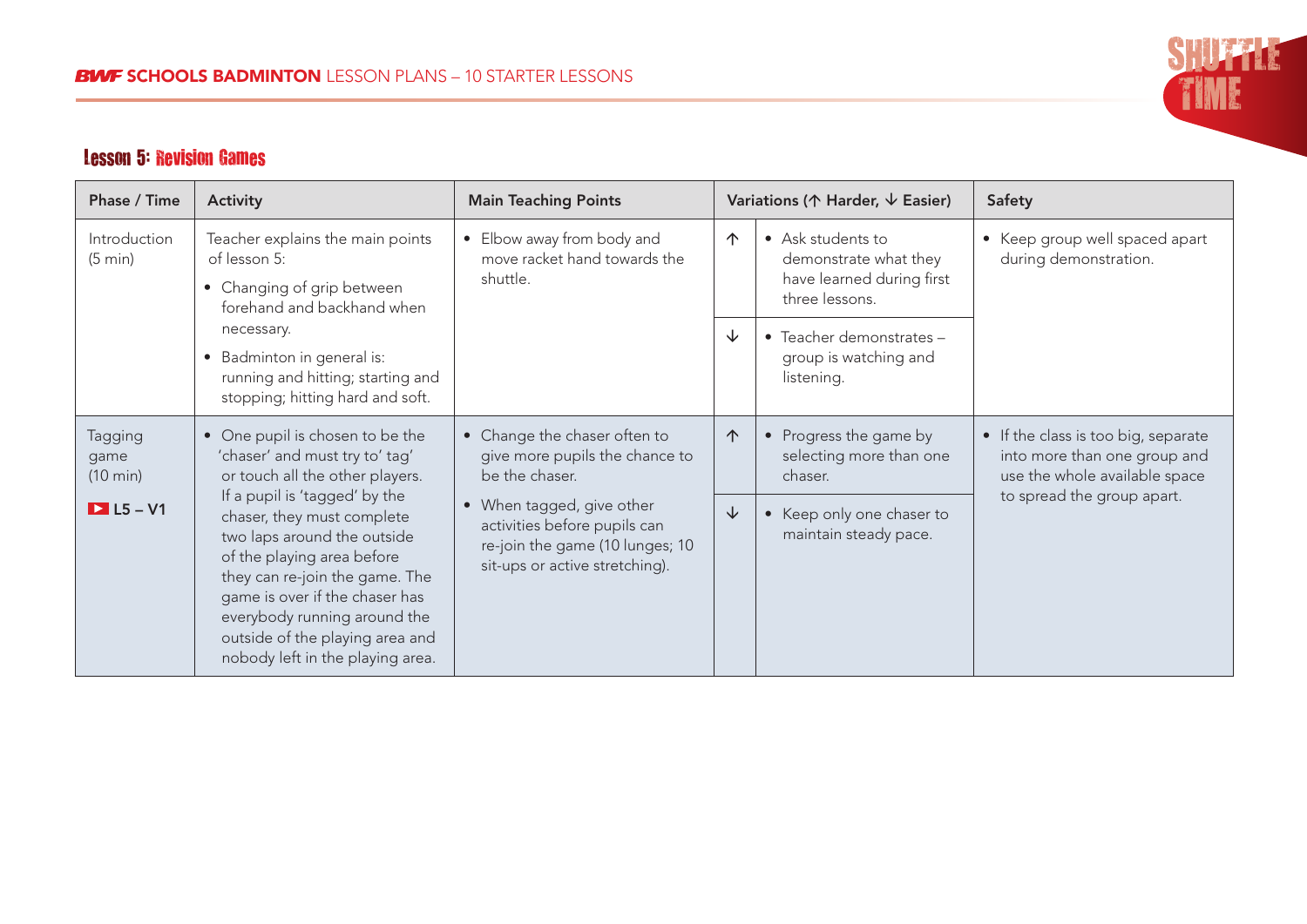

#### Lesson 5: Revision Games

| Phase / Time                                              | Activity                                                                                                                                                                                 | <b>Main Teaching Points</b>                                                                       | Variations ( $\uparrow$ Harder, $\downarrow$ Easier)<br>Safety |                                                           |
|-----------------------------------------------------------|------------------------------------------------------------------------------------------------------------------------------------------------------------------------------------------|---------------------------------------------------------------------------------------------------|----------------------------------------------------------------|-----------------------------------------------------------|
| Chasse<br>game                                            | • Pupils work in pairs facing<br>each other. One pupil holds                                                                                                                             | • Change roles on teacher's signal.<br>• Approx. 2-3 metres between                               | • Throwing with "racket<br>个<br>arm" only.                     | • Keep the pairs of pupils well<br>spaced apart.          |
| $(10 \text{ min})$<br>$\blacksquare$ L5 – V2              | bean bag (or shuttle) and is the<br>"leader". The other one is the<br>"chaser" and must follow. The<br>"leader" throws the bean bag<br>and the "chaser" tries to catch<br>and return it. | partners                                                                                          | ↓<br>• Throw with two hands<br>from below only.                | • Allocate partners in terms of<br>skill level / ability. |
| Chasse and<br>hit: forehand<br>side<br>$(10 \text{ min})$ | • Pupils work in groups with<br>one" feeder". Feeder throws<br>shuttle to forehand side, player<br>chasseing to forehand and                                                             | • No need for net or court.<br>• Feeder can be the teacher, a<br>pupil or another person helping. | • Use net and / or court.<br>个                                 | • Be aware of shuttles on ground.                         |
| $L = 15 - V3$                                             | hits the shuttle with basic grip.<br>After hitting the shuttle, player<br>returns to the back of the line<br>ready for his next turn.                                                    | • Game can be scored as<br>individual or team.                                                    | ↓<br>• Reduce movement.                                        |                                                           |
|                                                           | • Next player rotates on and<br>sequence is repeated.                                                                                                                                    |                                                                                                   |                                                                |                                                           |
|                                                           | • Variation: pupils score points by<br>hitting a target.                                                                                                                                 |                                                                                                   |                                                                |                                                           |
| Chasse<br>and hit:<br>backhand                            | • Repeat the above exercise to<br>the other side of the court.                                                                                                                           | • As above                                                                                        | • As above<br>个                                                |                                                           |
| side<br>$(10 \text{ min})$                                |                                                                                                                                                                                          |                                                                                                   | • As above<br>↓                                                |                                                           |
| $\triangleright$ L5 – V4                                  |                                                                                                                                                                                          |                                                                                                   |                                                                |                                                           |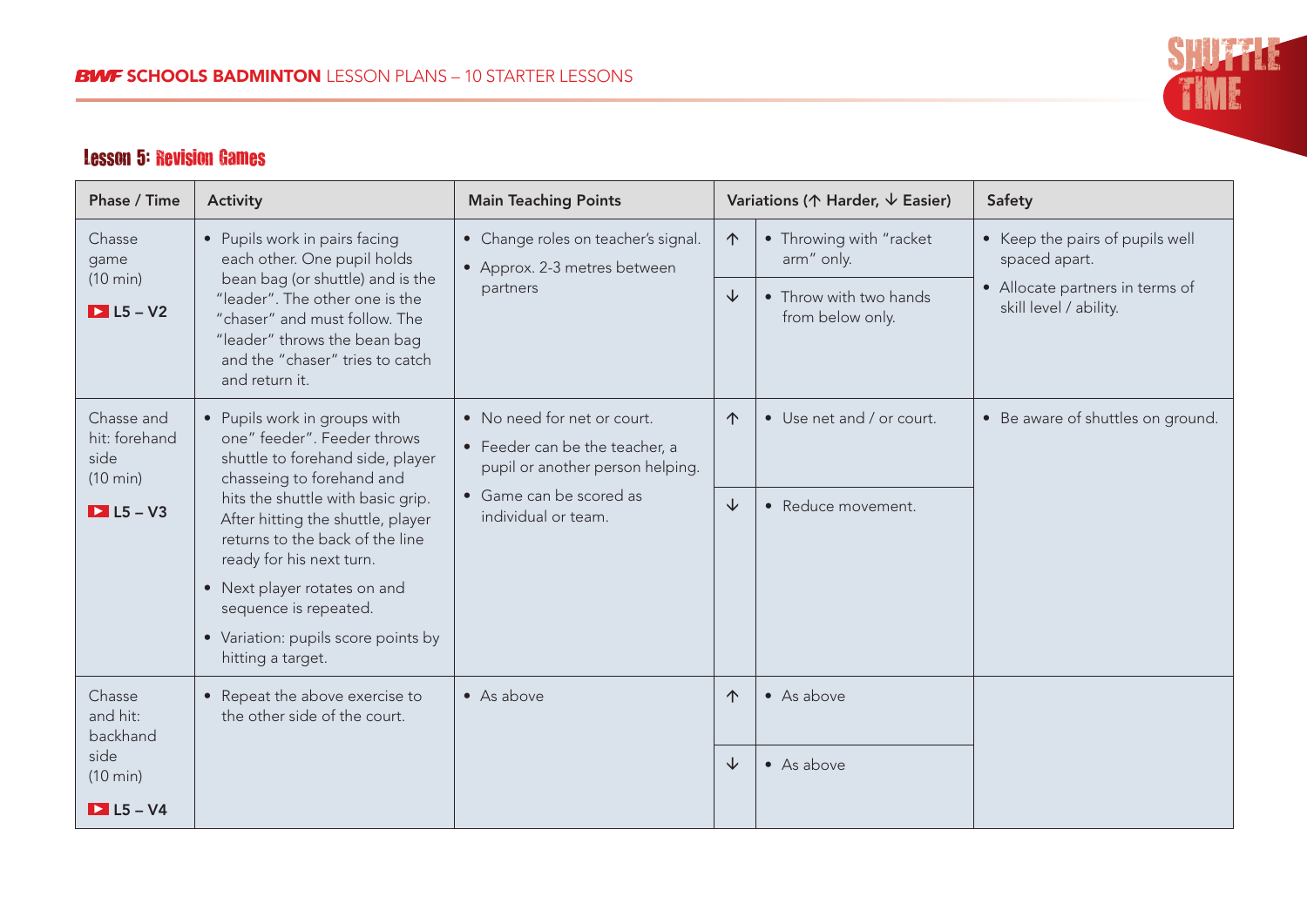# **SHUTTLE**<br>TIME

### Lesson 5: Revision Games

| Phase / Time                                                     | <b>Activity</b>                                                                                                                                                                                                                                                                                                                     | <b>Main Teaching Points</b>                                                                                                                                     | Variations ( $\uparrow$ Harder, $\downarrow$ Easier)                                                                                                       | Safety |
|------------------------------------------------------------------|-------------------------------------------------------------------------------------------------------------------------------------------------------------------------------------------------------------------------------------------------------------------------------------------------------------------------------------|-----------------------------------------------------------------------------------------------------------------------------------------------------------------|------------------------------------------------------------------------------------------------------------------------------------------------------------|--------|
| Group feed<br>with choice<br>$(10 \text{ min})$<br>$L = 15 - V5$ | • Work in groups, pupils form a<br>line in front of feeder. Feeder<br>has the choice to throw to the<br>left or right.<br>• Player uses chasse and hits to<br>target with the appropriate grip.<br>• Next player in line starts and<br>sequence is repeated.<br>• Pupils score points by hitting a<br>target with the correct grip. | • No need for net or court.<br>• Feeder needs to give sufficient<br>time for pupils to achieve<br>objectives.<br>• Game can be scored as<br>individual or team. | $\uparrow$<br>• Disguise or hide the feed.<br>↓<br>• Reduce movement.                                                                                      |        |
| Summary /<br>cool down<br>$(5 \text{ min})$                      | • Teacher reviews main teaching<br>points of the lesson (see above).<br>• Class stretch                                                                                                                                                                                                                                             | • See main teaching points above.                                                                                                                               | $\uparrow$<br>• Use questioning to see<br>if the goals have been<br>achieved.<br>↓<br>• Teacher reviews, describes<br>and demonstrates again if<br>needed. |        |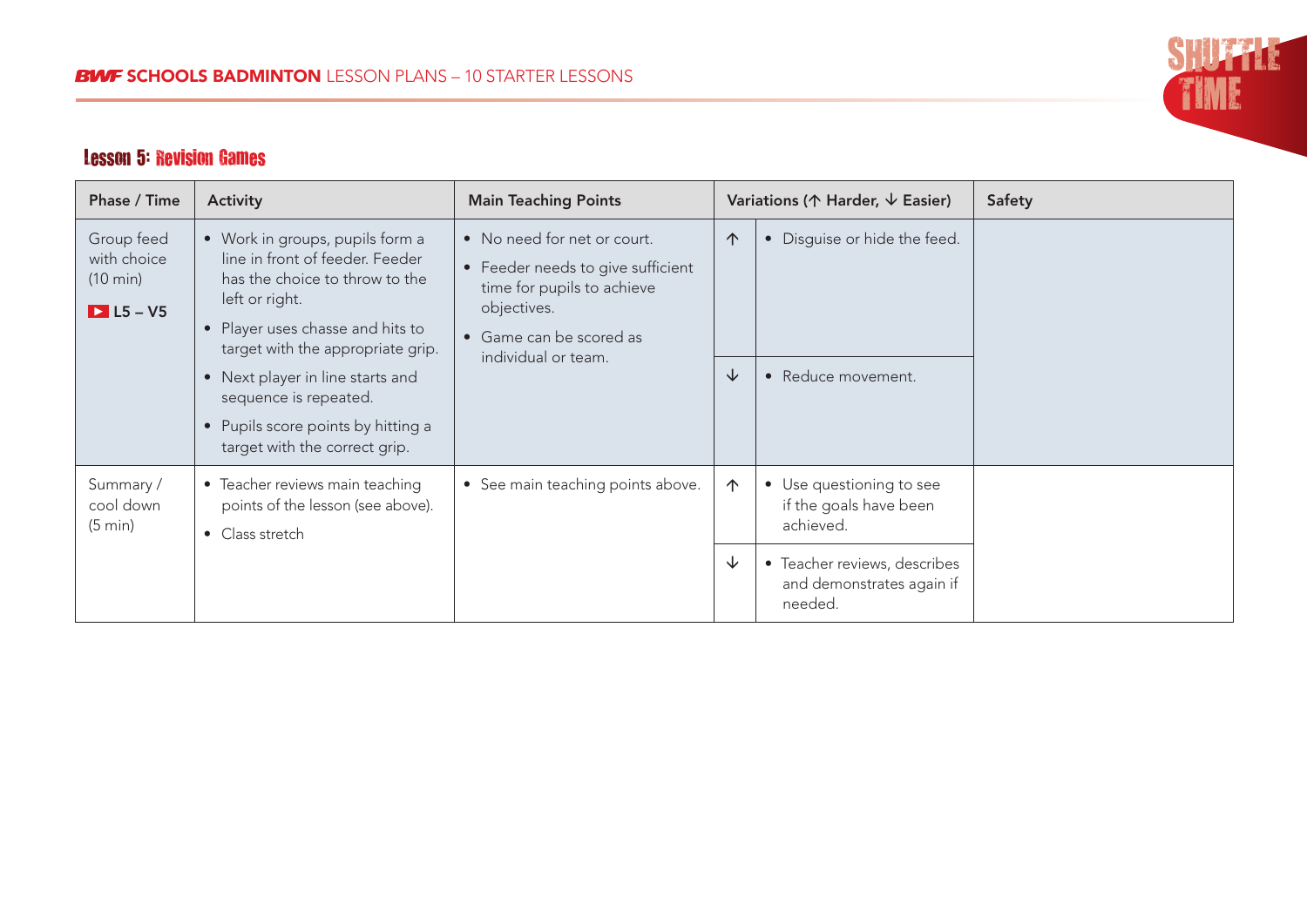

### Lesson 6 Revision Games

| <b>Teacher's Goals</b>                                                                           | <b>Pupil's Goals</b>                                                                                                    |
|--------------------------------------------------------------------------------------------------|-------------------------------------------------------------------------------------------------------------------------|
| The purpose of this lesson is to:<br>• introduce a variety of games focussing on forecourt play; | By the end of the lesson the pupils will be able to:<br>• organise and participate in a variety of forecourt net games; |
| • reinforce teaching points that support successful net play.                                    | • describe key teaching points that support successful net play.                                                        |
| Equipment                                                                                        | <b>Teaching Situation / Context</b>                                                                                     |
| • Rackets                                                                                        | • Preferably the lesson should be taken inside - but it is possible to deliver                                          |
| • Shuttles                                                                                       | outside. You will need nets (or substitute) for this lesson.                                                            |
| • Badminton nets (or substitute)                                                                 |                                                                                                                         |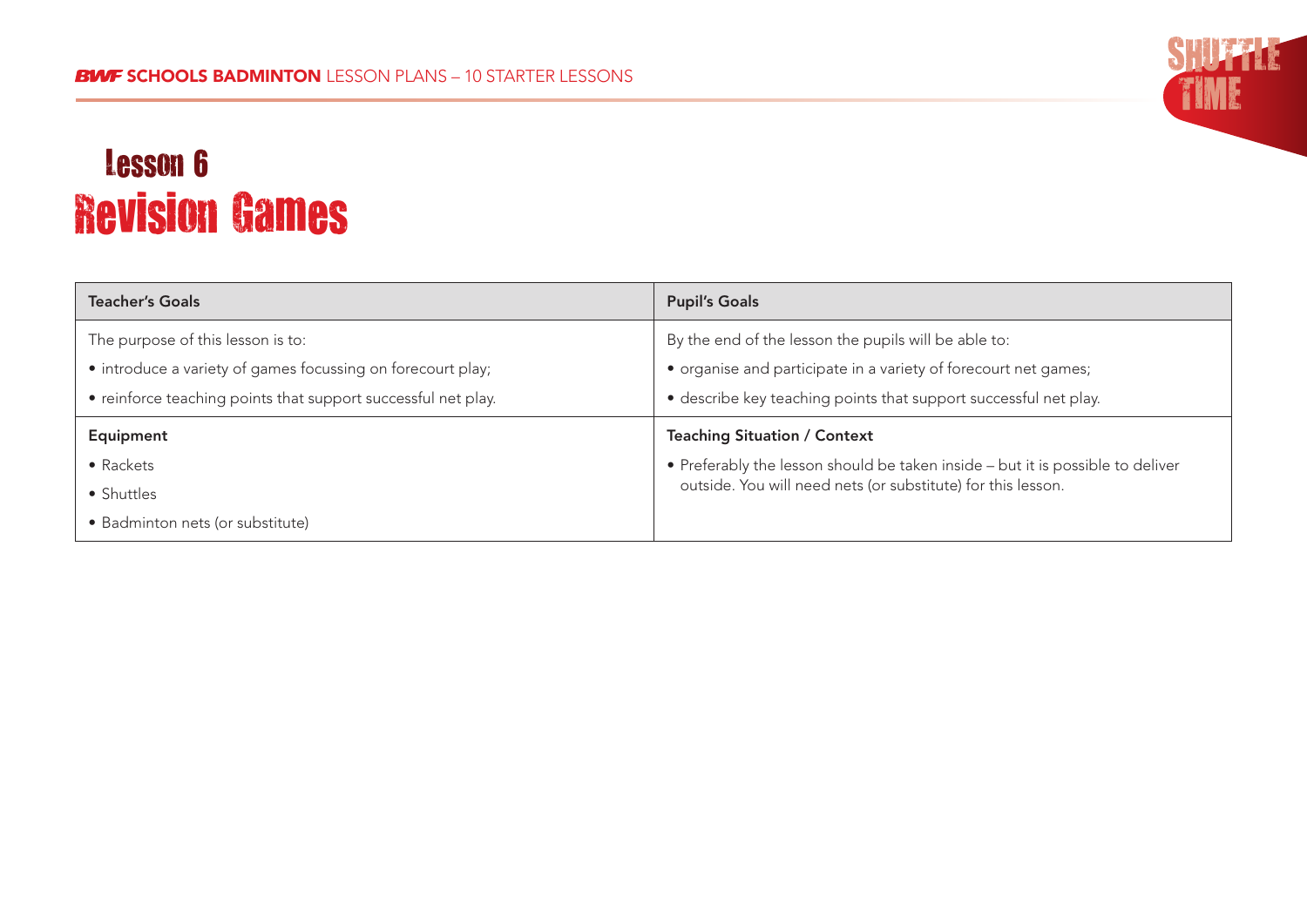

### Lesson 6: Revision Games

| Phase / Time                                     | <b>Activity</b>                                                                                                                                                                                                                                                                                                                                                                          | <b>Main Teaching Points</b>                                 |        | Variations ( $\uparrow$ Harder, $\downarrow$ Easier)                                                                                   | Safety                                            |
|--------------------------------------------------|------------------------------------------------------------------------------------------------------------------------------------------------------------------------------------------------------------------------------------------------------------------------------------------------------------------------------------------------------------------------------------------|-------------------------------------------------------------|--------|----------------------------------------------------------------------------------------------------------------------------------------|---------------------------------------------------|
| Introduction<br>(5 min)                          | Teacher repeats the main ideas<br>of forecourt play in badminton:                                                                                                                                                                                                                                                                                                                        | • See key principles in introduction.                       | 个      | • As this is review use<br>questioning.                                                                                                | • Keep group well spread during<br>demonstration. |
|                                                  | $\bullet$ Grips<br>• Arm movement comes before<br>leg movement.<br>• Split step to start the movement<br>towards the shuttle.<br>• Use split step, chasse and lunge.<br>• Long arm and hit the shuttle<br>away from the body.                                                                                                                                                            |                                                             | ↓      | • Teacher explains and<br>demonstrates if necessary.                                                                                   |                                                   |
| "Statues"<br>$(10 \text{ min})$<br>$L = 16 - V1$ | • Players run around the hall in<br>any direction, when the teacher<br>shouts "Statues" the players<br>have to stop as soon as possible.<br>• The players have to be<br>stationary for 5 seconds and<br>then the teacher shouts 'warm<br>up' and the players start<br>running around the hall again.<br>• To progress the players can<br>make big steps and stop in a<br>lunge position. | • Use dynamic stretching towards<br>the end of the warm-up. | 个<br>↓ | • Use different signals<br>(e.g. clap, whistle etc.)<br>to call for various types<br>of "statues" which test<br>stability and balance. | • Keep group well spaced apart.                   |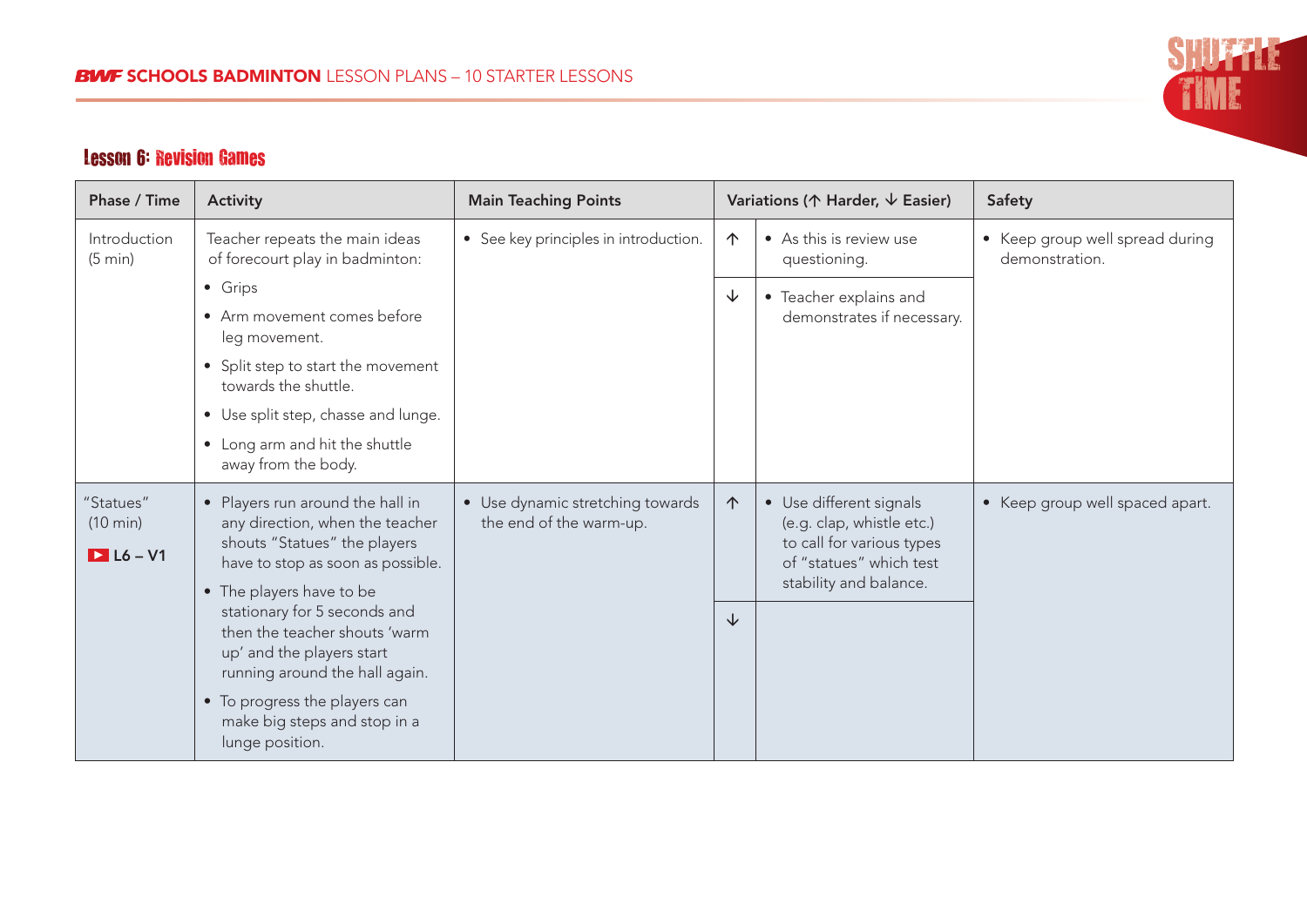### Lesson 6: Revision Games

| Phase / Time                                                               | <b>Activity</b>                                                                                                                                                                                                                                                                                                                                                                                                                                                                                                     | <b>Main Teaching Points</b>                                                                                                                                                                                                        |                   | Variations ( $\uparrow$ Harder, $\downarrow$ Easier)                                                                                                                                                                                                                                          | Safety                                |
|----------------------------------------------------------------------------|---------------------------------------------------------------------------------------------------------------------------------------------------------------------------------------------------------------------------------------------------------------------------------------------------------------------------------------------------------------------------------------------------------------------------------------------------------------------------------------------------------------------|------------------------------------------------------------------------------------------------------------------------------------------------------------------------------------------------------------------------------------|-------------------|-----------------------------------------------------------------------------------------------------------------------------------------------------------------------------------------------------------------------------------------------------------------------------------------------|---------------------------------------|
| Net king<br>(2 players)<br>(10 min)<br>$L = 16 - V2$                       | • Net play on no specific court.<br>How to score: If a player hits into<br>the net, the opponent scores<br>1 point. Hitting a net cord is<br>awarded with 3 points. The first<br>who reaches 12 points wins.                                                                                                                                                                                                                                                                                                        | • Ensure use of correct grip.<br>• Early impact with the shuttle.<br>• Moving at all times using split<br>step, chasses and lunge back<br>and forth - racket up.<br>• Use timed games for larger<br>groups to avoid waiting times. | 个<br>$\downarrow$ | • Play over larger area.<br>• Keep the court area small<br>to concentrate on correct<br>shot technique.                                                                                                                                                                                       | • Ensure other pupils<br>do not enter |
| Table tennis<br>style net<br>doubles<br>(15 min)<br>$\blacksquare$ L6 – V3 | • Players 1 and 2 play against<br>players 3 and 4.<br>• The court is the area between<br>net and the service line.<br>• At the beginning of the game<br>all players must stand outside<br>the gaming area. Player 1 starts<br>with a service or throws into the<br>playing area. After that both<br>pairs must hit alternately.<br>• Progression – after every shot<br>the player must run to the<br>rear court and touch the back<br>doubles service line with racket.<br>• Play with the usual scoring<br>system. | • Change partners and<br>opponents regularly.<br>• Use variations - e.g. instead of<br>touching the back service line<br>players make scissor jump or<br>other movement.                                                           | ↑<br>↓            | • Use more variety to<br>increase difficult -<br>example. draw targets<br>etc. Make the game<br>competitive to challenge<br>pupils.<br>• Start with larger teams<br>(3 players instead of 2)<br>to reduce speed. Use<br>shorter distances for the<br>run after the shot to give<br>more time. | • See above.                          |

**SHUTTLE**<br>TIME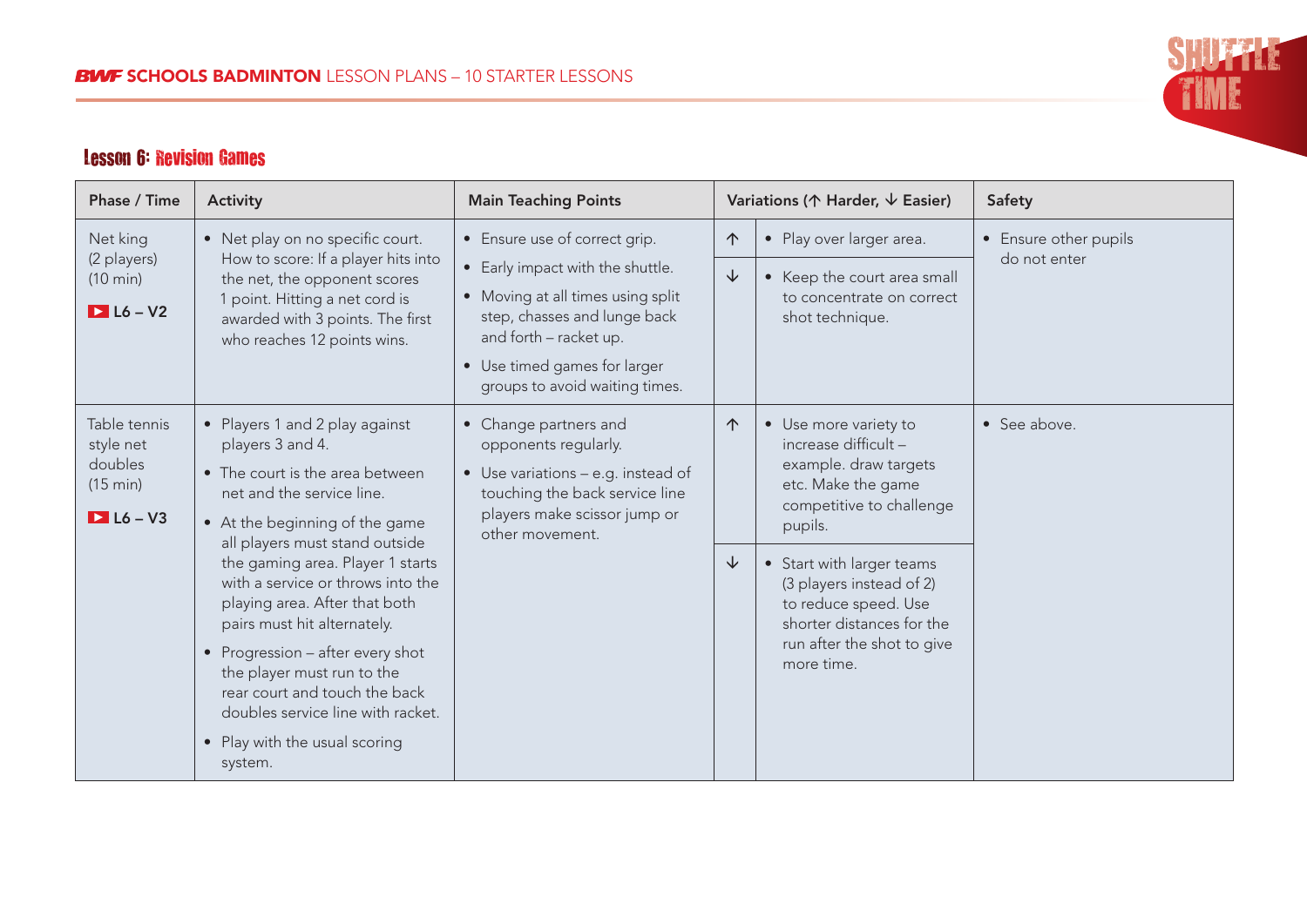

#### Lesson 6: Revision Games

| Phase / Time                                               | <b>Activity</b>                                                                                                                                                                                                                                                                                                                                                                                               | <b>Main Teaching Points</b>                                                                                                                                                                                                                                                                                |                            | Variations ( $\uparrow$ Harder, $\downarrow$ Easier)                                                                                                                                    | Safety                                                                                                                        |
|------------------------------------------------------------|---------------------------------------------------------------------------------------------------------------------------------------------------------------------------------------------------------------------------------------------------------------------------------------------------------------------------------------------------------------------------------------------------------------|------------------------------------------------------------------------------------------------------------------------------------------------------------------------------------------------------------------------------------------------------------------------------------------------------------|----------------------------|-----------------------------------------------------------------------------------------------------------------------------------------------------------------------------------------|-------------------------------------------------------------------------------------------------------------------------------|
| "Merry-go-<br>round"<br>(15 min)<br>$\blacksquare$ L6 – V4 | • Two teams of players stand one<br>behind each other and play<br>against each other. The court is<br>the area between net and the<br>service line.<br>• Player 1 of team A starts with a<br>service or throw into the playing<br>area, player 1 of team B returns,<br>next shot by player 2 of team<br>A and so on. Every player who<br>misses the shuttle or hits into<br>the net or "out" loses one point. | • Change teams on signal from<br>teacher.<br>• Variation could be that the<br>players "collect" and carry or<br>take the points with him to the<br>next team.<br>• Games can be scored<br>individually or by team<br>(example only).<br>• Use as fun "award game" and<br>let pupils enjoy after hard work. | $\uparrow$<br>$\downarrow$ | • Reduce number of<br>players in the team to<br>increase difficulty.<br>Divide groups on<br>level to give pupils<br>opportunity for positive<br>experience and personal<br>achievement. | • Be aware of shuttles lying on<br>the ground - they are a hazard<br>if just left on the ground during<br>an activity / game. |
| Summary /<br>cool down                                     | • Teacher reviews main points on<br>the net, start, and lunging.                                                                                                                                                                                                                                                                                                                                              | • See main teaching points above.                                                                                                                                                                                                                                                                          | $\uparrow$                 | • Use questioning to check<br>targets are achieved.                                                                                                                                     |                                                                                                                               |
| (5 min)                                                    | • Class stretch                                                                                                                                                                                                                                                                                                                                                                                               |                                                                                                                                                                                                                                                                                                            | ↓                          | • Teacher explains once<br>again the key principles of<br>net play.                                                                                                                     |                                                                                                                               |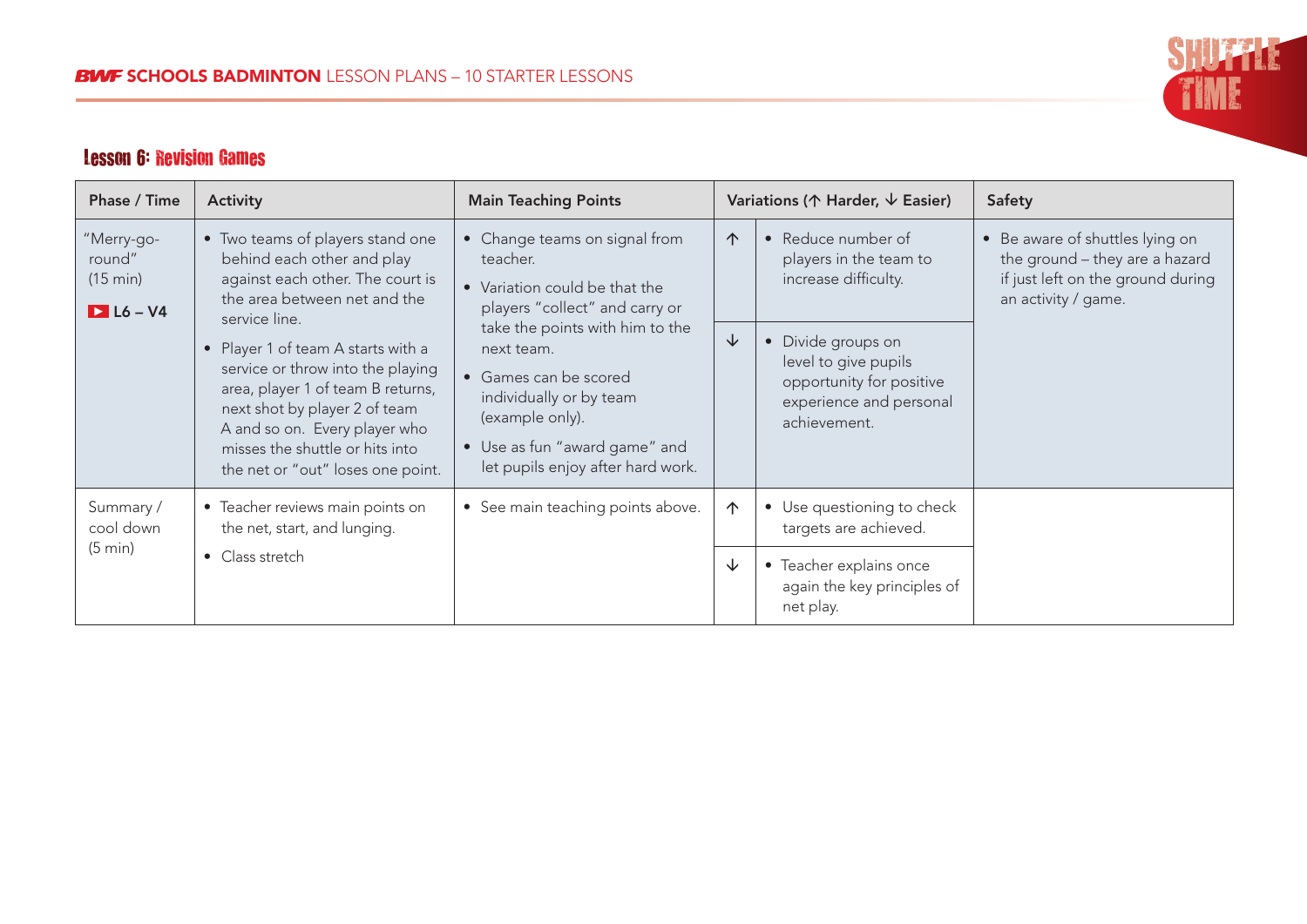

### Lesson 7 Serve and Rally

| <b>Teacher's Goals</b>                                          | <b>Pupil's Goals</b>                                                                    |
|-----------------------------------------------------------------|-----------------------------------------------------------------------------------------|
| The purpose of this lesson is to:                               | By the end of the lesson the pupils will be able to:                                    |
| · introduce a backhand short serve;                             | · demonstrate a backhand short serve;                                                   |
| • progress towards a rally situation.                           | • rally in the front court.                                                             |
| Equipment                                                       | <b>Teaching Situation / Context</b>                                                     |
| • Rackets                                                       | • Preferably the lesson should be taken inside - but it is possible to deliver outside. |
| • Shuttles                                                      |                                                                                         |
| • Badminton nets (if appropriate)                               |                                                                                         |
| • Boxes for target (you may draw targets on the floor / ground) |                                                                                         |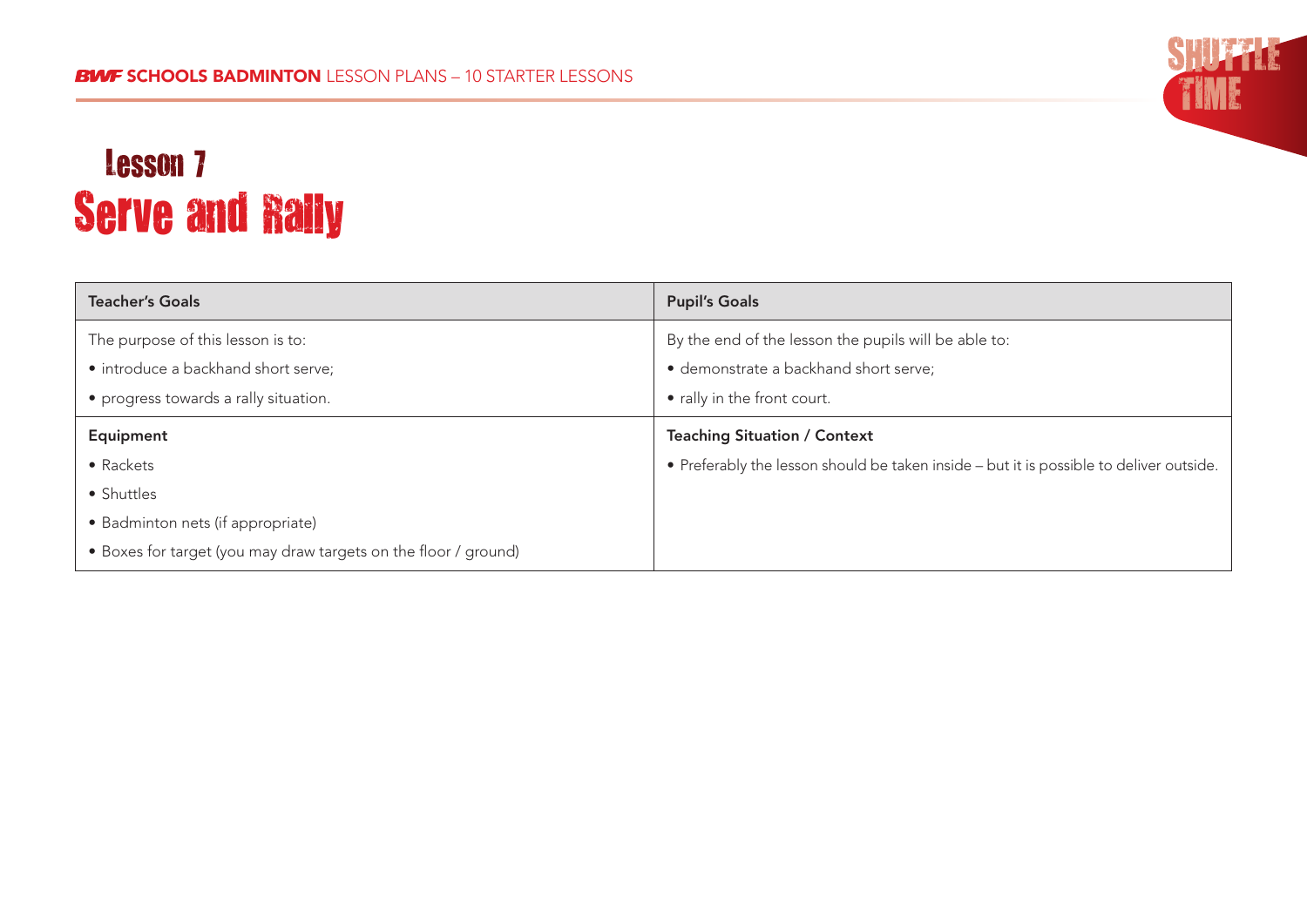## **SHUTTLE**<br>TIME

### Lesson 7: Serve and Rally

| Phase / Time                                                              | <b>Activity</b>                                                                                                                                                                                                                                                  | <b>Main Teaching Points</b>                                                                                         |                            | Variations ( $\uparrow$ Harder, $\downarrow$ Easier)                                                                                                                                                                  | Safety                                                                                                                                        |
|---------------------------------------------------------------------------|------------------------------------------------------------------------------------------------------------------------------------------------------------------------------------------------------------------------------------------------------------------|---------------------------------------------------------------------------------------------------------------------|----------------------------|-----------------------------------------------------------------------------------------------------------------------------------------------------------------------------------------------------------------------|-----------------------------------------------------------------------------------------------------------------------------------------------|
| Introduction<br>(5 min)                                                   | Teacher explains key teaching<br>points of lesson 7:<br>• Thumb grip<br>· Backhand serve<br>• Ready position<br>• Rally in the front court                                                                                                                       | • Thumb grip.<br>• Hit from hand<br>• Strike below waist<br>• Flick or push to trick opponent                       | 个<br>$\downarrow$          | • Use questioning<br>approach.<br>• Teacher demonstrates<br>and explains.                                                                                                                                             |                                                                                                                                               |
| Racket and<br>shuttle relays<br>$(10 \text{ min})$<br>$L1 - V1$           | • Work in teams.<br>• Create relays with technical<br>challenges related to technical<br>abilities of the pupils. For<br>example: Relay with hitting<br>the shuttle up in the air with<br>forehand or backhand or<br>alternate between forehand<br>and backhand. | • Teachers to create their own<br>tasks relevant to the ability of<br>the pupils. Gradually increase<br>difficulty. | $\uparrow$<br>$\downarrow$ | • Add chasse movements<br>and obstacles to the<br>relay.<br>• Balance shuttle on the<br>racket with forehand or<br>backhand grip. Increase<br>or decrease pace.                                                       | • Keep group well spaced apart.<br>Split into groups and alternate<br>activity in the groups.                                                 |
| Keep the<br>shuttle up :<br>thumb grip<br>$(10 \text{ min})$<br>$L1 - V2$ | . Working with a shuttle and a<br>racket, children asked to keep<br>shuttle up in the air with back<br>of hand leading and thumb<br>grip. Start by holding the racket<br>at its t-piece with thumb and<br>forefinger on the frame of the<br>racket head.         | • Thumb grip<br>• Back of hand leading                                                                              | $\uparrow$<br>$\downarrow$ | · Encourage creative<br>routine - standing,<br>bending down on one<br>knee, on both knees,<br>sitting, lying down,<br>getting back up from the<br>above positions.<br>• Use very short grip<br>("T" piece of racket). | • Keep group well spaced apart.<br>· Encourage children to<br>pick up stray shuttles on the<br>floor to prevent injury<br>("ankle breakers"). |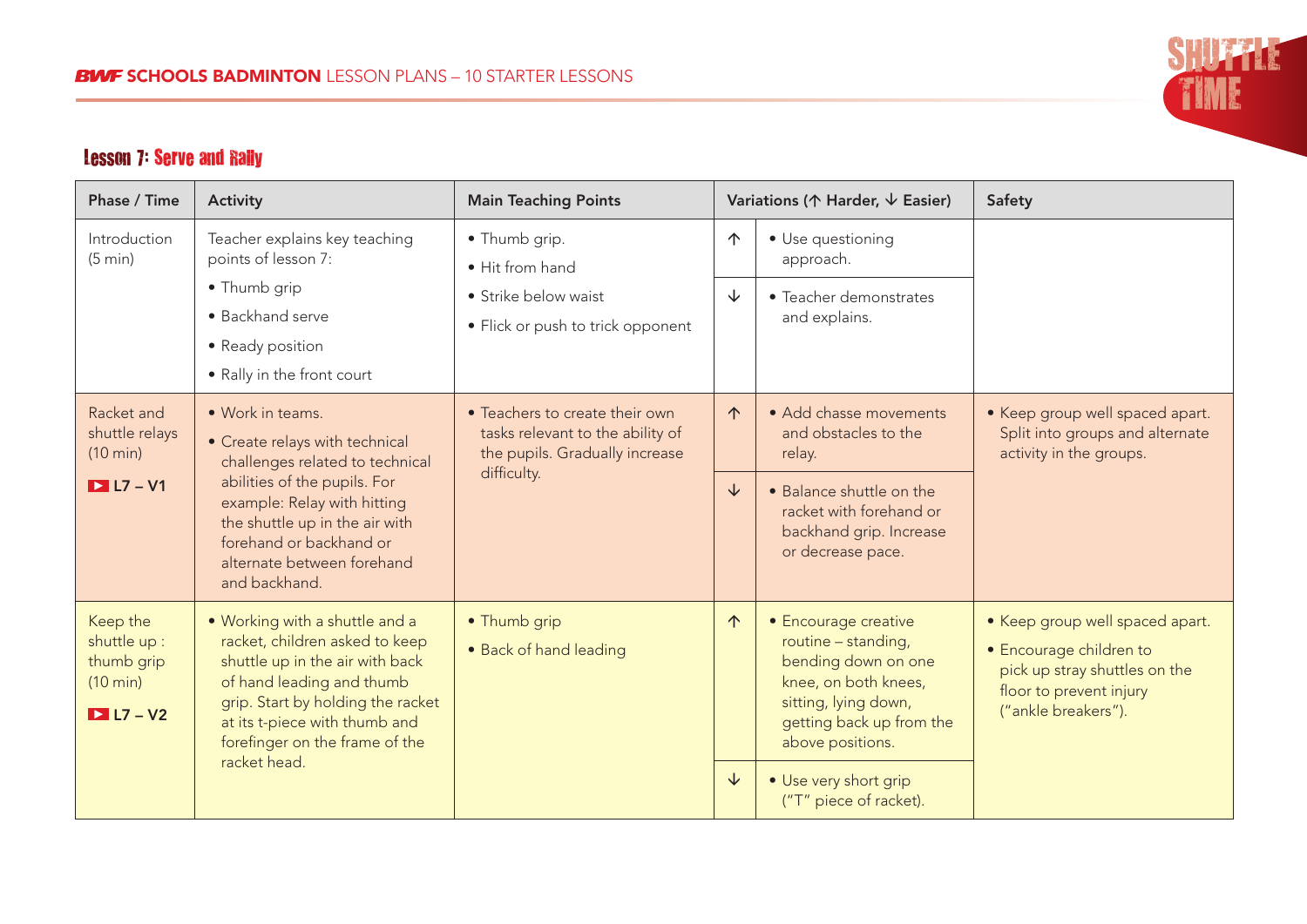

### Lesson 7: Serve and Rally

| Phase / Time                                                                        | <b>Activity</b>                                                                                                                                                                                                                                                                                                                            | <b>Main Teaching Points</b>                                                                                               |                            | Variations ( $\uparrow$ Harder, $\downarrow$ Easier)                                                                                                                                                                                                                                     | <b>Safety</b>                           |
|-------------------------------------------------------------------------------------|--------------------------------------------------------------------------------------------------------------------------------------------------------------------------------------------------------------------------------------------------------------------------------------------------------------------------------------------|---------------------------------------------------------------------------------------------------------------------------|----------------------------|------------------------------------------------------------------------------------------------------------------------------------------------------------------------------------------------------------------------------------------------------------------------------------------|-----------------------------------------|
| <b>Backhand</b><br>short serve<br>$(10 \text{ min})$<br>$L7 - V3$                   | • Teacher demonstrates a<br>backhand serve, aiming to get<br>the shuttle in area (e.g. from<br>low service line into opposite<br>service area).<br>• After each hit run forwards to<br>collect shuttle and return for<br>next go - count successes.<br>• Experiment in hitting<br>different distances.<br>• Compare scores after set time. | • Hit from hand.<br>• Racket pointing down.<br>• Thumb grip chasse and lunge.                                             | $\uparrow$<br>$\downarrow$ | · Reduce target area<br>(for example, corner box<br>of court).<br>· Increase target area (for<br>example the whole mat).                                                                                                                                                                 | • Keep group well spaced apart.         |
| <b>Backhand</b><br>serve: team<br>competition<br>$(10 \text{ min})$<br>$L = 17 - 4$ | • Pupils play a serve competition<br>into a target (i.e. a box). At the<br>start they have a lot of shuttles<br>laying in a hoop (at least 10<br>per person).<br>• When finished, count how many<br>they hit into the box.<br>• The fastest team gets one<br>extra point.                                                                  | • Hit from hand.<br>• Strike below waist.<br>• Take time for hitting the target.<br>• Change quickly after each<br>serve. | $\uparrow$<br>$\downarrow$ | • With better players,<br>point out and explain<br>the service boxes and<br>encourage different ways<br>to strike shuttle - to the<br>left of the opponent,<br>to the right of the<br>opponent, higher above<br>the opponents head so<br>they cannot reach this.<br>• Low net or no net. | • Keep the groups well<br>spaced apart. |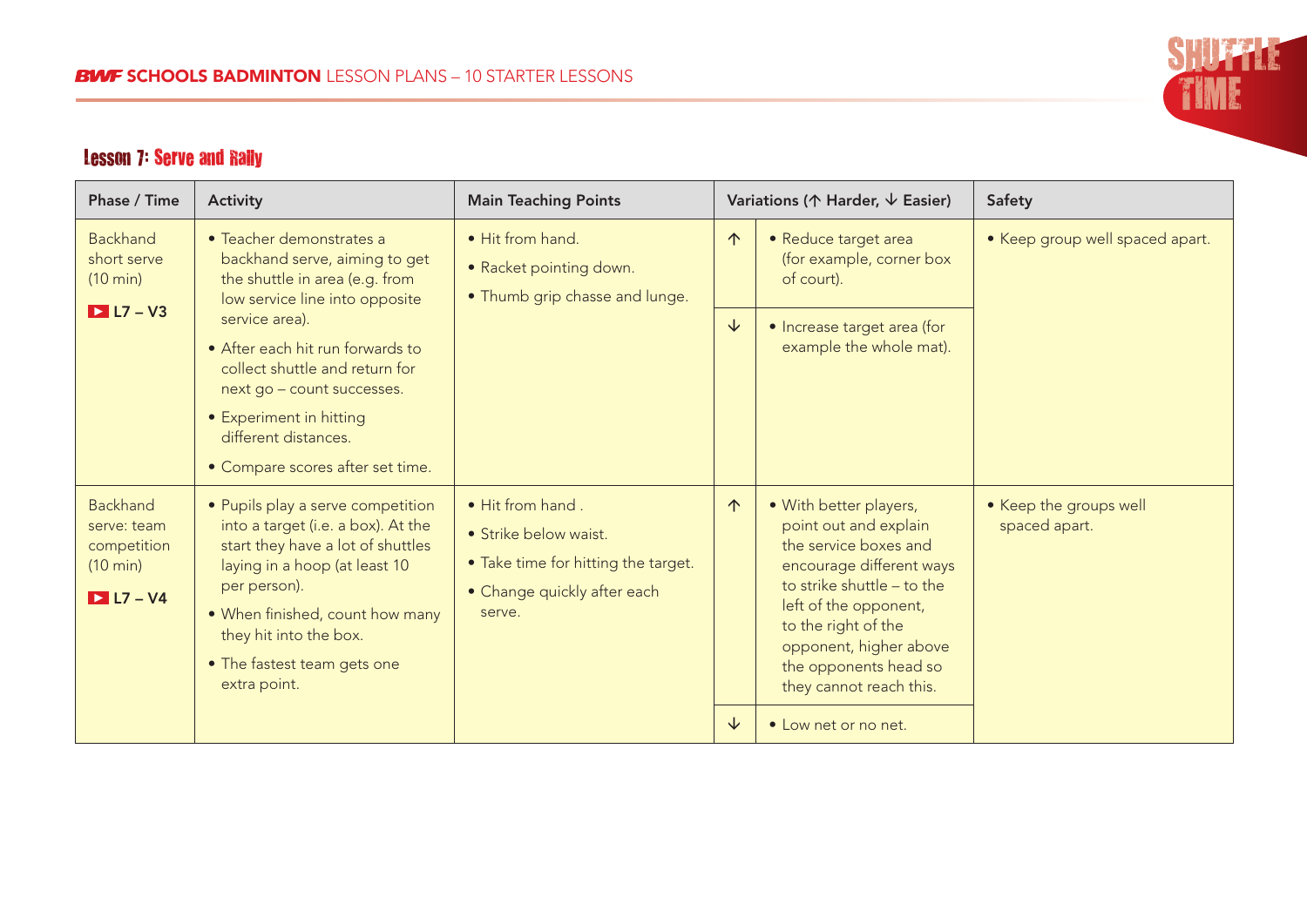

### Lesson 7: Serve and Rally

| Phase / Time                                       | <b>Activity</b>                                                                                                                                                                                                                                              | <b>Main Teaching Points</b>                  |                 | Variations ( $\uparrow$ Harder, $\downarrow$ Easier)                                                                                                                                                         | <b>Safety</b>           |
|----------------------------------------------------|--------------------------------------------------------------------------------------------------------------------------------------------------------------------------------------------------------------------------------------------------------------|----------------------------------------------|-----------------|--------------------------------------------------------------------------------------------------------------------------------------------------------------------------------------------------------------|-------------------------|
| Net singles<br>$(10 \text{ min})$<br>$L = 17 - 15$ | • Pupils work in pairs on half<br>court playing net rallies starting<br>with backhand low serve.<br>• After the serve the court is<br>restricted to front court area<br>only (low service line).<br>• Game is scored. Length<br>depends on number of pupils. | • See main teaching points from<br>lesson 4. | $\uparrow$<br>↓ | • Allow pupils to play on<br>larger area and using<br>both forehand and<br>backhand net shots (split<br>step, chasse and lunge).<br>• Concentrate on the<br>correct technique (no<br>competitive situation). | • General court safety. |
| Summary /<br>cool down<br>$(5 \text{ min})$        | • Pupils stretch out fully on<br>the floor, then sit up to<br>discuss lesson.                                                                                                                                                                                | • See main teaching points<br>above.         | ↑<br>◡          | • Teachers questions group<br>to check - achievement of<br>intended lesson goals.<br>• Teacher reinforces<br>teaching points by<br>explain them to the<br>group again.                                       |                         |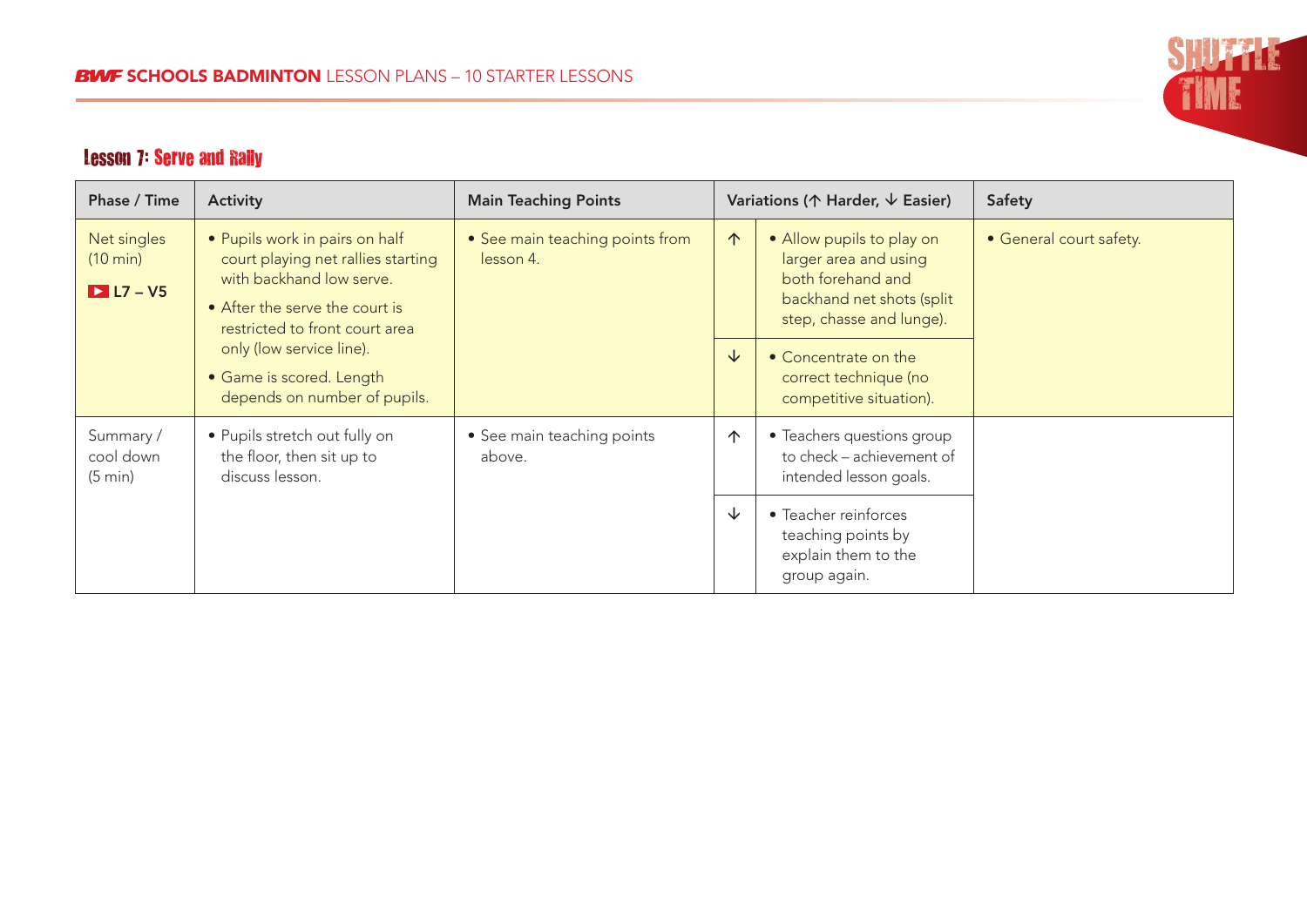

### Lesson 8 Backhand Lift

| <b>Teacher's Goals</b>                                                          | <b>Pupil's Goals</b>                                                                             |
|---------------------------------------------------------------------------------|--------------------------------------------------------------------------------------------------|
| The purpose of this lesson is to introduce the:<br>• front court backhand lift. | By the end of the lesson the pupils will be able to:<br>· demonstrate front court backhand lift. |
| Equipment                                                                       | <b>Teaching Situation / Context</b>                                                              |
| • Rackets                                                                       | • Preferably the lesson should be taken inside - but it is possible to deliver outside.          |
| • Shuttles                                                                      |                                                                                                  |
| • Badminton nets (if appropriate)                                               |                                                                                                  |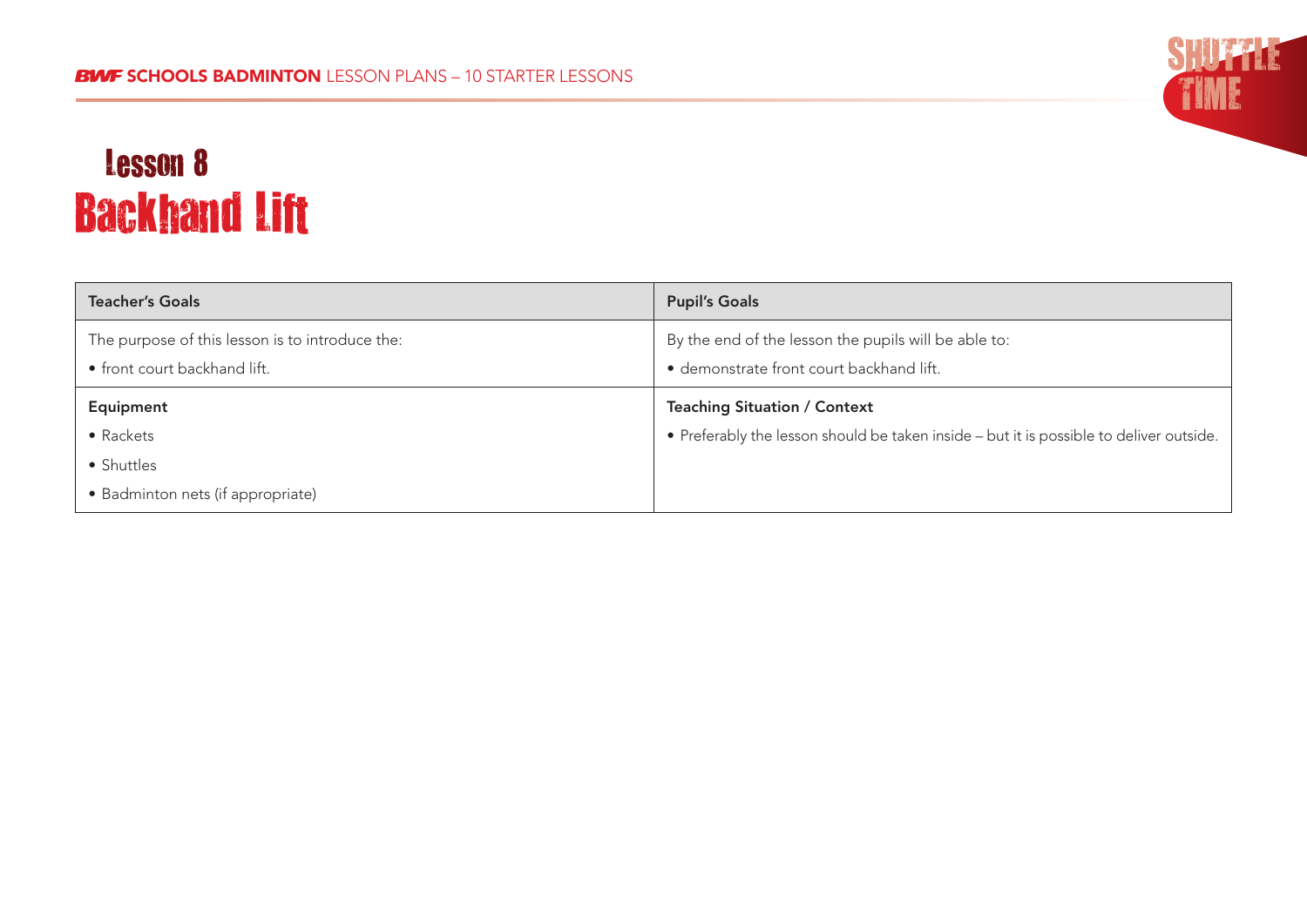

### Lesson 8: Backhand Lift

| Phase / Time                                    | Activity                                                                                                                                                                                                                                                                    | <b>Main Teaching Points</b>                                                                 |              | Variations ( $\uparrow$ Harder, $\downarrow$ Easier)                    | Safety                                                  |
|-------------------------------------------------|-----------------------------------------------------------------------------------------------------------------------------------------------------------------------------------------------------------------------------------------------------------------------------|---------------------------------------------------------------------------------------------|--------------|-------------------------------------------------------------------------|---------------------------------------------------------|
| Introduction<br>(5 min)                         | Teacher explains the teaching<br>points of lesson 8:                                                                                                                                                                                                                        | Explain and show the backhand<br>$\bullet$<br>lift stroke.                                  | 个            | • Ask pupils to shadow<br>backhand lifts.                               | • Keep group well-spaced apart<br>during demonstration. |
|                                                 | • Backhand lift from below<br>the net height to the rear<br>court. This gives enough time<br>for a player to return to the<br>middle of the court before the<br>opponent hits the shuttle back<br>from the other end.                                                       | • Underpin the importance of<br>using the backhand lift to hit<br>the shuttle high and far. | $\downarrow$ | • Teacher demonstrates<br>and explains techniques<br>of backhand lift.  |                                                         |
| Shuttle run<br>team game.<br>$(10 \text{ min})$ | • Pupils work in teams and line<br>up with three shuttles per<br>team placed on the floor. On                                                                                                                                                                               | • Number of teams and size of<br>teams can be varied.<br>• A short warm up may be           | $\uparrow$   | • Use same relay with<br>chasse steps towards the<br>two front corners. | • Be aware of shuttles on the floor.                    |
| $L = 18 - V1$                                   | signal they pick up a shuttle<br>and sprint and lunge to place<br>the shuttle before returning to<br>the baseline to pick the other<br>shuttles. The second player has<br>to do the same but bring the<br>shuttles back and so on until all<br>the players have had a turn. | required.                                                                                   | ↓            | • Decrease the number of<br>shuttles.                                   |                                                         |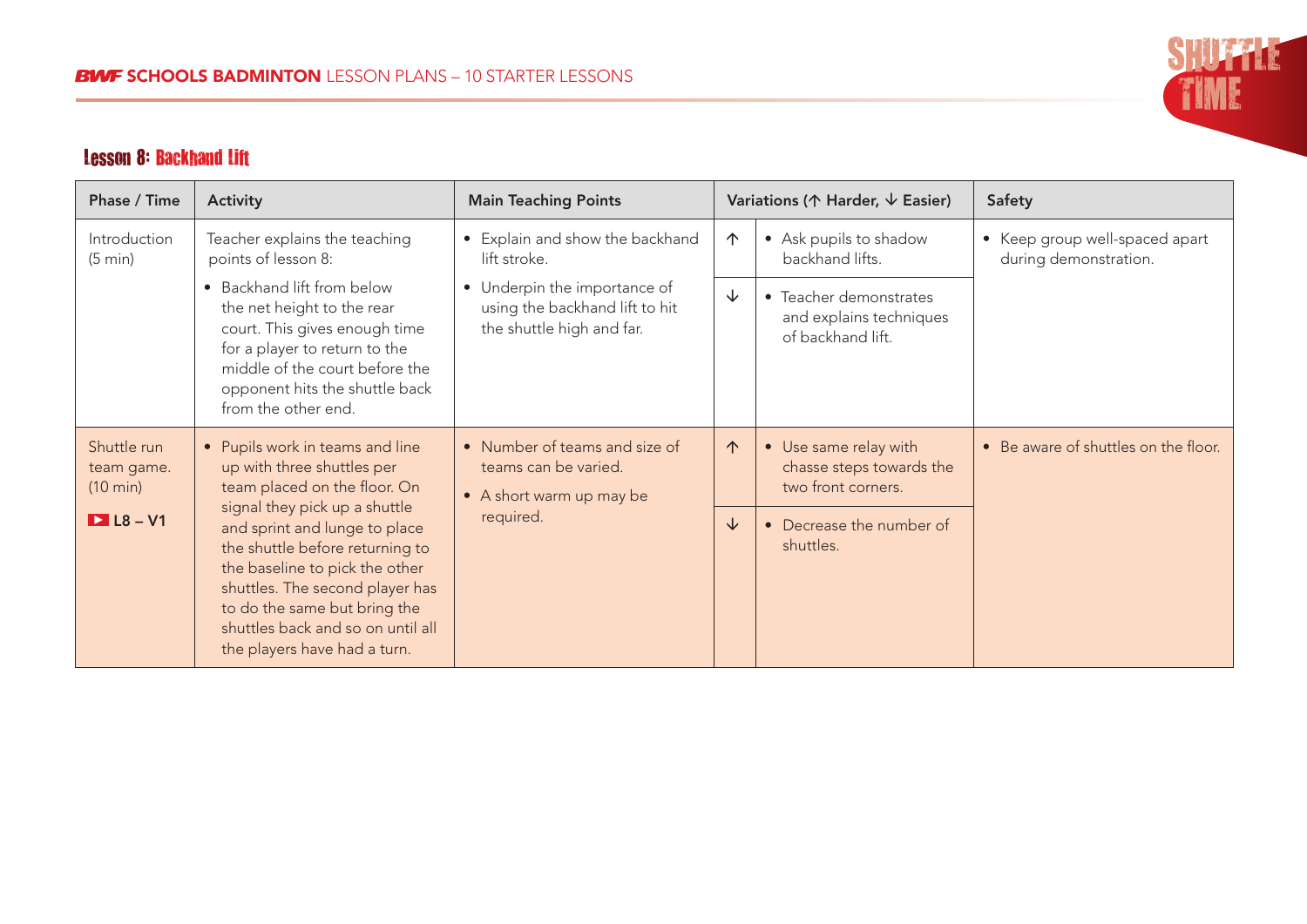## **SHUFFLE**<br>TIME

### Lesson 8: Backhand Lift

| Phase / Time                                             | <b>Activity</b>                                                                                                                                                                                                                               | <b>Main Teaching Points</b>                                                                                                          |              | Variations ( $\uparrow$ Harder, $\downarrow$ Easier)                                                  | Safety                                                                     |
|----------------------------------------------------------|-----------------------------------------------------------------------------------------------------------------------------------------------------------------------------------------------------------------------------------------------|--------------------------------------------------------------------------------------------------------------------------------------|--------------|-------------------------------------------------------------------------------------------------------|----------------------------------------------------------------------------|
| Dynamic<br>balance<br>(10 min)<br>$\blacksquare$ L8 – V2 | • Each player has a shuttle and<br>standing on one leg. Pupils<br>place the shuttle as far in front<br>themselves as possible and<br>returns to standing position on<br>one leg without falling over. Then,<br>remaining on one leg, retrieve | Emphasise balance techniques<br>$\bullet$<br>and a controlled pace of<br>exercise.                                                   | $\uparrow$   | • Place shuttle further<br>in front. Repeat<br>consecutively on same leg                              |                                                                            |
|                                                          | the shuttle and return to starting<br>position without falling over.<br>• Repeat activity using the<br>other leg.                                                                                                                             |                                                                                                                                      | $\downarrow$ | • Change legs regularly<br>and decrease distance.                                                     |                                                                            |
| <b>Backhand lift</b><br>(15 min)<br>$L = 18 - V3$        | • Start practising the backhand lift<br>- every pupil has a racket and<br>shuttle and hits the shuttle as<br>high as possible in the air using<br>the backhand only.                                                                          | • Ensure the correct grip is used.<br>• You do not need a net and<br>court. Place or draw targets to<br>give indication of distance. | $\uparrow$   | • If executed correctly,<br>pupils can progress by<br>hitting lifts with chasse<br>and lunge.         | • Make sure group is well<br>spaced out. Use the whole<br>available space. |
|                                                          | • Progress by working in pairs -<br>feeder slowly throws the shuttles<br>and their partner hits a backhand<br>lift as far and as high as possible.                                                                                            | • Increase difficulty by adding<br>movement as and when<br>appropriate.                                                              | $\downarrow$ | • Concentrate on correct<br>racket technique. Could<br>use balloons for the start<br>of the exercise. |                                                                            |
|                                                          | • The feeder runs back to baseline<br>and tries to catch the shuttle.<br>The feeder cannot move until<br>the shuttle is struck.                                                                                                               |                                                                                                                                      |              |                                                                                                       |                                                                            |
|                                                          | • Change after 12 shots.                                                                                                                                                                                                                      |                                                                                                                                      |              |                                                                                                       |                                                                            |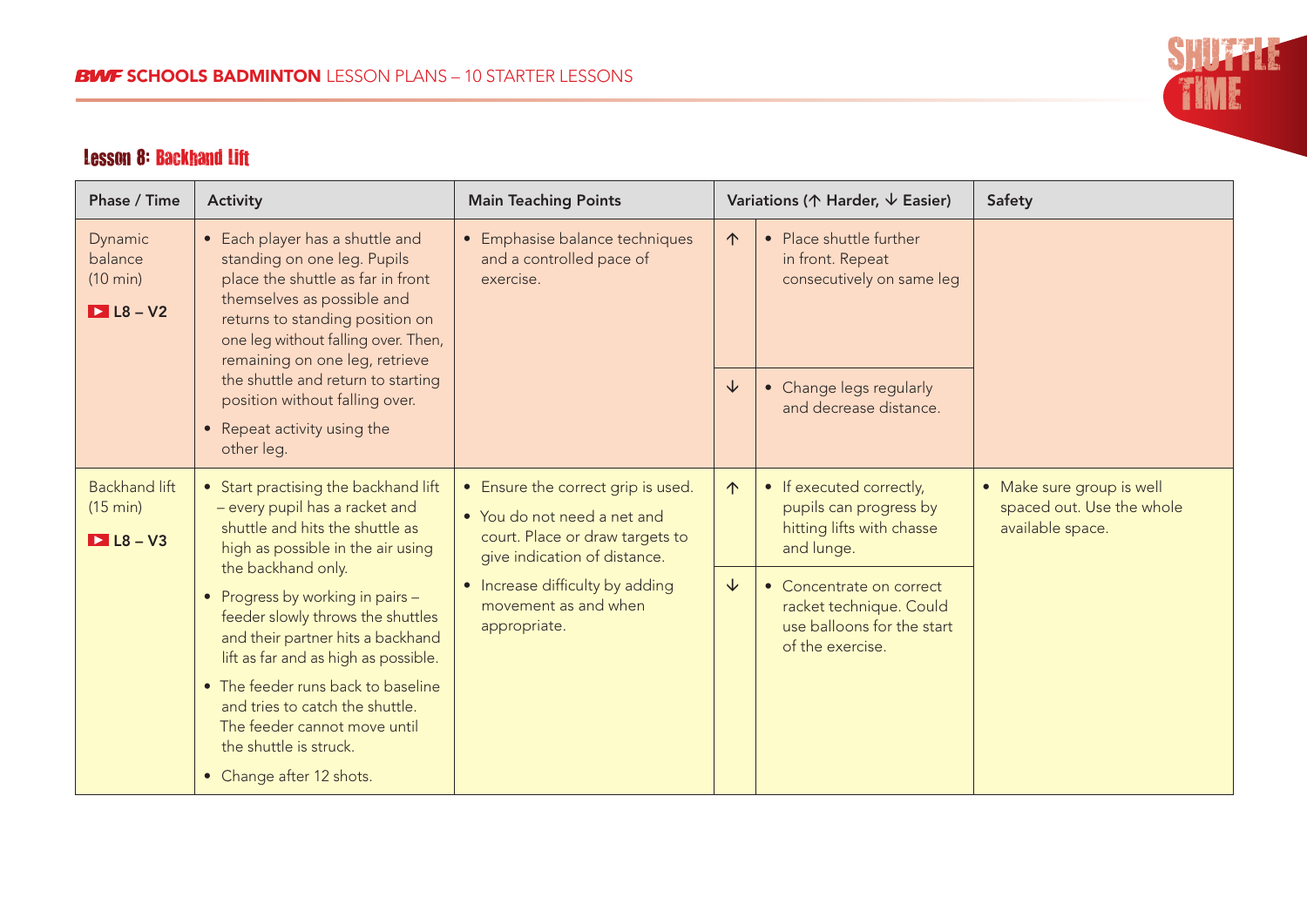

### Lesson 8: Backhand Lift

| Phase / Time                                             | Activity                                                                                                                       | <b>Main Teaching Points</b>                                                                                                                                                                              |            | Variations ( $\uparrow$ Harder, $\downarrow$ Easier)                                              | Safety                                                                                |
|----------------------------------------------------------|--------------------------------------------------------------------------------------------------------------------------------|----------------------------------------------------------------------------------------------------------------------------------------------------------------------------------------------------------|------------|---------------------------------------------------------------------------------------------------|---------------------------------------------------------------------------------------|
| <b>Backhand lift</b><br>"Merry-go-<br>round"<br>(15 min) | • Groups of 4-6 pupils start<br>from the centre of the court.<br>Teacher / helper throws shuttles<br>and one by one the pupils | • Relaxed grip to tighter grip on<br>the impact.<br>• Shuttle must leave the racket<br>very fast and fly high to the<br>baseline.<br>• Progress from technical<br>practice to challenging<br>situations. | $\uparrow$ | • Use targets to make the<br>exercise competitive and<br>"game like" to motivate<br>pupils.       | • When working with "multi-<br>shuttles" be aware of shuttles<br>lying on the courts. |
| $L8 - V4$                                                | execute backhand lift by using<br>start, split step and lunge.<br>• Use targets to challenge and<br>score points.              |                                                                                                                                                                                                          | ↓          | • Lower the net or do not<br>use net at all to assist<br>the use of correct hitting<br>technique. |                                                                                       |
| Summary /<br>cool down<br>$(5 \text{ min})$              | • Teacher explains main teaching<br>points of lesson 8 (see above).<br>• The group is stretching on                            | See key teaching points above.                                                                                                                                                                           | $\uparrow$ | • Use questioning to check<br>lesson targets have been<br>achieved.                               |                                                                                       |
|                                                          | the floor.                                                                                                                     |                                                                                                                                                                                                          | ◡          | • Teacher explains and<br>demonstrates.                                                           |                                                                                       |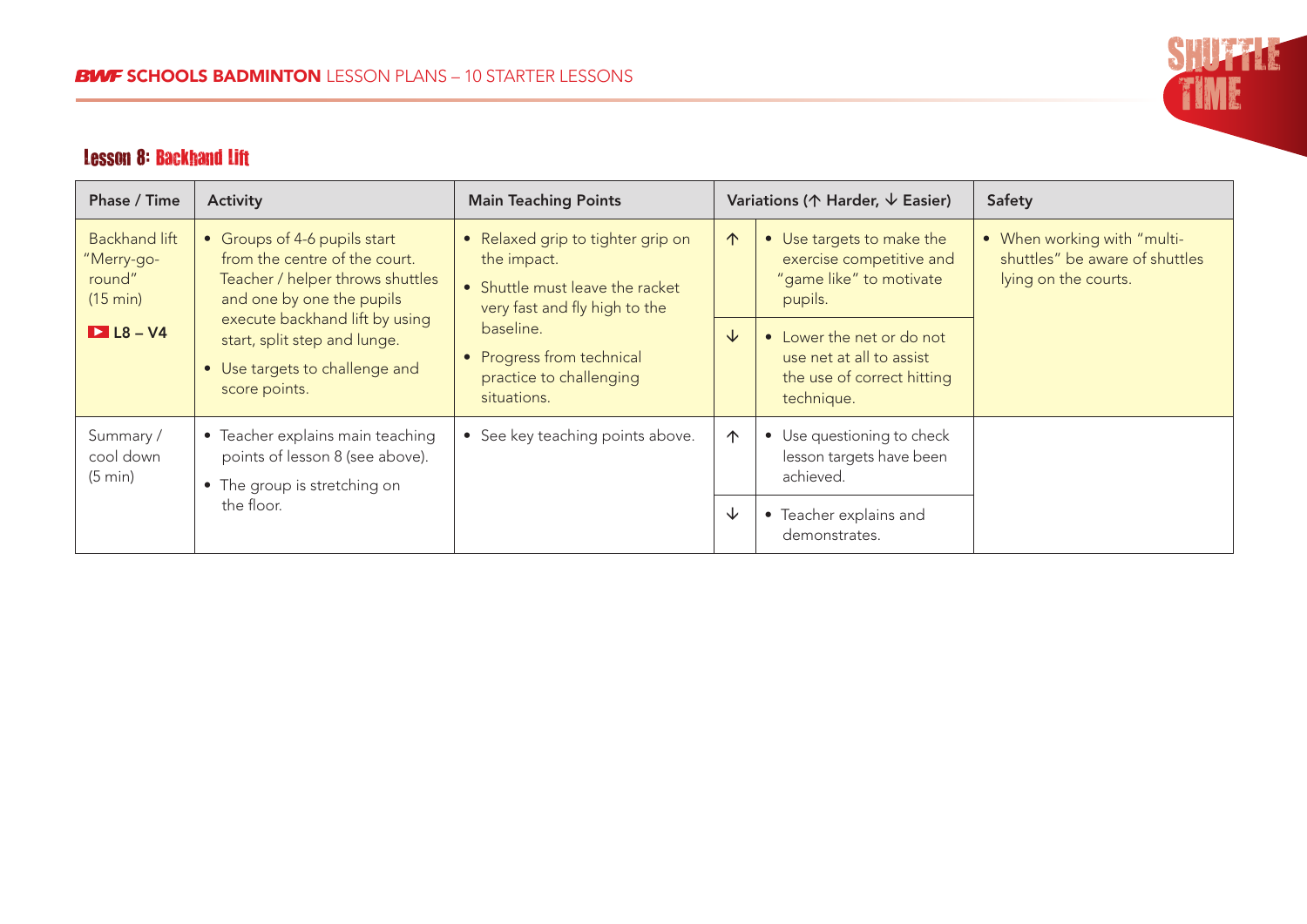

## Lesson 9 Forehand Lift

| <b>Teacher's Goals</b>                                 | <b>Pupil's Goals</b>                                                                    |
|--------------------------------------------------------|-----------------------------------------------------------------------------------------|
| The purpose of this lesson is to introduce the:        | By the end of the lesson the pupils will be able to:                                    |
| • front court forehand lift;                           | · demonstrate front court forehand lift;                                                |
| • forehand high serve.                                 | · demonstrate forehand high serve.                                                      |
| Equipment                                              | <b>Teaching Situation / Context</b>                                                     |
| • Rackets                                              | • Preferably the lesson should be taken inside - but it is possible to deliver outside. |
| • Shuttles                                             |                                                                                         |
| • Badminton nets (if appropriate)                      |                                                                                         |
| • Balloons (if appropriate)                            |                                                                                         |
| • Targets (you may draw targets on the floor / ground) |                                                                                         |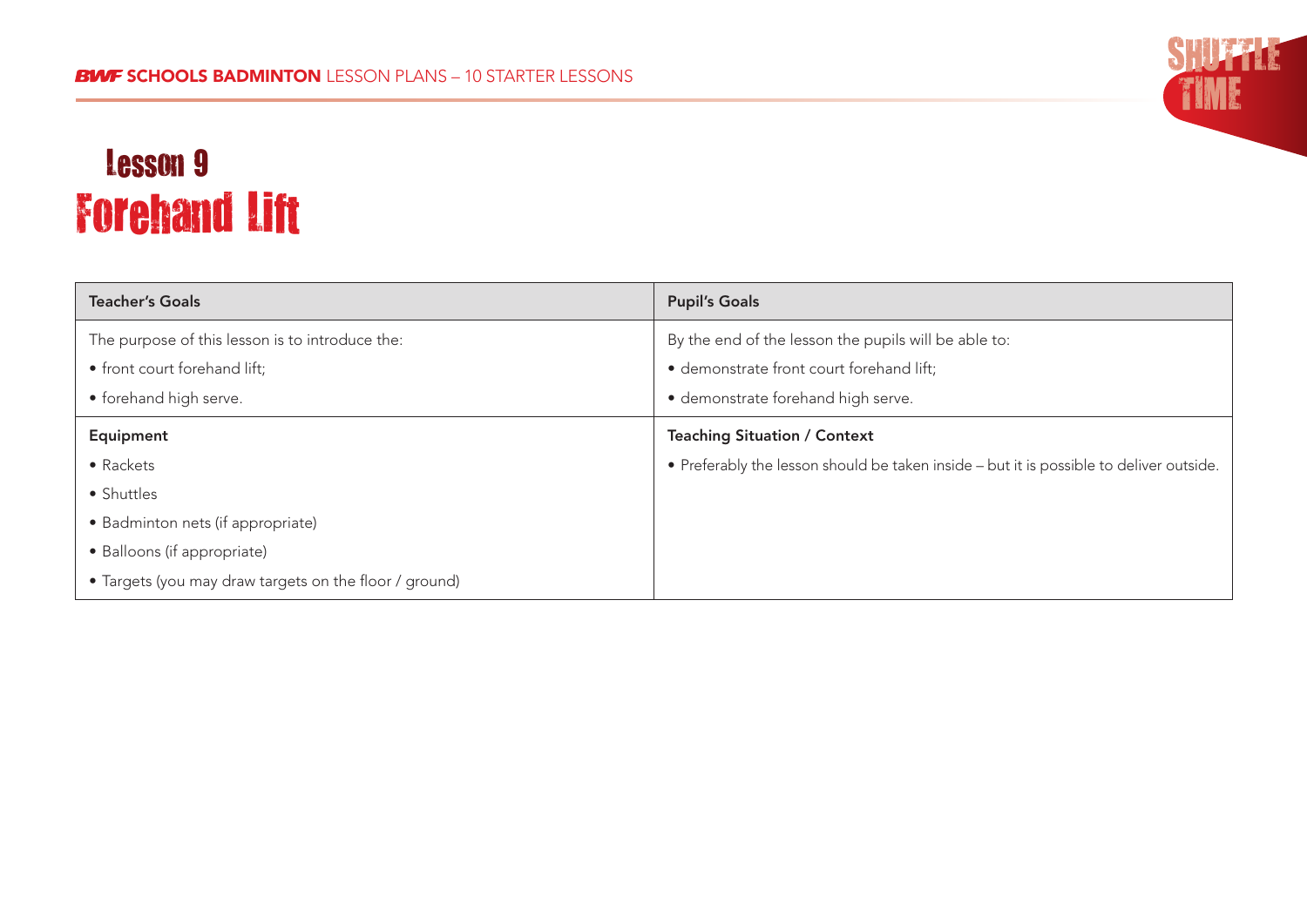

### Lesson 9: Forehand Lift

| Phase / Time                                             | <b>Activity</b>                                                                                                                                                                                                                                                                                                                                                                                                         | <b>Main Teaching Points</b>                                                                                                                                                                                                                                                                      | Variations ( $\uparrow$ Harder, $\downarrow$ Easier)                                                                                                          | <b>Safety</b>                                                                                                                                |
|----------------------------------------------------------|-------------------------------------------------------------------------------------------------------------------------------------------------------------------------------------------------------------------------------------------------------------------------------------------------------------------------------------------------------------------------------------------------------------------------|--------------------------------------------------------------------------------------------------------------------------------------------------------------------------------------------------------------------------------------------------------------------------------------------------|---------------------------------------------------------------------------------------------------------------------------------------------------------------|----------------------------------------------------------------------------------------------------------------------------------------------|
| Introduction<br>(5 min)                                  | Teacher explains the main<br>teaching points of lesson 9:<br>• Forehand lift from below<br>net height to the rear court.<br>This gives enough time for<br>the player to return to the<br>middle of the court before the<br>opponent hits the shuttle back<br>from the other end.<br>• Forehand high serve. This serve<br>is used to start a rally in singles.<br>This forces the opponent to<br>move to the rear court. | • Explain and show the forehand<br>lift stroke.<br>• Stress the importance of using<br>the forehand lift to hit the<br>shuttle high and far.<br>• Use of forehand V grip.<br>• Serve - transfer of weight from<br>racket leg to non-racket leg.<br>• Rotation of hips.<br>• Full underarm swing. | $\uparrow$<br>• Ask pupils to shadow<br>forehand lift.<br>$\downarrow$<br>• Teacher demonstrates<br>again and explains<br>techniques of the<br>forehand lift. | • Keep group well-spaced apart<br>during the demonstration.                                                                                  |
| "Calf-<br>Touching"<br>$(10 \text{ min})$<br>$D$ L9 – V1 | • Pupils work in pairs facing each<br>other with low centre of gravity<br>(racket leg forward). One pupil<br>is the "attacker". He places<br>'racket' arm forward trying to<br>touch their opponent's calf. The<br>"defender" has to react quickly<br>and copy the "attacker's"<br>movements.                                                                                                                           | • Use short period of time<br>(30-40 sec) and change roles<br>("attacker" / "defender").<br>• Count points each time<br>the "attacker" touches the<br>"defender's" calf.                                                                                                                         | $\uparrow$<br>$\downarrow$<br>• Pupils can try to touch<br>their opponent's shorts.                                                                           | • Safety is priority in this game.<br>Emphasise in keeping safe<br>distance between partners /<br>pairs to avoid running into<br>each other. |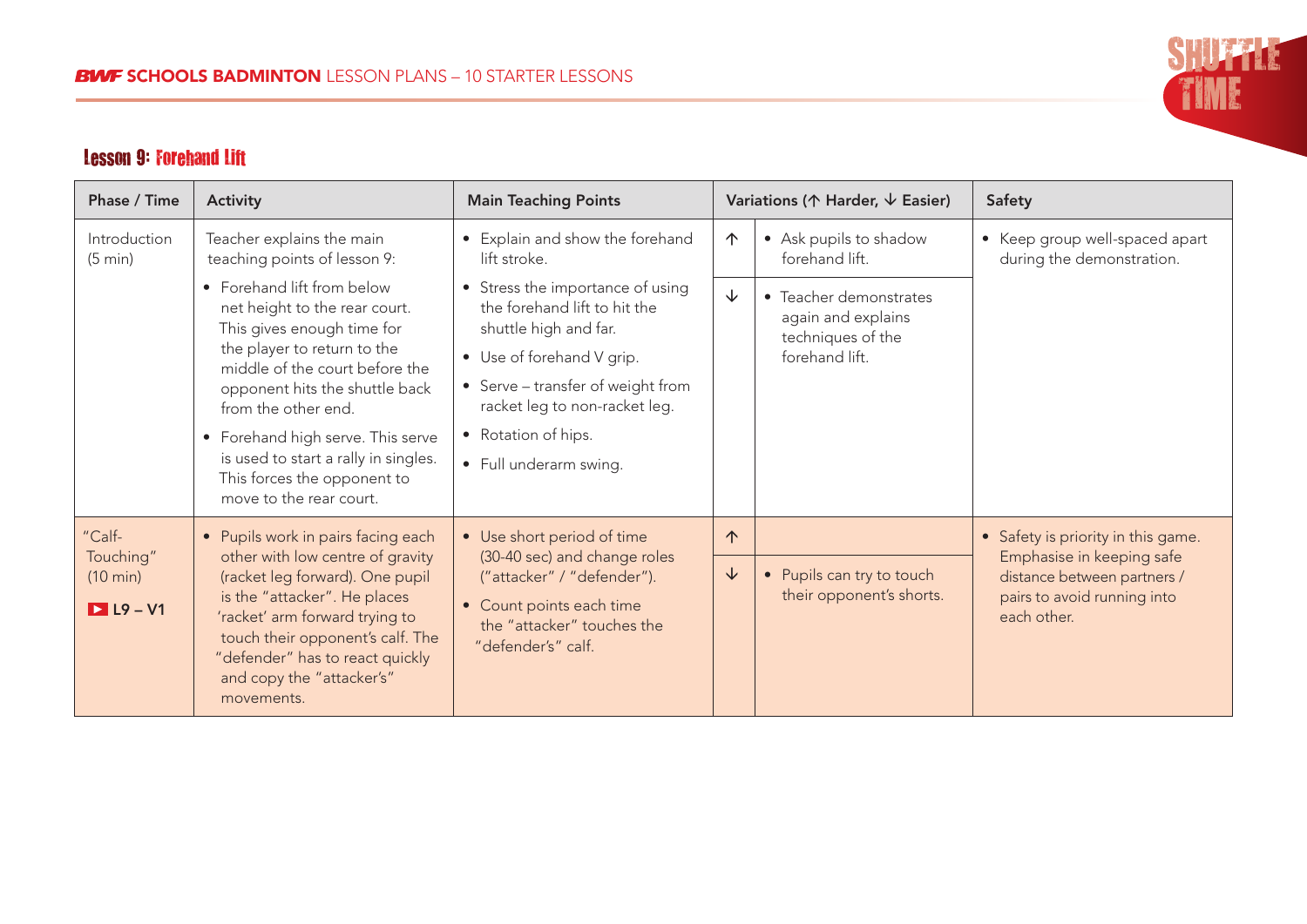

### Lesson 9: Forehand Lift

| Phase / Time                           | <b>Activity</b>                                                                                                                                                                                 | <b>Main Teaching Points</b>                                                                                                        |              | Variations ( $\uparrow$ Harder, $\downarrow$ Easier)                                                                                       | Safety                                                                                                           |  |
|----------------------------------------|-------------------------------------------------------------------------------------------------------------------------------------------------------------------------------------------------|------------------------------------------------------------------------------------------------------------------------------------|--------------|--------------------------------------------------------------------------------------------------------------------------------------------|------------------------------------------------------------------------------------------------------------------|--|
| "Balance the<br>Racket"                | • Two pupils are standing facing<br>each other 2 metres apart                                                                                                                                   | • Use variation with pupils<br>forming circle and teacher                                                                          | $\uparrow$   | • Increase the distance<br>between partners.                                                                                               | • Pairs must be well spaced apart.                                                                               |  |
| (5 min)<br>$L9 - V2$                   | with their rackets balancing,<br>standing on the floor. On signal<br>from teacher players must drop<br>their racket and rush to grab<br>their partner's racket before it<br>touches the ground. | signals "left" or "right".                                                                                                         | $\downarrow$ | • Start with shorter distance<br>and gradually increase<br>the difficulty. Use shuttles<br>instead of rackets to give<br>pupils more time. |                                                                                                                  |  |
| Forehand lift<br>(15 min)<br>$L9 - V3$ | • Start practising the forehand lift<br>- every pupil has a racket and<br>shuttle and hits the shuttle as<br>high as possible in the air using                                                  | • Ensure the correct grip is used.<br>• Do not need net and court, can<br>place or draw targets to give<br>indication of distance. | 个            | • If executed correctly,<br>pupils can progress by<br>hitting lifts with chasse<br>and lunge.                                              | • Make sure group is well spaced<br>apart. Use the whole available<br>space.                                     |  |
|                                        | the forehand only.<br>• Progress by working in pairs -<br>feeder slowly throws the shuttles<br>and their partner hits a forehand<br>lift as far and as high as possible.                        | • Increase difficulty by adding<br>movement as and when<br>appropriate.                                                            |              | $\downarrow$                                                                                                                               | Concentrate on correct<br>$\bullet$<br>racket technique. Could<br>use balloons for the start<br>of the exercise. |  |
|                                        | • The feeder runs back to baseline<br>and tries to prevent the shuttle<br>from touching the floor. The<br>feeder cannot move until the<br>shuttle is struck.                                    |                                                                                                                                    |              |                                                                                                                                            |                                                                                                                  |  |
|                                        | • Change after 12 shots.                                                                                                                                                                        |                                                                                                                                    |              |                                                                                                                                            |                                                                                                                  |  |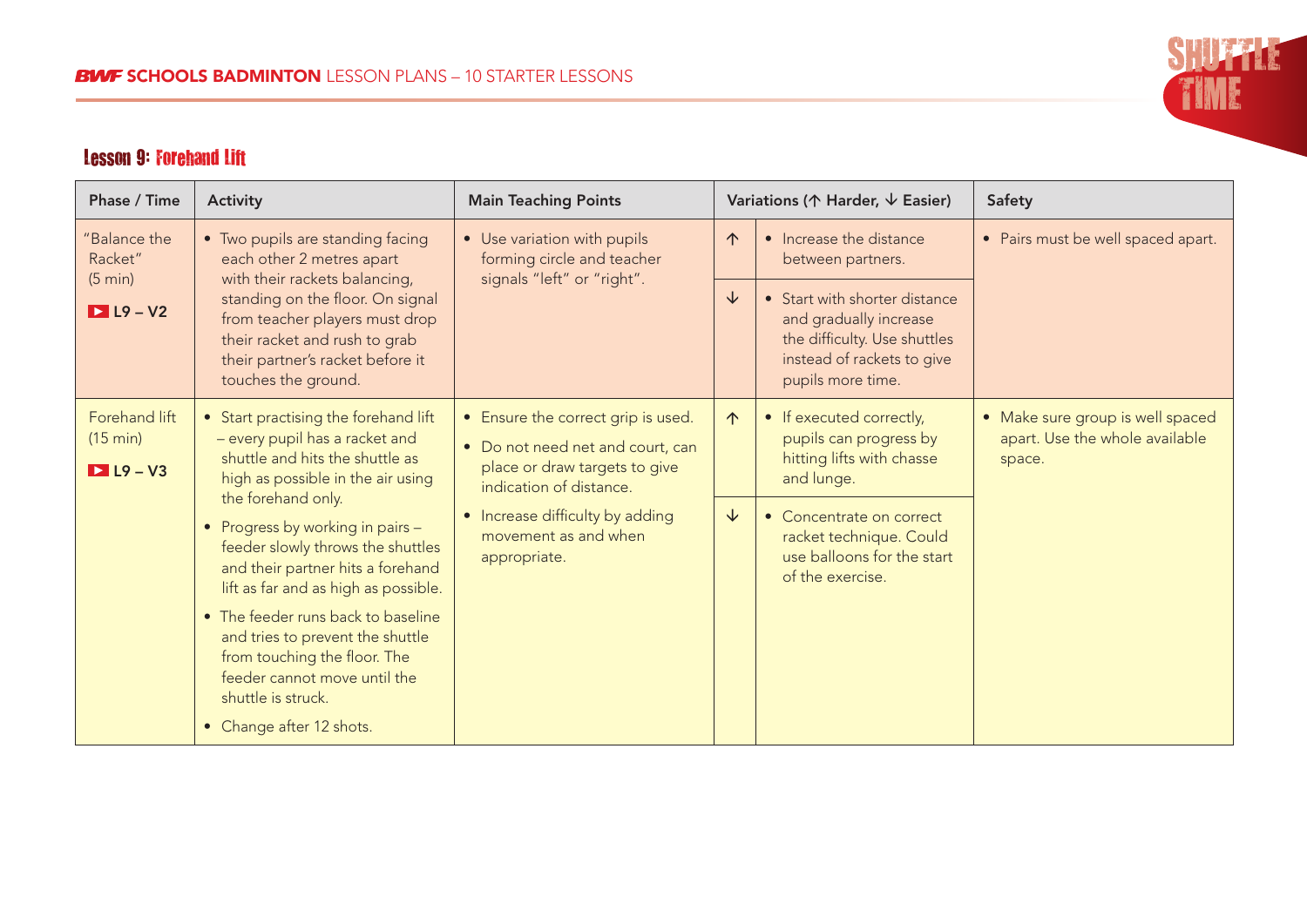

### Lesson 9: Forehand Lift

| Phase / Time                                      | <b>Activity</b>                                                                                                                                                                                                                                                                                                                                                                                                                                                       | <b>Main Teaching Points</b>                                                                                                                                                                                                                                                                                  |                            | Variations ( $\uparrow$ Harder, $\downarrow$ Easier)                                                                                         | Safety                                                                                |
|---------------------------------------------------|-----------------------------------------------------------------------------------------------------------------------------------------------------------------------------------------------------------------------------------------------------------------------------------------------------------------------------------------------------------------------------------------------------------------------------------------------------------------------|--------------------------------------------------------------------------------------------------------------------------------------------------------------------------------------------------------------------------------------------------------------------------------------------------------------|----------------------------|----------------------------------------------------------------------------------------------------------------------------------------------|---------------------------------------------------------------------------------------|
| Forehand lift<br>"Merry-Go-<br>Round"<br>(10 min) | • Groups of 4-6 pupils start from<br>the centre of the court. Teacher<br>/ helper throws shuttles and<br>one by one the pupils execute<br>forehand lift by using start, split                                                                                                                                                                                                                                                                                         | • Relaxed grip changes to tighter<br>grip on the impact.<br>• Shuttle must leave the racket<br>very fast and fly high to the                                                                                                                                                                                 | $\uparrow$                 | • Use targets and make the<br>exercise competitive and<br>"game like" to motivate<br>pupils.                                                 | • When working with "multi-<br>shuttles" be aware of shuttles<br>lying on the courts. |
| $\triangleright$ L9 – V4                          | step and lunge.<br>• Use targets to challenge and<br>score points.                                                                                                                                                                                                                                                                                                                                                                                                    | baseline.                                                                                                                                                                                                                                                                                                    | $\downarrow$               | • Lower the net or do not<br>use a net at all to assist<br>the use of correct hitting<br>technique.                                          |                                                                                       |
| The Golf<br>Game<br>(10 min)<br>$L = 19 - V5$     | • Pupils practice the high serve<br>by playing the Golf Game. They<br>must hit the shuttle from the<br>starting point into a target with<br>few shots as possible.<br>• To hit as far as possible they<br>use the movement of underarm<br>rotation. Beginners can flick the<br>shuttle out of hand so that they<br>don't miss it.<br>• To save space shuttles can be<br>prepared so that they fly slower<br>than usual by spreading the<br>feathers or plastic skirt. | • Transfer of weight from racket<br>leg to non-racket leg.<br>• Rotation of hips.<br>• Full underarm swing to produce<br>high vertically dropping shuttle.<br>• Flick it when you don't want to<br>miss shuttle.<br>• Use forehand high serve for<br>long shots and backhand short<br>serve for short shots. | $\uparrow$<br>$\downarrow$ | • Place targets on court<br>gradually decreasing<br>target area.<br>• Start with focusing on<br>height and progress by<br>increasing length. | • Keep safe distance between<br>pupils when practising the serve.                     |
| Summary /<br>cool down<br>$(5 \text{ min})$       | • Teacher explains main teaching<br>points of lesson 9 (see above).<br>• The group is stretching on<br>the floor.                                                                                                                                                                                                                                                                                                                                                     | • See key teaching points above.                                                                                                                                                                                                                                                                             | 个<br>↓                     | • Use questioning to check<br>lesson goals have been<br>achieved.<br>• Teacher explains and<br>demonstrates.                                 |                                                                                       |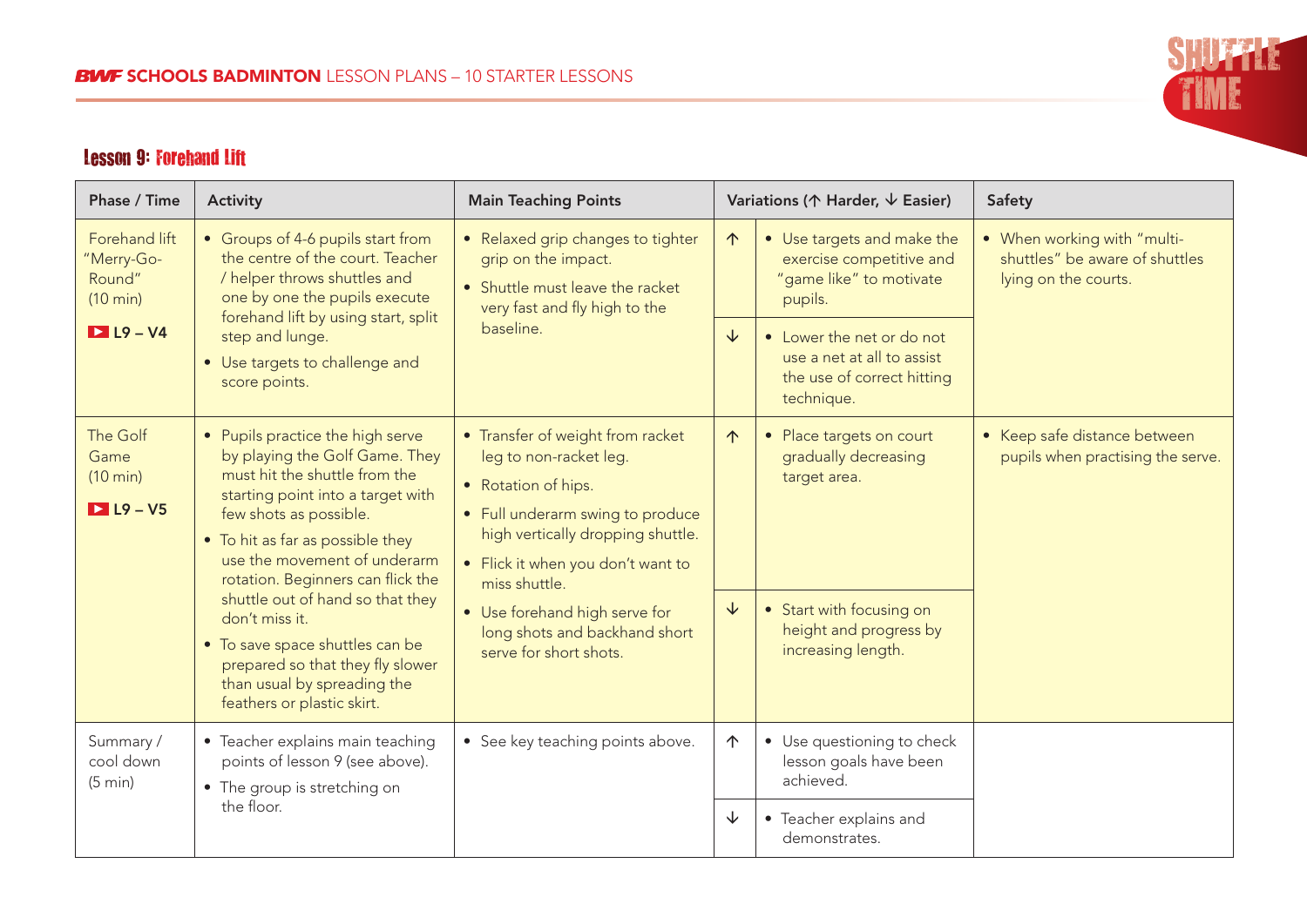

### Lesson 10 Revision Games

| <b>Teacher's Goals</b>                                                                                                                                                                                      | <b>Pupil's Goals</b>                                                                                                                                                                               |  |  |  |
|-------------------------------------------------------------------------------------------------------------------------------------------------------------------------------------------------------------|----------------------------------------------------------------------------------------------------------------------------------------------------------------------------------------------------|--|--|--|
| The purpose of this lesson is to introduce the:<br>• practice and develop net lift skills on the backhand and forehand side;<br>• practice and develop movement and lunging technique supporting net lifts. | By the end of the lesson the pupils will be able to:<br>• change grip consistently (7/10) when lifting from the net;<br>• lunge with good range and the front foot pointing to the impact point of |  |  |  |
|                                                                                                                                                                                                             | the shuttle.                                                                                                                                                                                       |  |  |  |
| Equipment                                                                                                                                                                                                   | <b>Teaching Situation / Context</b>                                                                                                                                                                |  |  |  |
| • Rackets                                                                                                                                                                                                   | • Preferably the lesson should be taken inside - but it is possible to take this                                                                                                                   |  |  |  |
| • Shuttles                                                                                                                                                                                                  | outside. You will need nets (or substitute) for this lesson.                                                                                                                                       |  |  |  |
| · Badminton nets (or substitute)                                                                                                                                                                            |                                                                                                                                                                                                    |  |  |  |
| • Dice (for scoring)                                                                                                                                                                                        |                                                                                                                                                                                                    |  |  |  |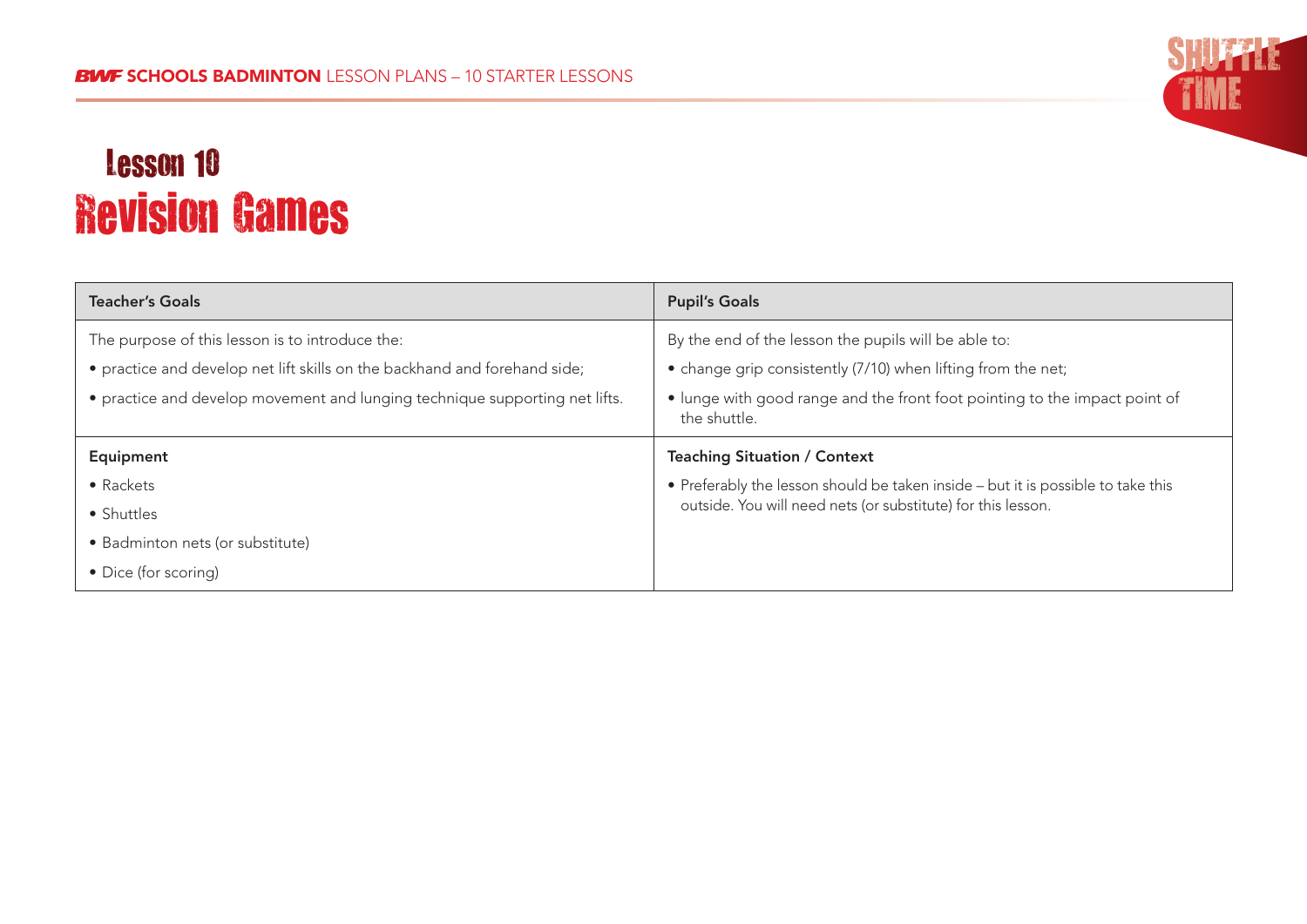

### Lesson 10: Revision Games

| Phase / Time                                     | <b>Activity</b>                                                                                                                                                                                                                                                              | <b>Main Teaching Points</b>                                                                                                                                                                    |                   | Variations ( $\uparrow$ Harder, $\downarrow$ Easier)                              | <b>Safety</b>                                    |
|--------------------------------------------------|------------------------------------------------------------------------------------------------------------------------------------------------------------------------------------------------------------------------------------------------------------------------------|------------------------------------------------------------------------------------------------------------------------------------------------------------------------------------------------|-------------------|-----------------------------------------------------------------------------------|--------------------------------------------------|
| Introduction<br>(5 min)                          | Teacher explains key teaching<br>points of lesson 10 and<br>emphasises teaching points                                                                                                                                                                                       | • See key teaching points in<br>lessons 8 and 9.<br>• Emphasise the use of right grips                                                                                                         | $\uparrow$        | • Ask pupils to demonstrate<br>and explain difference<br>between the two lifts.   | • Keep a safe distance during<br>demonstrations. |
|                                                  | from lessons 8 and 9                                                                                                                                                                                                                                                         | and correct lunge technique.                                                                                                                                                                   | $\downarrow$      | • Teacher explains and<br>demonstrates.                                           |                                                  |
| Dice run<br>game<br>(10 min)                     | • Pupils work in teams and line<br>up at the start. They must run<br>a distance of approximately 20                                                                                                                                                                          | • This game gives a chance for<br>slower pupils to keep up as<br>they may roll a higher number                                                                                                 | 个                 | • Increase pace by placing<br>quicker runners into<br>smaller teams.              | • Start on signal only.                          |
| $\blacksquare$ L10 – V1                          | meters there and back. When<br>a player returns, he must roll<br>a dice and write down the<br>number shown. The next player<br>must add his number after his<br>return and so on.<br>• The team who reaches 100<br>points (the score to win can be<br>varied) is the winner. | with the dice (so everyone can<br>achieve).<br>• You may vary the course by<br>placing obstacles or using<br>different running techniques.<br>• Finish the warm-up with<br>dynamic stretching. | $\downarrow$      | · Give every pupil a chance<br>of positive experience -<br>divide teams by level. |                                                  |
| Balancing<br>shuttles<br>$\blacksquare$ L10 – V2 | • Pupils balance an upturned<br>shuttle on their heads whilst<br>walking forward using a basic<br>lunge technique (see teaching<br>points).                                                                                                                                  | • Lift the knee before kicking the<br>foot forward.<br>• First contact on the floor is with<br>the heel.<br>· Maintain upright posture.<br>• Set challenges.                                   | 个<br>$\downarrow$ | · Increase stride length.<br>• Walk with shuttle on<br>the head.                  | • Be aware of shuttles on the floor.             |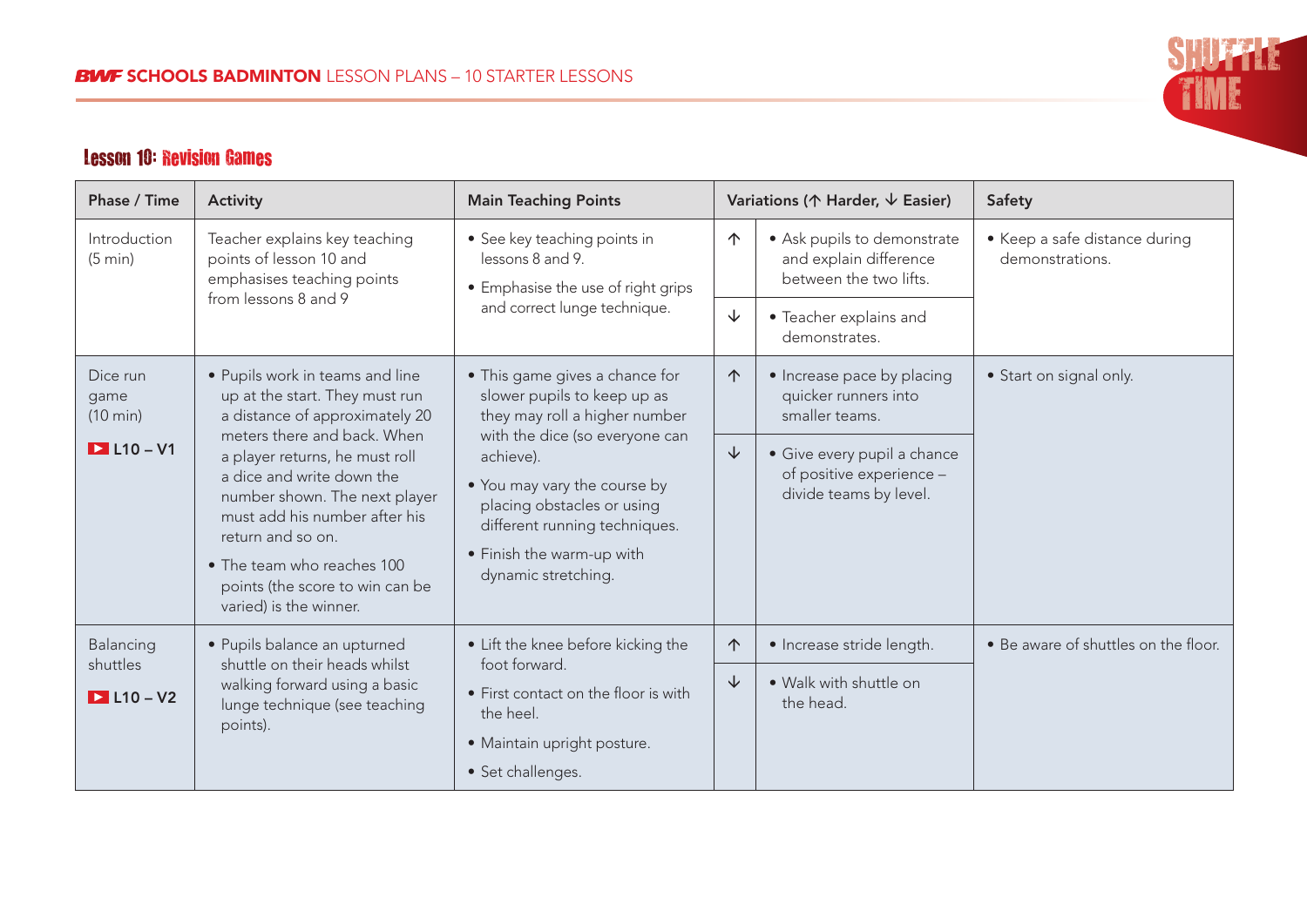

### Lesson 10: Revision Games

| Phase / Time                                                   | Activity                                                                                                                                                                                                                                                                                                                                                                                                                                                                      | <b>Main Teaching Points</b>                                                                                                                                                                                                                                                             | Variations ( $\uparrow$ Harder, $\downarrow$ Easier) |                                                                                                                                 | Safety                                                                 |
|----------------------------------------------------------------|-------------------------------------------------------------------------------------------------------------------------------------------------------------------------------------------------------------------------------------------------------------------------------------------------------------------------------------------------------------------------------------------------------------------------------------------------------------------------------|-----------------------------------------------------------------------------------------------------------------------------------------------------------------------------------------------------------------------------------------------------------------------------------------|------------------------------------------------------|---------------------------------------------------------------------------------------------------------------------------------|------------------------------------------------------------------------|
| Forehand<br>and<br>backhand lift<br>Merry-Go-                  | • Groups of 4-6 pupils start from<br>the centre of the court. The<br>teacher throws shuttles and one<br>by one the pupils move to the                                                                                                                                                                                                                                                                                                                                         | · Feeding can also be made<br>by one of the pupils (could<br>be someone who is currently<br>injured or can not participate in<br>the lesson (chance to include<br>everyone in the activities)<br>• Game variation - count every<br>stroke that into target placed<br>on the rear court. | $\uparrow$                                           | · Ensure pupils return to<br>the starting point after<br>each shot.                                                             | • Ensure correct feeding<br>technique.                                 |
| Round<br>(15 min)<br>$\blacksquare$ L10 – V3                   | shuttle by using chasse steps,<br>and lunge. They make two lifts,<br>starting on the forehand side,<br>return to the centre then to the<br>backhand side.                                                                                                                                                                                                                                                                                                                     |                                                                                                                                                                                                                                                                                         | $\downarrow$                                         | · Do not need net or court,<br>but ensure you draw<br>correct distance on the<br>floor.                                         |                                                                        |
| Net shot and<br>lift rally<br>$(20 \text{ min})$<br>$L10 - V4$ | • In pairs pupils play net rallies on<br>the front court.<br>• When they are in a good position<br>and decide, they can lift the<br>shuttle aiming to hit a target<br>placed on the rear court. If they<br>hit the target they win a point. If<br>they do not hit the target a point<br>is taken off their score. Rally ends<br>when one of the players hits a lift.<br>• Game variation - when a pupil<br>lifts the opponent tries to catch<br>the shuttle before it touches | • Time the game and change<br>partners regularly.<br>· Pupils can "carry" or take their<br>score with them to the next<br>game and count at the end of<br>the exercise.                                                                                                                 | $\uparrow$<br>$\downarrow$                           | · Use a bigger playing area<br>and use smaller targets.<br>• Lower or remove the net<br>to ensure correct hitting<br>technique. | • Ensure pupils do not enter the<br>courts when rally is being played. |
|                                                                | the floor for a bonus point.                                                                                                                                                                                                                                                                                                                                                                                                                                                  |                                                                                                                                                                                                                                                                                         |                                                      |                                                                                                                                 |                                                                        |
| Summary /<br>cool down<br>(5 min)                              | • Teacher summarises the content<br>of lessons 8, 9 and 10.                                                                                                                                                                                                                                                                                                                                                                                                                   | • See key teaching points above.                                                                                                                                                                                                                                                        | $\uparrow$                                           | • Use questioning to check<br>if targets are achieved.                                                                          |                                                                        |
|                                                                | • Group stretches on the floor.                                                                                                                                                                                                                                                                                                                                                                                                                                               |                                                                                                                                                                                                                                                                                         | ↓                                                    | • Teacher explains and<br>demonstrates.                                                                                         |                                                                        |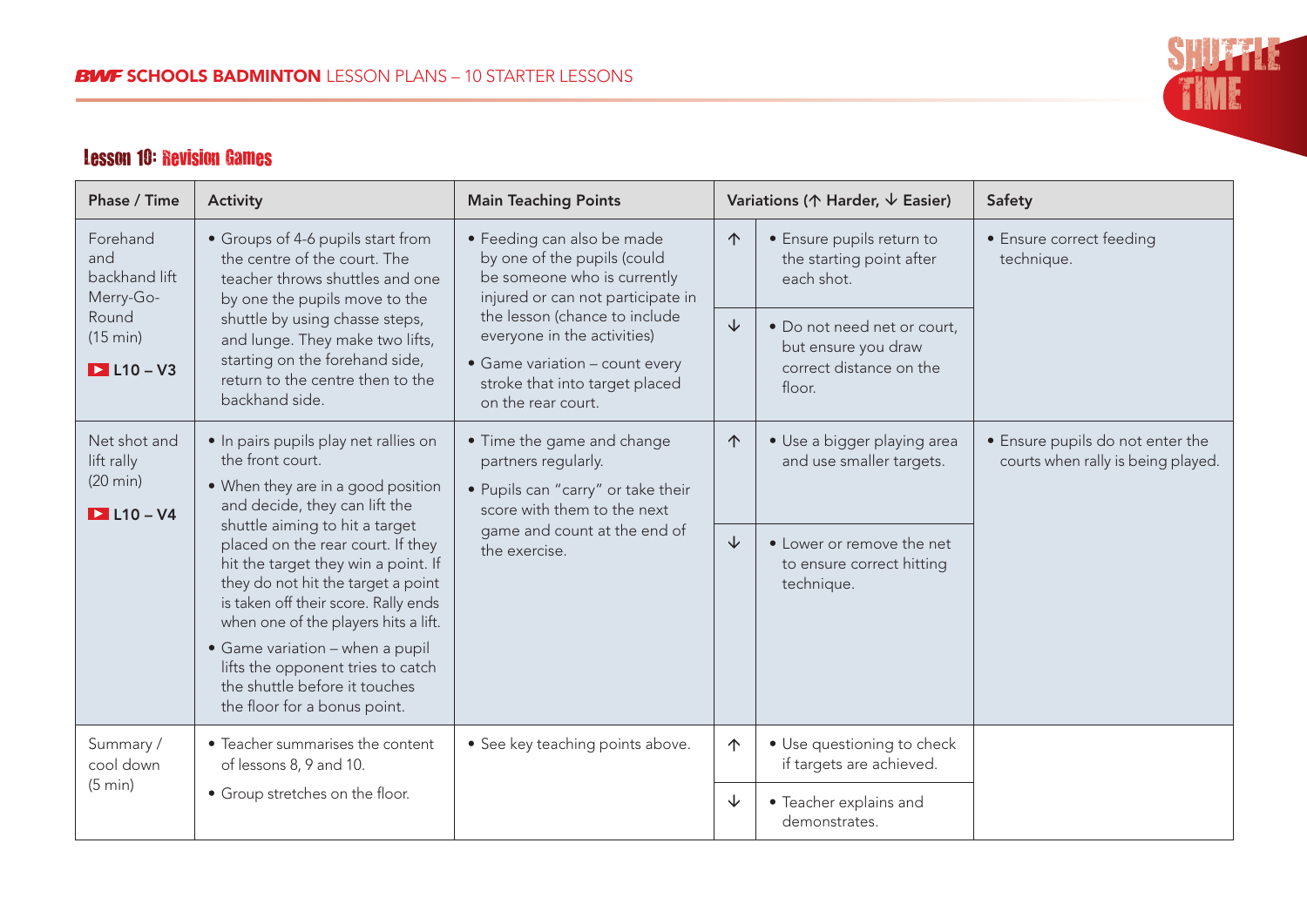